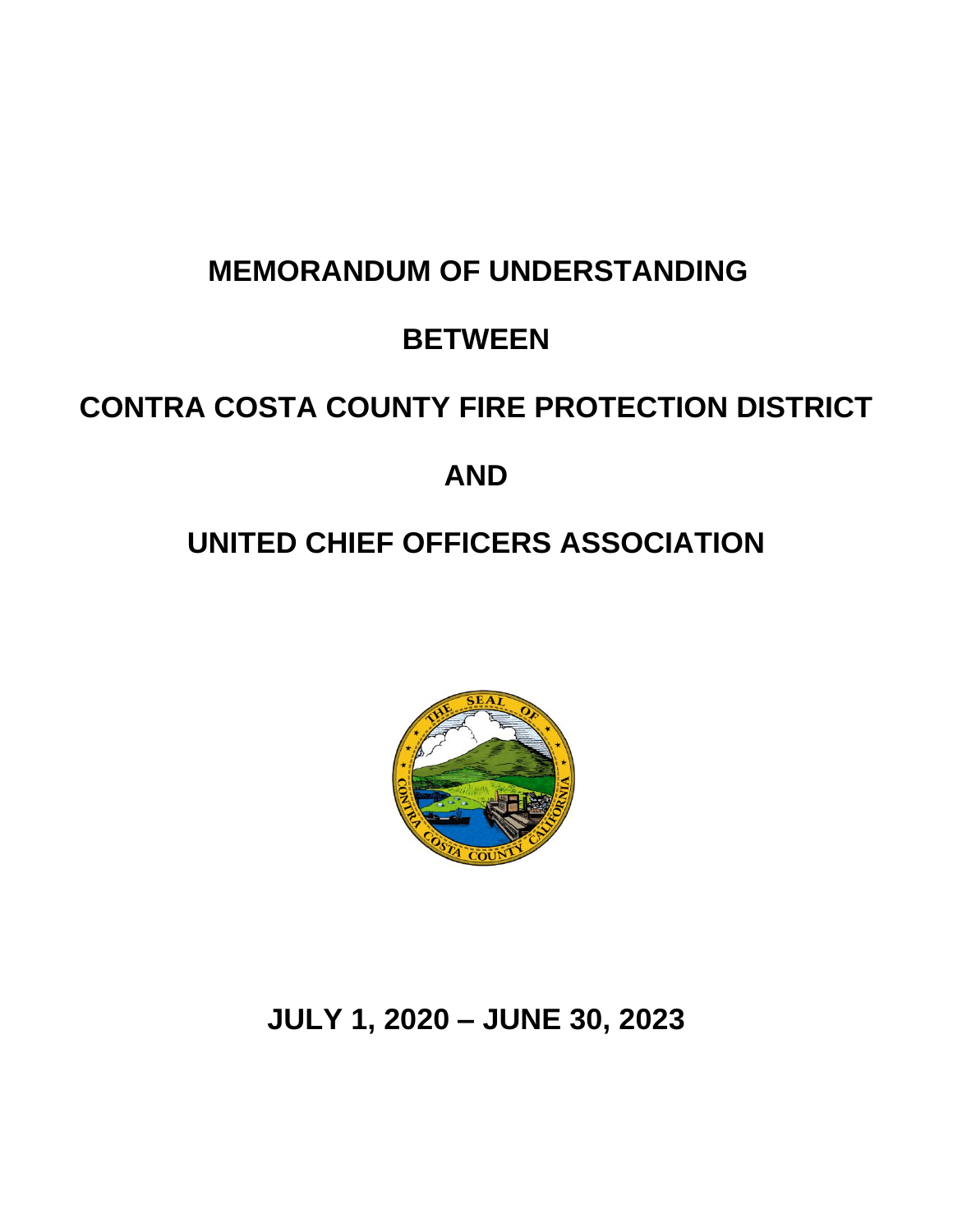# **UNITED CHIEF OFFICERS ASSOCIATION**

## **TABLE OF CONTENTS**

| <b>SECTION 1</b> | <b>RECOGNITION</b>                                 |
|------------------|----------------------------------------------------|
| 1.1              |                                                    |
| 1.2              |                                                    |
| <b>SECTION 2</b> | <b>ASSOCIATION SECURITY</b>                        |
| 2.1              |                                                    |
| 2.2              |                                                    |
| 2.3              |                                                    |
| 2.4              |                                                    |
| 2.5              |                                                    |
| 2.6              |                                                    |
| 2.7              |                                                    |
| 2.8              |                                                    |
| 2.9              |                                                    |
| 2.10             |                                                    |
| <b>SECTION 3</b> |                                                    |
| <b>SECTION 4</b> | OFFICIAL REPRESENTATIVES                           |
| 4.1              |                                                    |
| 4.2              |                                                    |
| <b>SECTION 5</b> | <b>SALARIES</b>                                    |
| 5.1              |                                                    |
| 5.2              |                                                    |
| 5.3              |                                                    |
| 5.4              |                                                    |
| 5.5              |                                                    |
| 5.6              |                                                    |
| 5.7              |                                                    |
| 5.8              | Salary Reallocation and Salary on Reallocation  11 |
| 5.9              |                                                    |
| 5.10             |                                                    |
|                  |                                                    |
| 5.11             |                                                    |
| 5.12             |                                                    |
| 5.13             |                                                    |
| 5.14             |                                                    |
| <b>SECTION 6</b> | <b>ADDITIONAL HOURS</b>                            |
| 6.1              |                                                    |
| 6.2              |                                                    |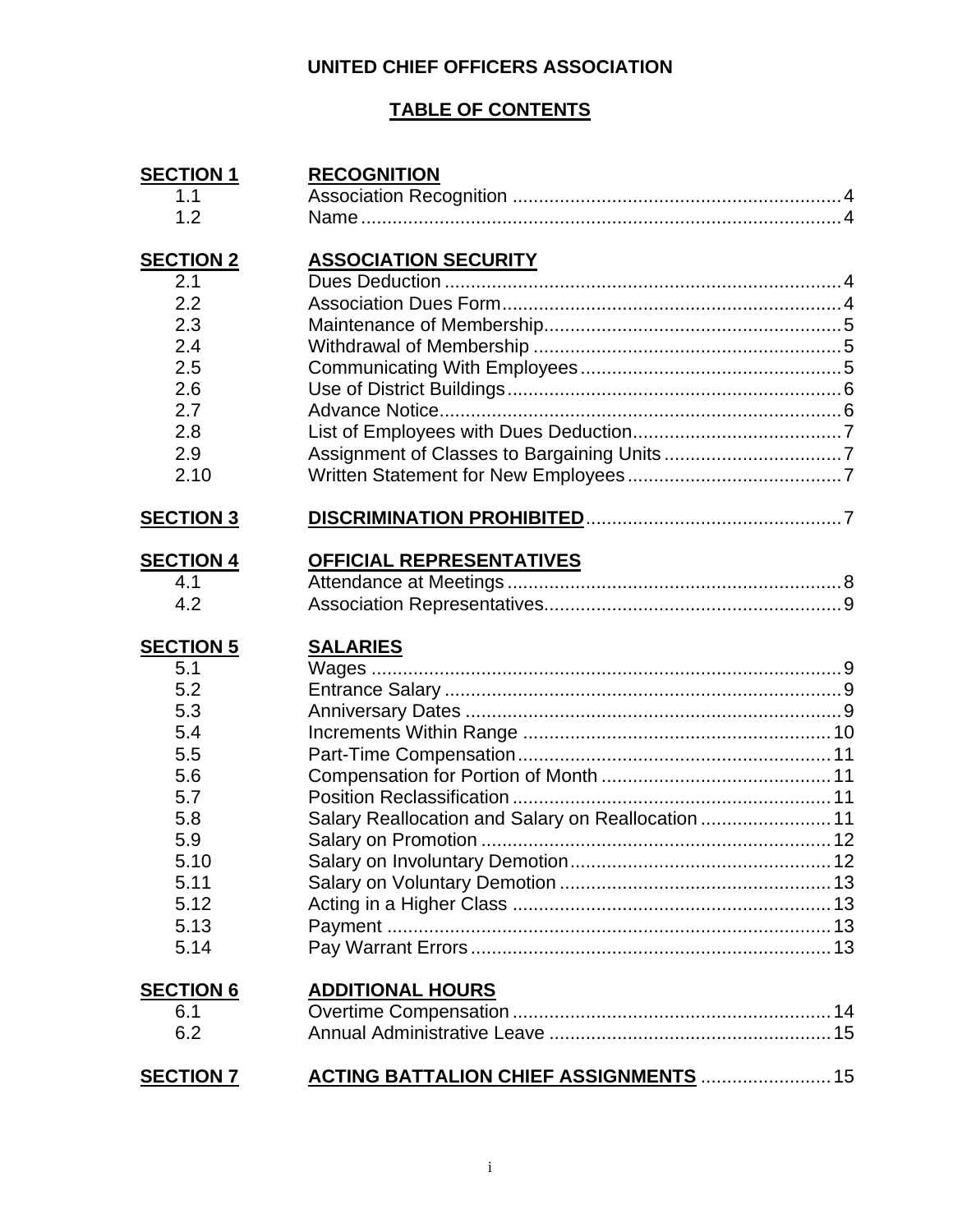| <b>SECTION 8</b>                                                          |                                                                                                                                |  |
|---------------------------------------------------------------------------|--------------------------------------------------------------------------------------------------------------------------------|--|
| <b>SECTION 9</b><br>9.1<br>9.2<br>9.3<br>9.4<br>9.5                       | <b>HOLIDAYS</b>                                                                                                                |  |
| <b>SECTION 10</b><br>10.1<br>10.2<br>10.3<br>10.4<br>10.5<br>10.6<br>10.7 | <b>VACATION LEAVE</b><br>Vacation Allowance for Separated Employees 18<br>Vacation Leave on Reemployment from a Layoff List 18 |  |
| <b>SECTION 11</b><br>11.1<br>11.2<br>11.3<br>11.4<br>11.5                 | <b>SICK LEAVE</b><br>Credit Accrued and Charges Against Sick Leave  18<br>Policies Governing the Use of Paid Sick Leave 19     |  |
| <b>SECTION 12</b>                                                         | NUMBER OF SHIFT BATALLION CHIEFS                                                                                               |  |
| <b>SECTION 13</b><br>13.1<br>13.2                                         | <b>LEAVE OF ABSENCE</b>                                                                                                        |  |
| 13.3<br>13.4<br>13.5<br>13.6                                              |                                                                                                                                |  |
| 13.7<br>13.8<br>13.9<br>13.10                                             |                                                                                                                                |  |
| 13.11<br>13.12<br>13.13<br>13.14<br>13.15                                 | Leave of Absence Replacement and Reinstatement27<br>Reinstatement From Family Care/ Medical Leave 27                           |  |
|                                                                           |                                                                                                                                |  |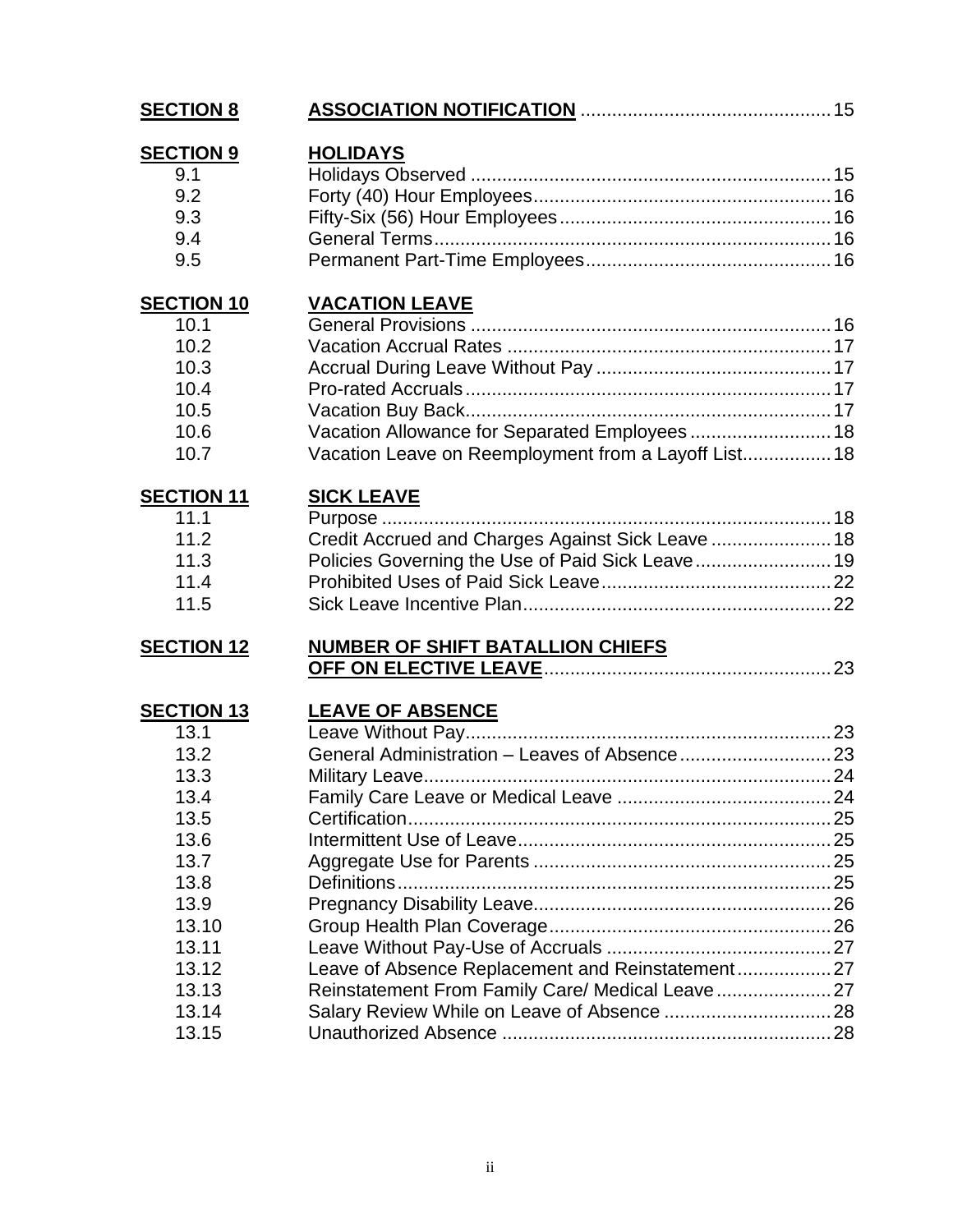| <b>SECTION 14</b> | <b>HEALTH AND WELFARE, LIFE AND DENTAL CARE</b>             |  |
|-------------------|-------------------------------------------------------------|--|
| 14.1              |                                                             |  |
| 14.2              |                                                             |  |
| 14.3              | CalPERS Health Plan Monthly Premium Subsidy 28              |  |
| 14.4              |                                                             |  |
| 14.5              | District Dental Plan Premium Subsidy On and After 1/1/4  29 |  |
| 14.6              |                                                             |  |
| 14.7              | Life Insurance Benefit Under Health and Dental Plans31      |  |
| 14.8              |                                                             |  |
| 14.9              |                                                             |  |
| 14.10             |                                                             |  |
| 14.11             |                                                             |  |
| 14.12             |                                                             |  |
| 14.13             |                                                             |  |
| 14.14             |                                                             |  |
| 14.15             |                                                             |  |
| 14.16             |                                                             |  |
| 14.17             |                                                             |  |
| 14.18             |                                                             |  |
| 14.19             |                                                             |  |
| <b>SECTION 15</b> | <b>PROBATIONARY PERIOD</b>                                  |  |
| 15.1              |                                                             |  |
| 15.2              | Classes with Changed Probationary Periods 35                |  |
| 15.3              |                                                             |  |
| 15.4              |                                                             |  |
| 15.5              |                                                             |  |
| 15.6              |                                                             |  |
| 15.7              | Rejection During Probation of Layoff Employee 37            |  |
| <b>SECTION 16</b> | <b>PROMOTION</b>                                            |  |
| 16.1              |                                                             |  |
| 16.2              |                                                             |  |
| 16.3              | Promotion Via Reclassification Without Examination37        |  |
| 16.4              |                                                             |  |
| 16.5              |                                                             |  |
| 16.6              | Physical Examination as Part of Promotional Examination38   |  |
| <b>SECTION 17</b> | <b>RESIGNATIONS</b>                                         |  |
| 17.1              |                                                             |  |
| 17.2              |                                                             |  |
| 17.3              |                                                             |  |
| 17.4              |                                                             |  |
| 17.5              |                                                             |  |
|                   |                                                             |  |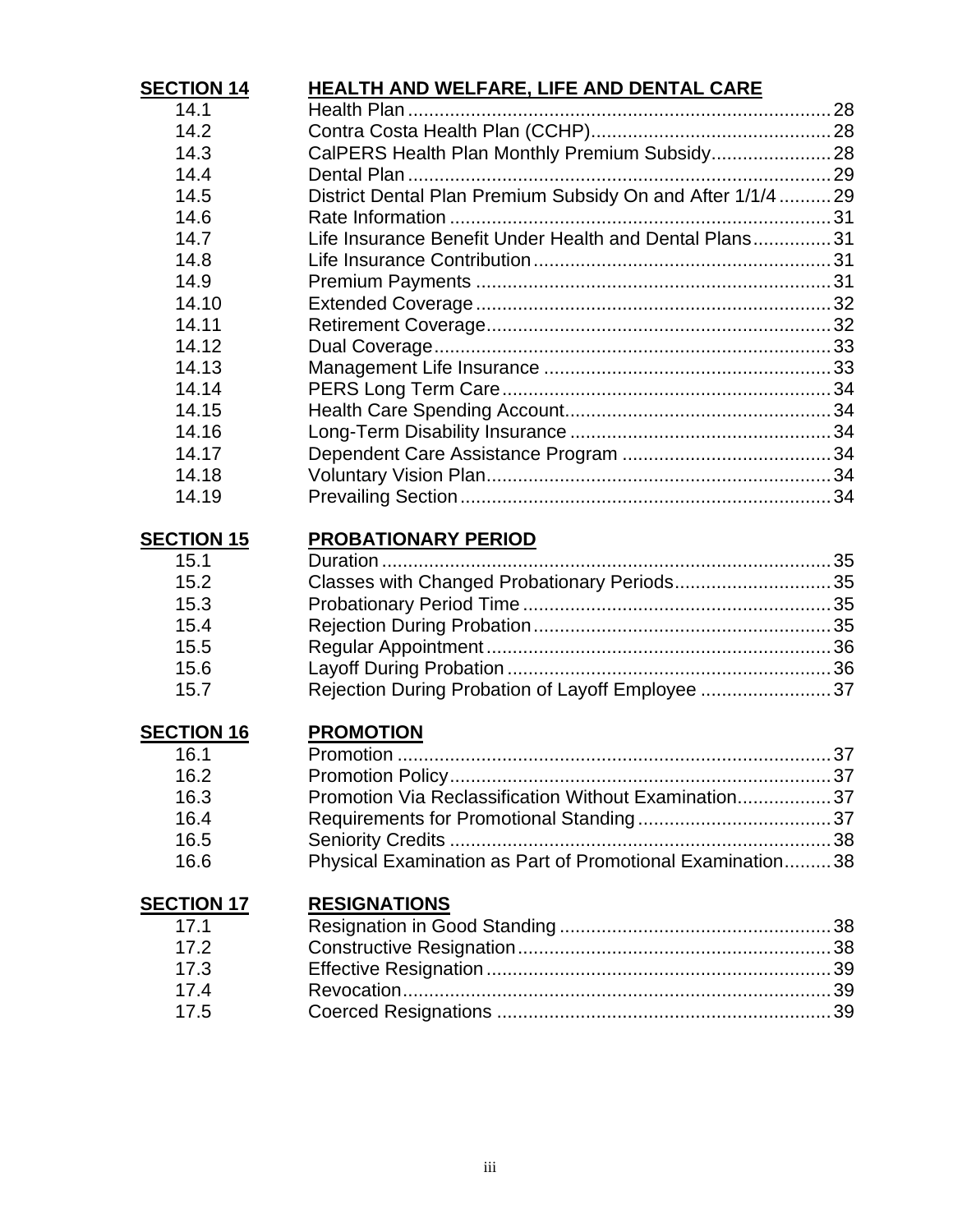| <b>SECTION 18</b> | DISMISSAL, SUSPENSION, DEMOTION AND REDUCTION IN               |  |
|-------------------|----------------------------------------------------------------|--|
| 18.1              | <b>SALARY</b><br>Cause for Dismissal, Suspension, Demotion     |  |
|                   |                                                                |  |
| 18.2              |                                                                |  |
| 18.3              |                                                                |  |
| 18.4              |                                                                |  |
| 18.5              | Procedure on Dismissal, Suspension or Disciplinary Demotion 41 |  |
| <b>SECTION 19</b> | <b>MANAGEMENT COMPLAINT PROCEDURE</b>                          |  |
| 19.1              |                                                                |  |
| 19.2              | Scope of Adjustment Board and Arbitration Decisions  44        |  |
| 19.3              | Clarification on Time Limits of the Complaint Procedure  44    |  |
| 19.4              |                                                                |  |
| 19.5              |                                                                |  |
| 19.6              |                                                                |  |
| 19.7              |                                                                |  |
| 19.8              |                                                                |  |
| 19.9              |                                                                |  |
| <b>SECTION 20</b> | EMPLOYEE REPRESENTATION RIGHTS  46                             |  |
| <b>SECTION 21</b> | <b>RETIREMENT CONTRIBUTION</b>                                 |  |
| 21.1              |                                                                |  |
| 21.2              |                                                                |  |
| <b>SECTION 22</b> |                                                                |  |
| <b>SECTION 23</b> |                                                                |  |
| <b>SECTION 24</b> |                                                                |  |
| <b>SECTION 25</b> | <b>CERTIFICATION REQUIREMENTS</b>                              |  |
| 25.1              |                                                                |  |
| 25.2              |                                                                |  |
| <b>SECTION 26</b> | <b>OTHER TERMS OF EMPLOYMENT</b>                               |  |
| 26.1              |                                                                |  |
| 26.2              |                                                                |  |
| 26.3              |                                                                |  |
| 26.4              |                                                                |  |
| 26.5              |                                                                |  |
| 26.6              |                                                                |  |
| 26.7              |                                                                |  |
| 26.8              | Emergency Recall and Standby Differential 52                   |  |
| <b>SECTION 27</b> |                                                                |  |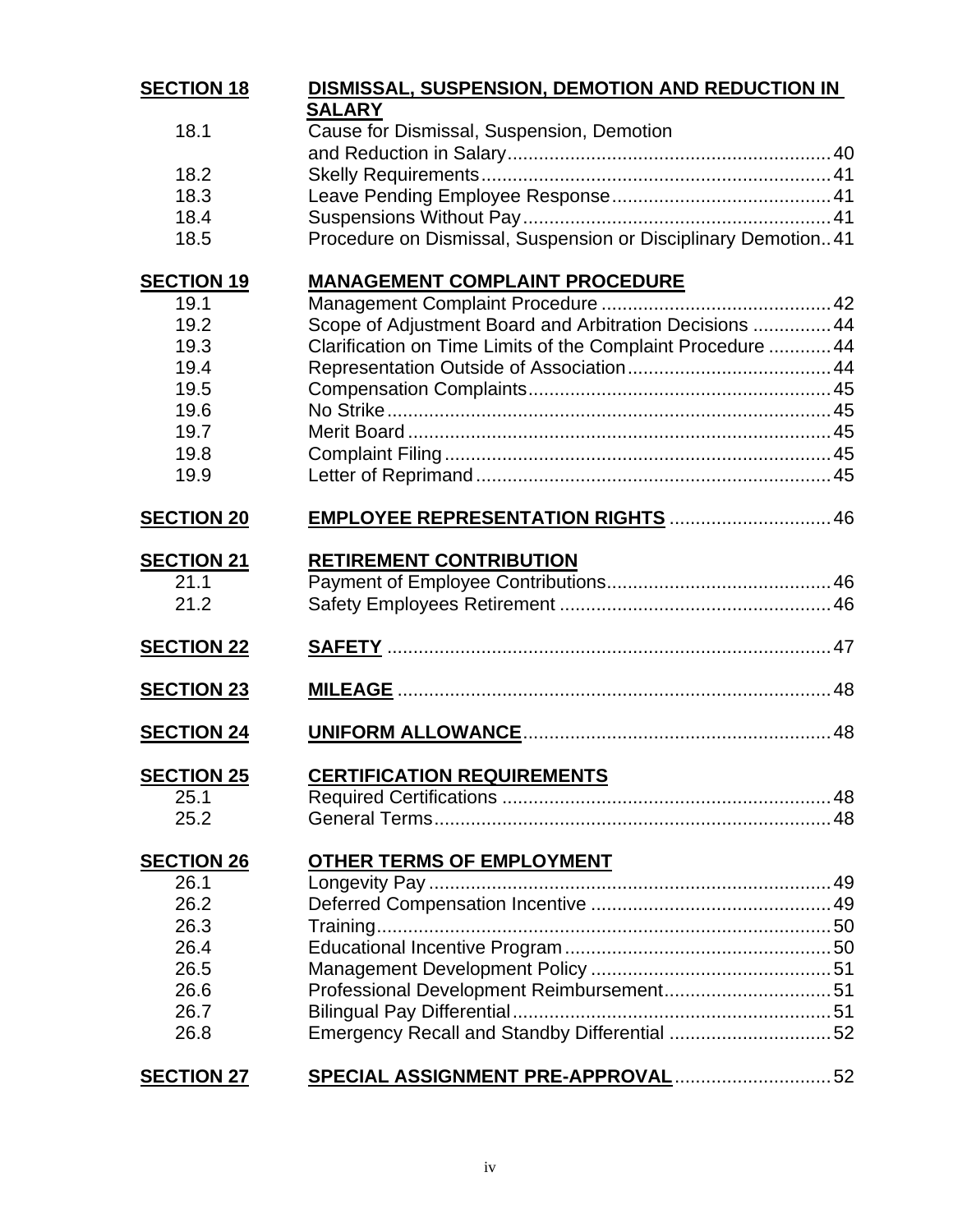| <b>SECTION 28</b><br>28.1<br>28.2<br>28.3         | DAYS AND HOURS OF WORK<br>Designated Workweek and Work Schedules53 |  |
|---------------------------------------------------|--------------------------------------------------------------------|--|
| 28.4<br>28.5<br>28.6                              | Time Reporting and Pay Practices Waiver 54                         |  |
| <b>SECTION 29</b>                                 |                                                                    |  |
| <b>SECTION 30</b>                                 |                                                                    |  |
| <b>SECTION 31</b>                                 |                                                                    |  |
| <b>SECTION 32</b>                                 | DEFINITIONS FOR SERVICE AWARDS                                     |  |
| <b>SECTION 33</b>                                 |                                                                    |  |
| <b>SECTION 34</b>                                 |                                                                    |  |
| <b>SECTION 35</b><br>35.1<br>35.2<br>35.3<br>35.4 | <b>SCOPE OF AGREEMENT &amp; SEPARABILITY OF PROVISIONS</b>         |  |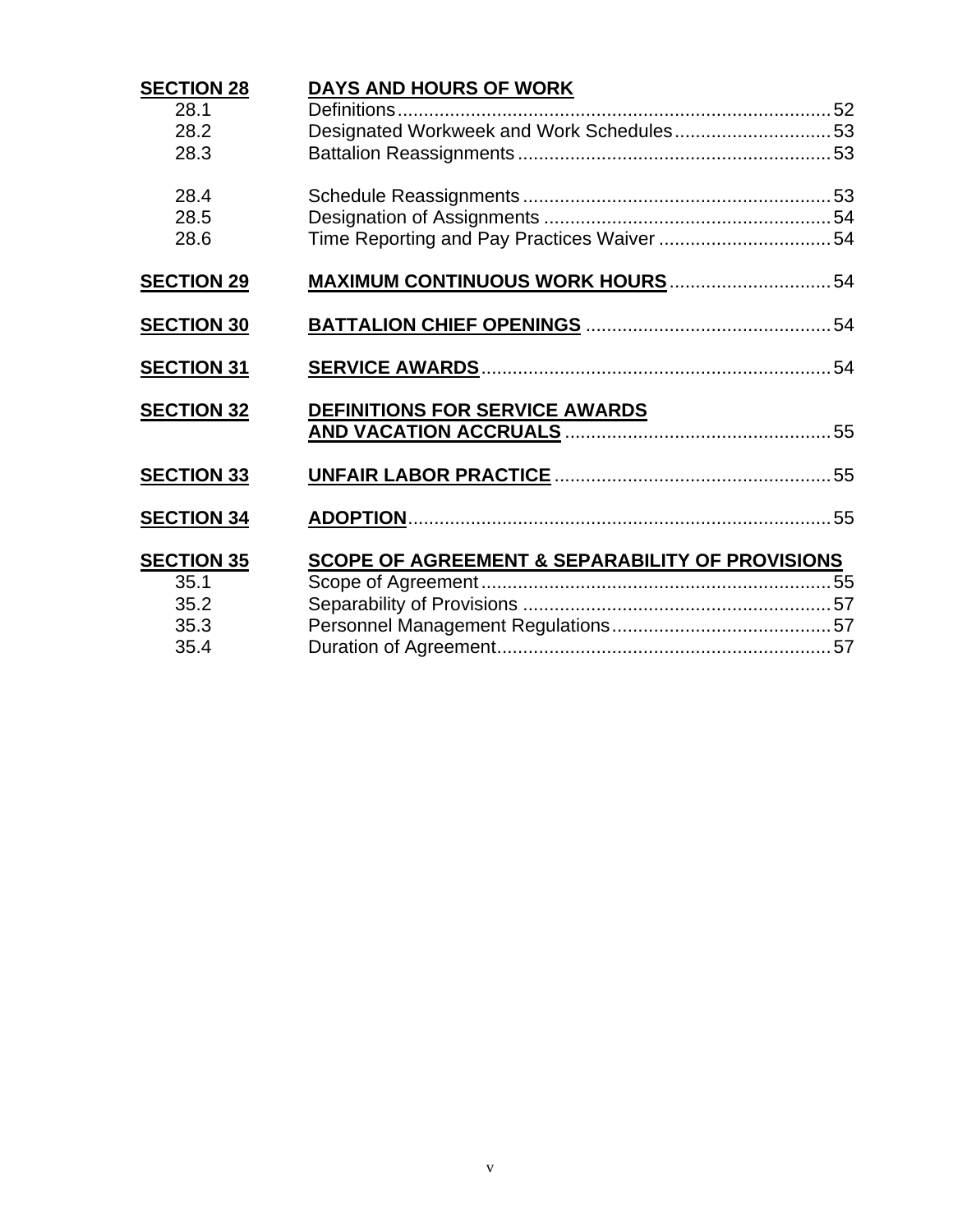#### **MEMORANDUM OF UNDERSTANDING BETWEEN CONTRA COSTA COUNTY FIRE PROTECTION DISTRICT AND UNITED CHIEF OFFICERS ASSOCIATION**

This Memorandum of Understanding (MOU) is entered into pursuant to the authority contained in Board of Supervisors Resolution 81/1165 and has been jointly prepared by the parties.

The Employee Relations Officer (County Administrator) is the representative of the Contra Costa County Board of Supervisors in its capacity as ex-officio Governing Board of the Contra Costa County Fire Protection District as provided in Board Resolution 81/1165.

The parties have met and conferred in good faith regarding wages, hours and other terms and conditions of employment for the employees in the Fire Management Unit and have freely exchanged information, opinions and proposals and have endeavored to reach agreement on matters relating to the employment conditions and employer-employee relations covering such employees.

For the purposes of this Memorandum of Understanding, Fire Protection District UCOA Personnel Bulletins on the subject of Time Off to Vote (4), Sick Leave (2), Smoking (24), Violence in the Workplace (23), Address & Telephone Numbers (33), Political Activities (32), Sexual Harassment (31), Driver's License (35), and Facilities, Vehicles & Equipment (34) are incorporated by reference to this Memorandum of Understanding and are made a part hereof as if fully set forth herein.

This Memorandum of Understanding shall be presented to the Contra Costa County Board of Supervisors in its capacity as ex-officio Governing Board of the Contra Costa County Fire Protection District as the joint recommendation of the undersigned for terms and conditions of employment for the term set forth herein.

In the event provisions of this Memorandum of Understanding contradict any resolution, administrative bulletin or personnel rules of the County or District, the terms of this Memorandum of Understanding shall prevail.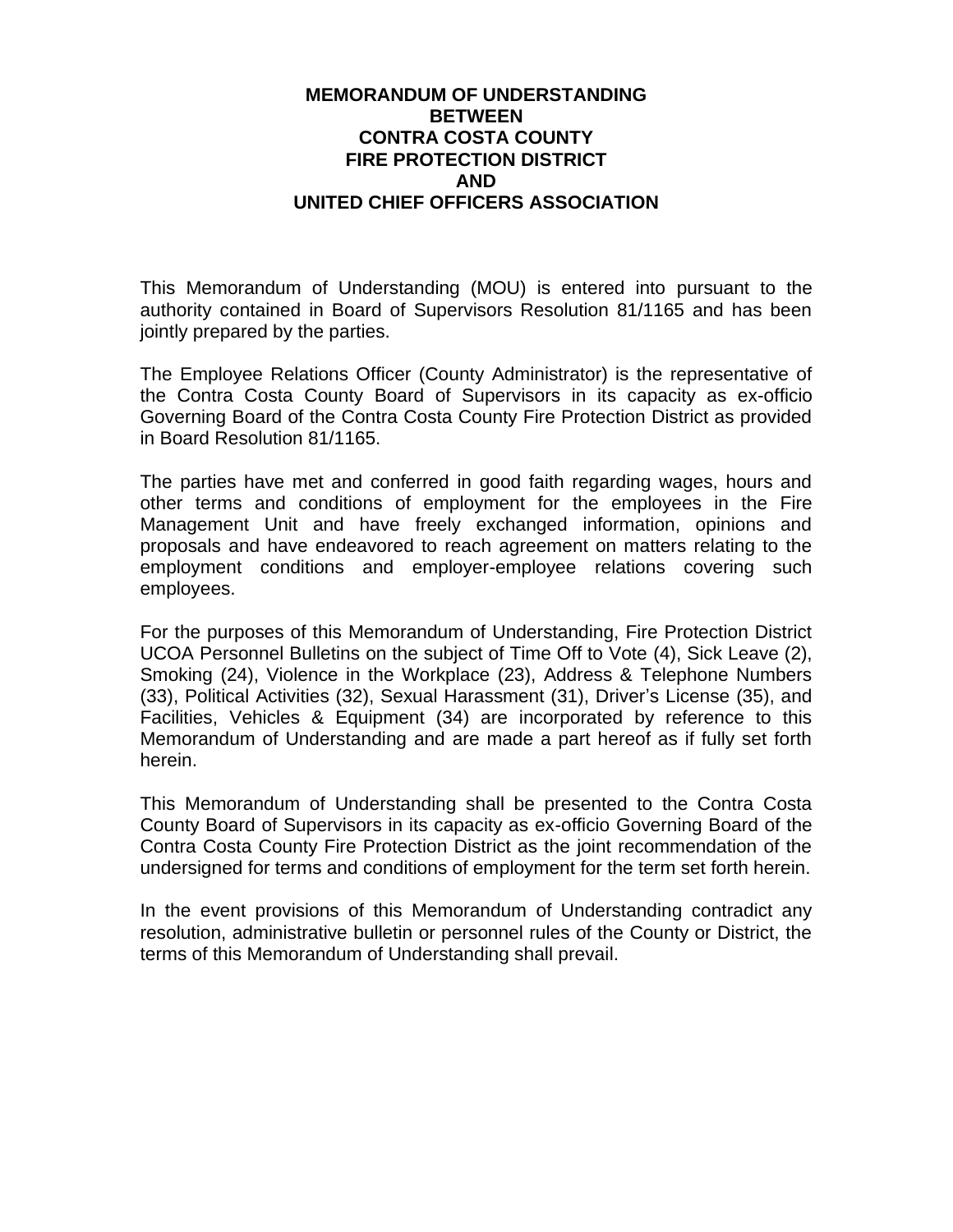#### **DEFINITIONS**

- A. Appointing Authority: Fire Chief unless otherwise provided by statute or ordinance.
- B. Association: The United Chief Officers Association of the Contra Costa County Fire Protection District (UCOA).
- C. Board: Board of Supervisors in its various capacities.
- D. Class: a group of positions sufficiently similar with respect to the duties and responsibilities that similar selection procedures and qualifications may apply and that the same descriptive title may be used to designate each position allocated to the group.
- E. Class Title: the designation given to a class, to each position allocated to the class, and to the employees allocated to the class.
- F. County: Contra Costa County.
- G. Demotion: the change of a permanent employee to another position in a class allocated to a salary range for which the top step is lower than the top step of the class which the employee formerly occupied except as provided for under "Transfer" or as otherwise provided for in this Memorandum of Understanding or in the Personnel Management Regulations.
- H. District: Contra Costa County Fire Protection District.
- I. Director of Human Resources: the person designated by the County Administrator to serve as the Assistant County Administrator-Director of Human Resources.
- J. Eligible: any person whose name is on an employment or reemployment or layoff list for a given class.
- K. Employee: a person who is an incumbent of a position or who is on leave of absence in accordance with provisions of this Memorandum of Understanding and whose position is held pending the employee's return.
- L. Employment List: a list of persons, who have been found qualified for employment in a specific class.
- M. Layoff List: means a list of persons who have occupied positions allocated to a class in the Merit System and who have been involuntarily separated by layoff or displacement; or demoted by displacement; or have voluntarily demoted in lieu of layoff or displacement; or have transferred in lieu of layoff or displacement.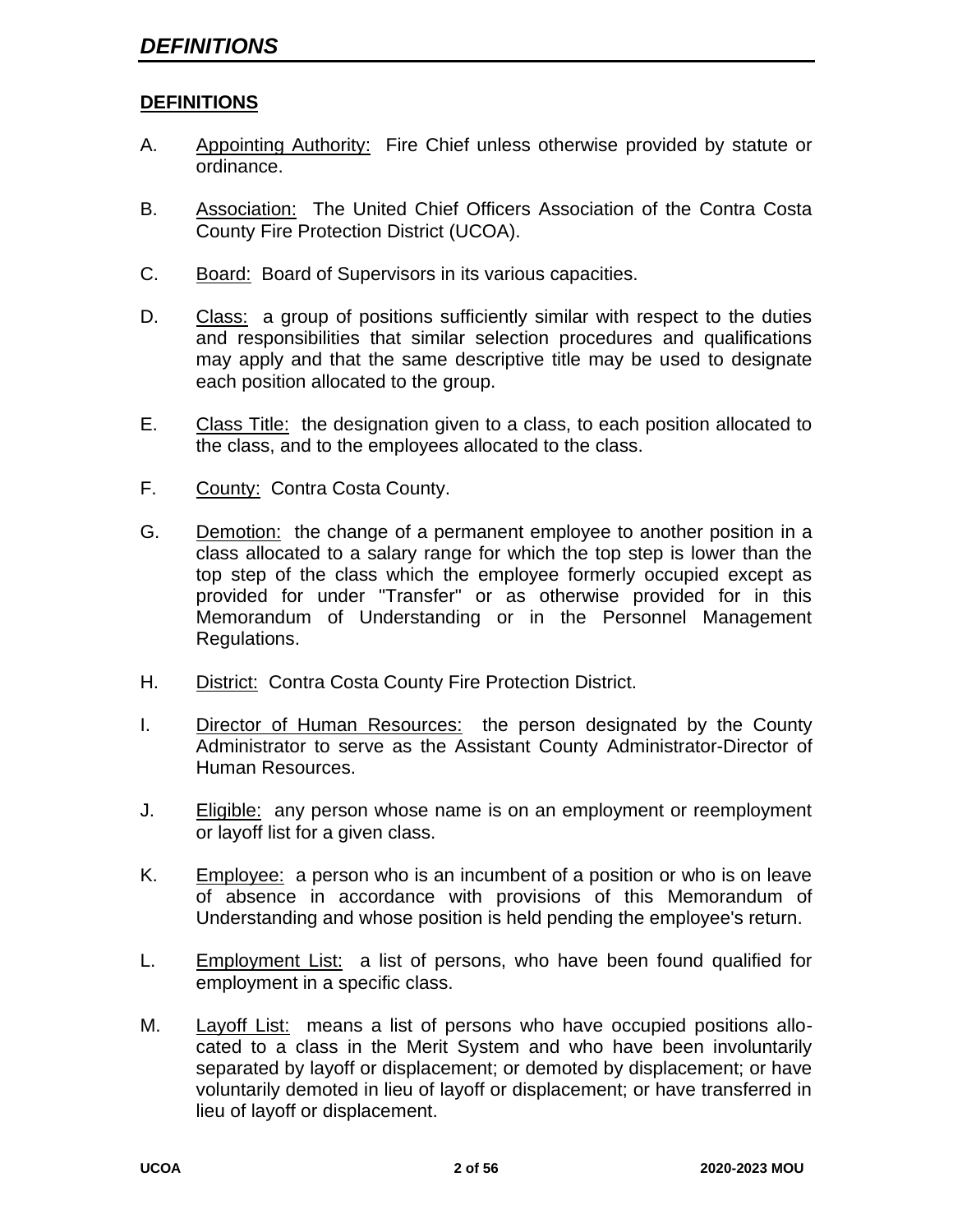- N. Merit System: the Contra Costa County Merit System.
- O. Permanent-Intermittent Position: any position which requires the services of an incumbent for an indefinite period but on an irregularly scheduled, less than full-time basis.
- P. Permanent Part-Time Position: any position which will require the services of an incumbent for an indefinite period but on a regularly scheduled, less than full-time basis.
- Q. Personnel: the same as employee.
- R. Permanent Position: any position which has required, or which will require the services of an incumbent without interruption, for an indefinite period.
- S. Project Employee: an employee who is engaged in a time-limited program or service by reason of limited or restricted funding. Such positions are typically funded from outside sources but may be funded from District revenues.
- T. Promotion: the change of a permanent employee to another position in a class allocated to a salary range for which the top step is higher than the top step of the class which the employee formerly occupied, except as provided for under "Transfer" or as otherwise provided for in this Memorandum of Understanding or in the Personnel Management Regulations.
- U. Position: the assigned duties and responsibilities calling for the regular full-time, part-time or intermittent employment of a person.
- V. Reallocation: the act of reassigning an individual position from one class to another class at the same range of the salary schedule or to a class which is allocated to another range that is within five (5) percent of the top step, except as otherwise provided for in the Personnel Management Regulations or other ordinances.
- W. Reclassification: the act of changing the allocation of a position by raising it to a higher class or reducing it to a lower class on the basis of significant changes in the kind, difficulty or responsibility of duties performed in such position.
- X. Reemployment List: a list of persons, who have occupied positions allocated to any class in the merit system and, who have voluntarily separated and are qualified for consideration for reappointment under the Personnel Management Regulations governing reemployment.
- Y. Resignation: the voluntary termination of permanent employment with the District.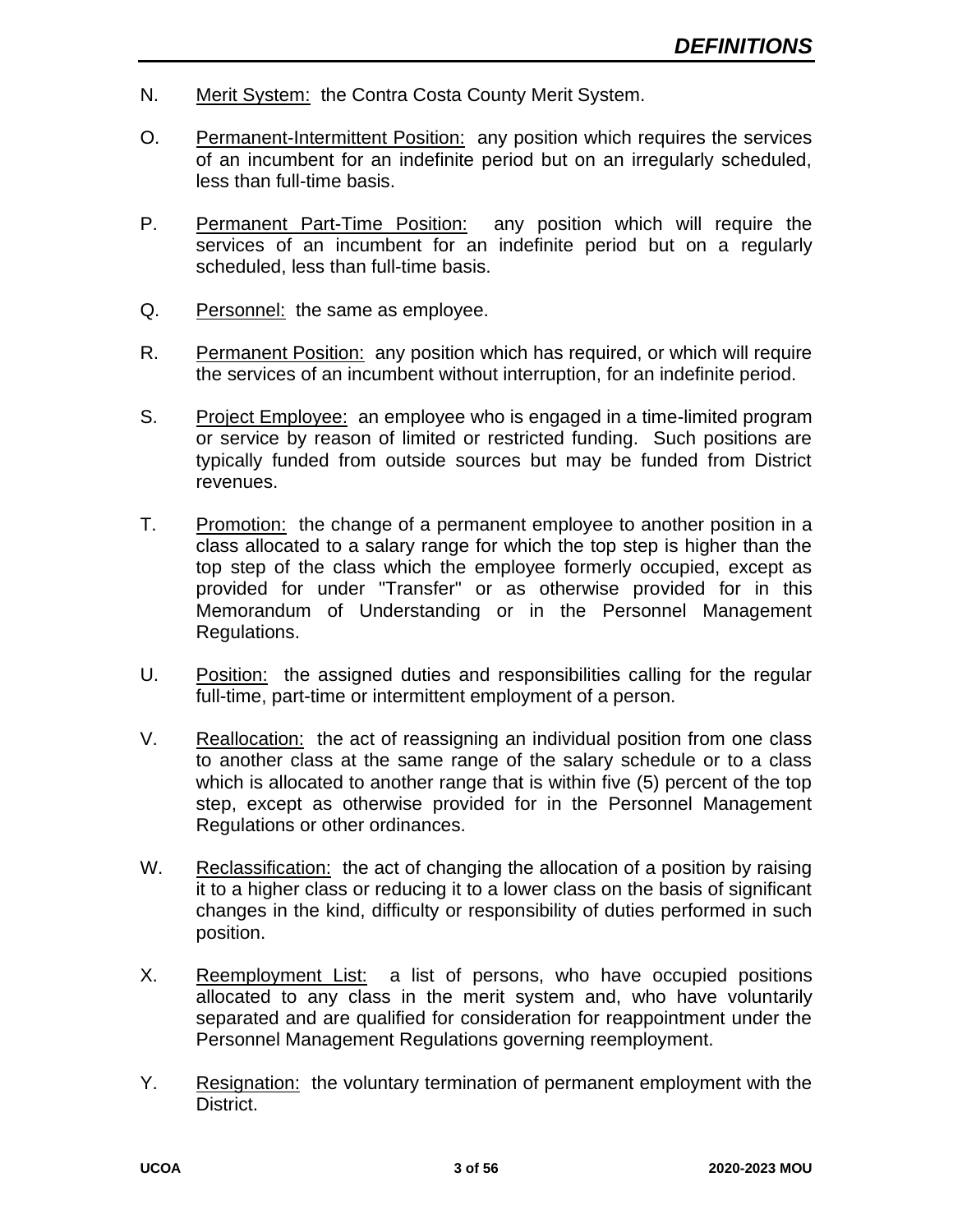# *SECTION 1 – RECOGNITION*

Z. Transfer: the change of an employee who has permanent status in a position to another position in the same class in a different department, or to another position in a class which is allocated to a range on the salary plan that is within five (5) percent at top step as the class previously occupied by the employee.

## **SECTION 1 – RECOGNITION**

**1.1 Association Recognition.** The Association is the formally recognized employee organization for the Fire Management Unit and such organization has been certified as such pursuant to Chapter 34-12 of Board of Supervisors' Resolution 81/1165 by Board Order dated December 1, 1998. Represented classes in this unit are:

> Battalion Chief (RPHA, RPHE), and Chief, Fire Emergency Medical Services (RPHD)

**1.2 Name.** The United Chief Officers Association of the Contra Costa County Fire Protection District shall at times be referred to herein as "Association".

## **SECTION 2 - ASSOCIATION SECURITY**

**2.1 Dues Deduction.** Pursuant to Resolution 81/1165 Chapter 34-26 only a majority representative may have dues deduction and as such the Association has the exclusive privilege of dues deduction for all members in its unit.

Dues deduction shall be based on the voluntary written authorization of the employee which shall remain in effect so long as the employee remains in a unit represented by the Association unless such authorization is canceled in writing by the employee in accordance with the provisions set forth in Section 2.4 – Withdrawal of Membership. The dues deduction shall be for a specified amount and uniform between members of the Association. The Association shall indemnify, defend, and hold the District harmless against any claims made and against any suit instituted against the District on account of dues deduction. The Association shall refund to the District any amounts paid to it in error upon the presentation of supporting evidence.

**2.2 Association Dues Form.** Employees hired in classifications assigned to the unit represented by the Association shall, as a condition of employment at the time of employment, complete an Association dues authorization card provided by the Association and shall have deducted from their paychecks the membership dues of the Association. Said employees shall have thirty (30) days from the date of hire to decide if they do not want to become a member of the Association.

Such decision not to become a member of the Association must be made in writing to the Auditor-Controller with a copy to the Labor Relations Service Unit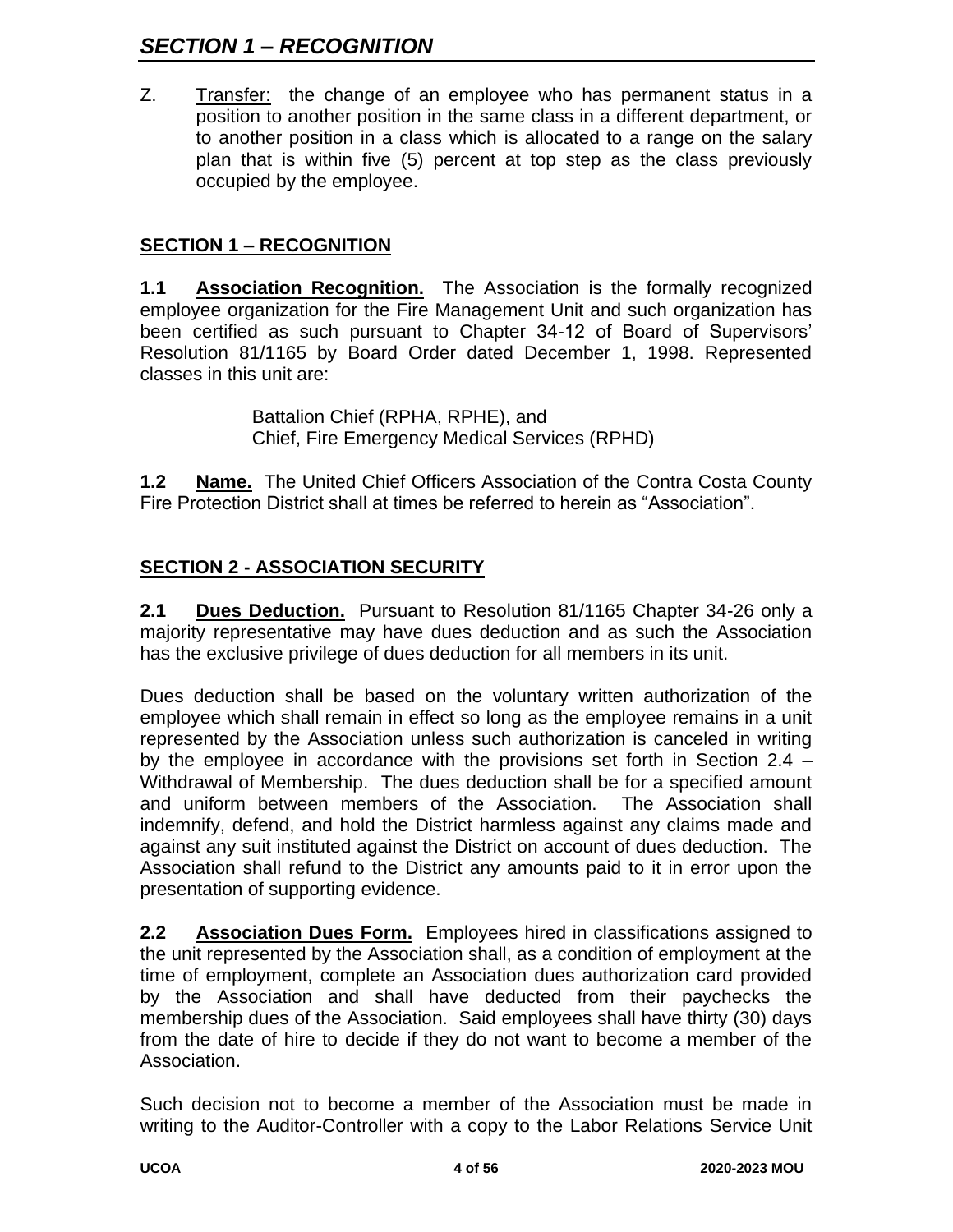within said thirty (30) day period. If the employee decides not to become a member of the Association, any Association dues previously deducted from the employee's paycheck during that thirty (30) day period shall be returned to the employee and said amount shall be deducted from the next dues deduction check sent to the Association. If the employee does not notify the County in writing of the decision not to become a member within the thirty (30) day period, the employee shall be deemed to have voluntarily agreed to pay the dues of the Association. Each such dues authorization form referenced above shall include a statement that the Association and the District have entered into a Memorandum of Understanding, that the employee is required to authorize payroll deductions of Association dues as a condition of employment, and that such authorization may be revoked within the first thirty (30) days of employment upon proper written notice by the employee within said thirty (30) day period as set forth above. Each such employee shall, upon written completion of the authorization form, receive a copy of said authorization form which shall be deemed proper notice of the employee's right to revoke said authorization.

**2.3** Maintenance of Membership. All employees in the unit represented by the Association who are currently paying dues to the Association and all employees in such units who hereafter become members of the Association shall, as a condition of continued employment, pay dues to the Association for the duration of this Memorandum of Understanding and each year thereafter so long as the Association continues to represent the position to which the employee is assigned, unless the employee has exercised the option to cease paying dues in accordance with Section 2.4.

**2.4 Withdrawal of Membership.** By notifying the Auditor-Controller's Department in writing, between May 1 to May 31 of any year, any employee may withdraw from Association membership and discontinue paying dues as of the payroll period commencing June 1st, and reflected in the July 10th paycheck. Immediately upon the close of the above-mentioned thirty (30) day period, the Auditor-Controller shall submit to the Association a list of the employees who have rescinded their authorization for dues deduction.

**2.5 Communicating With Employees.** The Association shall be allowed to use designated portions of bulletin boards or display areas in public portions of District buildings or in public portions of offices in which there are employees represented by the Association, provided the communications displayed have to do with official organization business such as times and places of meetings and further provided that the Association appropriately posts and removes the information. The Fire Chief reserves the right to remove objectionable materials.

Representatives of the Association, not on District time, shall be permitted to place a supply of employee literature at specific locations in District buildings if arranged through the Employee Relations Officer; said representatives may distribute employee organization literature in areas designated by the Fire Chief if the nature of the literature and the proposed method of distribution are compatible with the work environment and work in progress. Such placement and/or distribution shall not be performed by on-duty employees.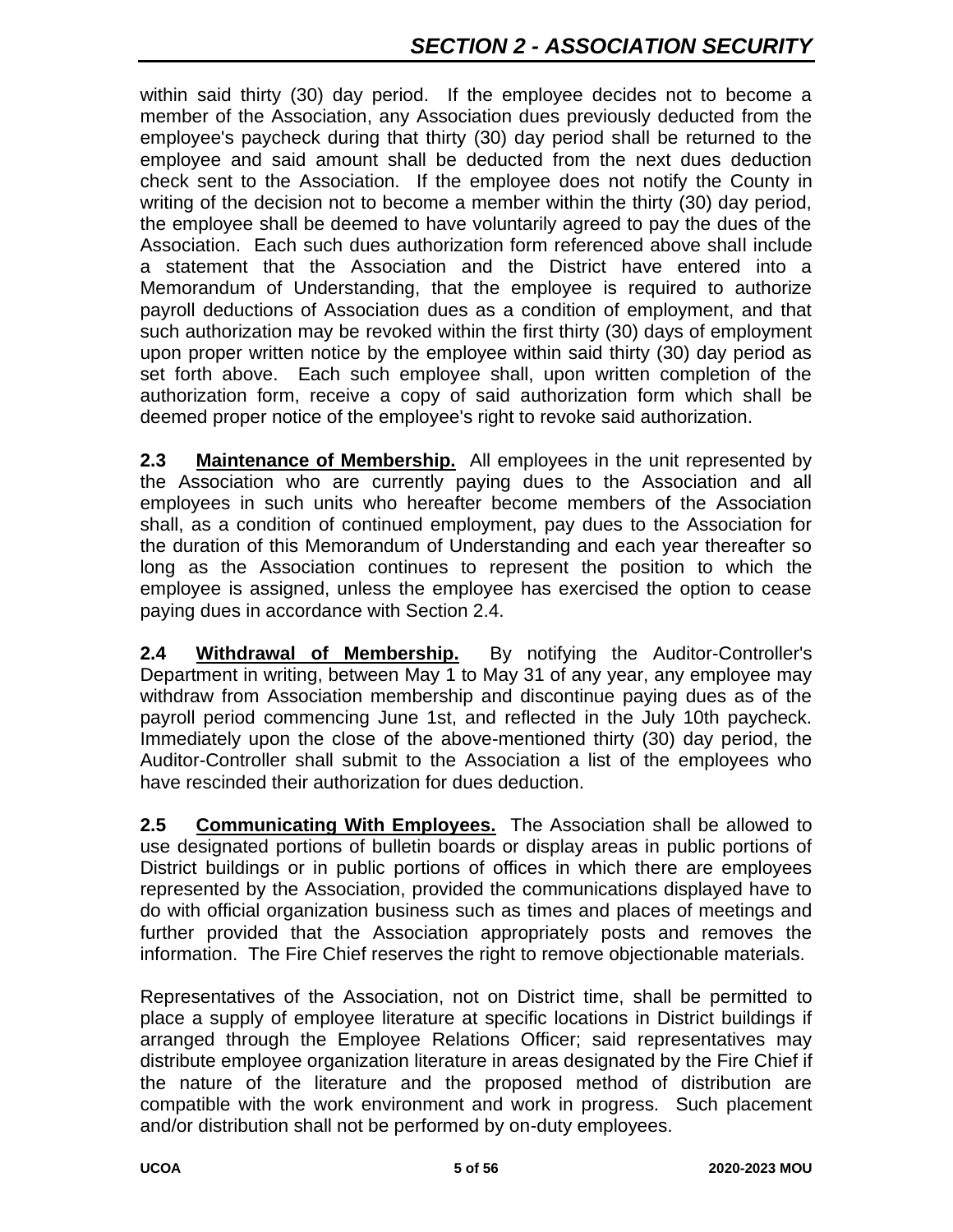The Association shall be allowed access to work locations in which it represents employees for the following purposes:

- A. to post literature on bulletin boards;
- B. to arrange for use of a meeting room;
- C. to leave and/or distribute a supply of literature as indicated above;
- D. to represent an employee on a grievance, and/or to contact an Association officer on a matter within the scope or representation.

In the application of this provision, it is agreed and understood that in each such instance advance arrangements, including disclosure of which of the above purposes is the reason for the visit, will be made with the Fire Chief or designee(s) and the visit will not interfere with the District services.

**2.6 Use of District Buildings.** The Association shall be allowed the use of areas normally used for meeting purposes for meetings of District employees during non-work hours when:

- A. such space is available and its use by the Association is scheduled twenty-four (24) hours in advance;
- B. there is no additional cost to the District;
- C. it does not interfere with normal District operations;
- D. employees in attendance are not on duty and are not scheduled for duty;
- E. the meetings are on matters within the scope of representation.

The administrative official responsible for the space shall establish and maintain scheduling of such uses. The Association shall maintain proper order at the meeting, and see that the space is left in a clean and orderly condition. The use of District equipment (other than items normally used in the conduct of business meetings, such as desks, chairs, and whiteboards) is strictly prohibited, even though it may be present in the meeting area.

**2.7 Advance Notice.** The Association shall, except in cases of emergency, have the right to reasonable notice of any ordinance, rule, resolution or regulation directly relating to matters within the scope of representation proposed to be adopted by the Board, or boards and commissions designated by the Board, and to meet with the body considering the matter.

The listing of an item on a public agenda, or the mailing of a copy of a proposal at least seventy-two (72) hours before the item will be heard, or the delivery of a copy of the proposal at least twenty-four (24) hours before the item will be heard, shall constitute notice.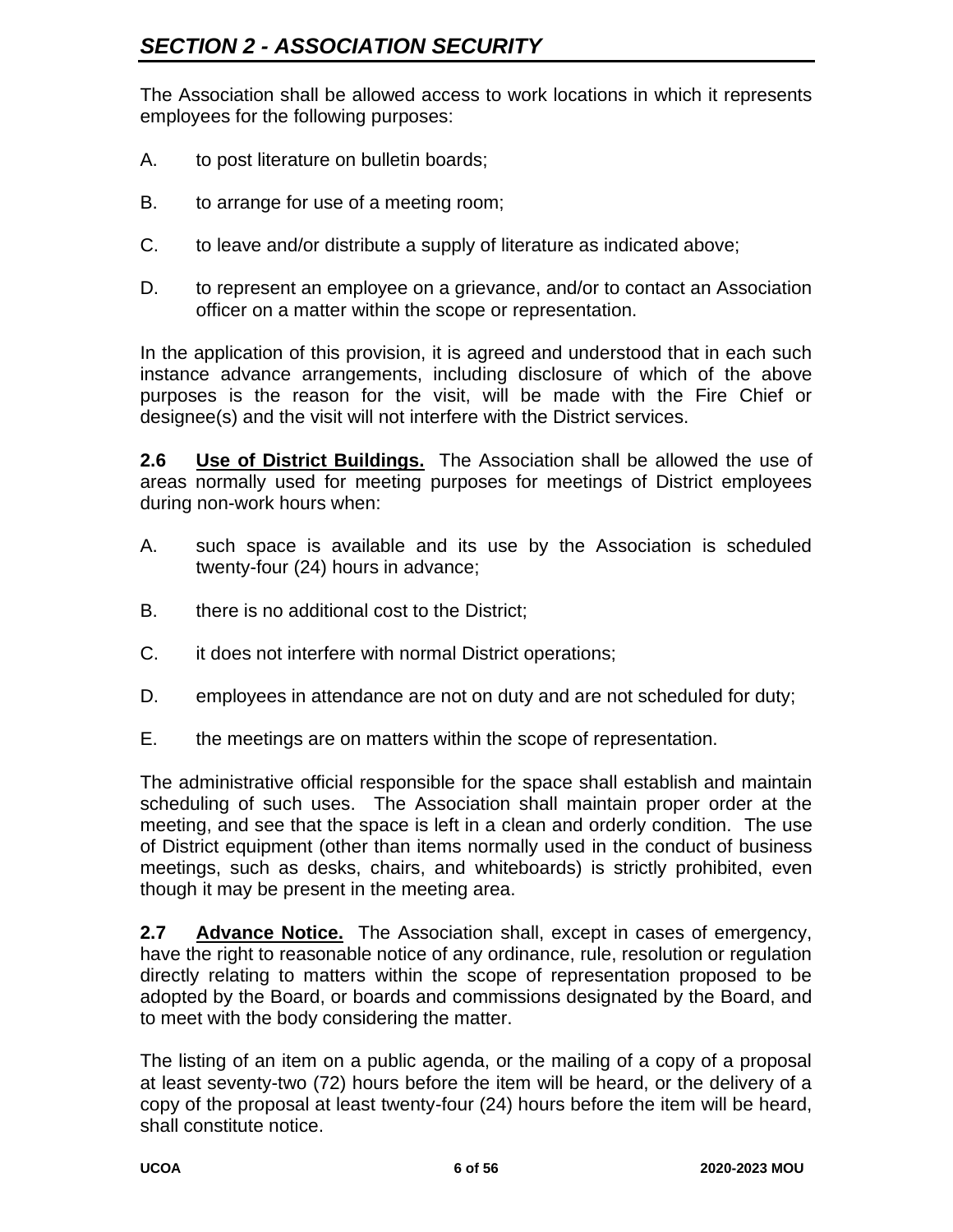In cases of emergency when the Board, or boards and commissions designated by the Board, determines it must act immediately without such notice or meeting it shall give notice and opportunity to meet as soon as practical after its action.

**2.8 List of Employees with Dues Deduction.** The District shall provide the Association with a monthly list of employees who are paying dues to the Association and a monthly list of employees who are paying health and welfare deductions to the Association.

**2.9 Assignment of Classes to Bargaining Units.** The Labor Relations Manager shall assign new classes in accordance with the following procedure:

- a. Initial Determination: When a new class title is established, the Labor Relations Manager shall review the composition of existing representation units to determine the appropriateness of including some or all of the employees in the new class in one or more existing representation units, and within a reasonable period of time shall notify all recognized employee organizations of the determination.
- b. Final Determination: The Labor Relations Manager's determination is final unless within ten (10) days after notification a recognized employee organization requests in writing to meet and confer thereon.
- c. Meet and Confer and other Steps: The Labor Relations Manager shall meet and confer with such requesting organizations (and with other recognized employee organizations where appropriate) to seek agreement on this matter within sixty (60) days after the ten-day period in subsection (b), unless otherwise mutually agreed. Thereafter, the procedures in cases of agreement and disagreement, arbitration referral and expenses, and criteria for determination shall conform to those in Subsections (d) through (i) of Section 34-12.008 of Resolution 81/1165.

**2.10 Written Statement for New Employees.** The District will provide a written statement to each new employee hired into a classification in any of the bargaining units represented by the Association, that the employee's classification is represented by the Association and the name of a representative of the Association. The County will provide the employee with a packet of information, which has been supplied by the Association and approved by the County.

#### **SECTION 3 – DISCRIMINATION PROHIBITED**

There shall be no discrimination because of race, creed, color, national origin, sex, sexual orientation or union activities against any employee or applicant for employment by the County or by anyone employed by the County; and to the extent prohibited by applicable State and Federal law there shall be no discrimination because of age. There shall be no discrimination against any disabled person solely because of such disability unless that disability prevents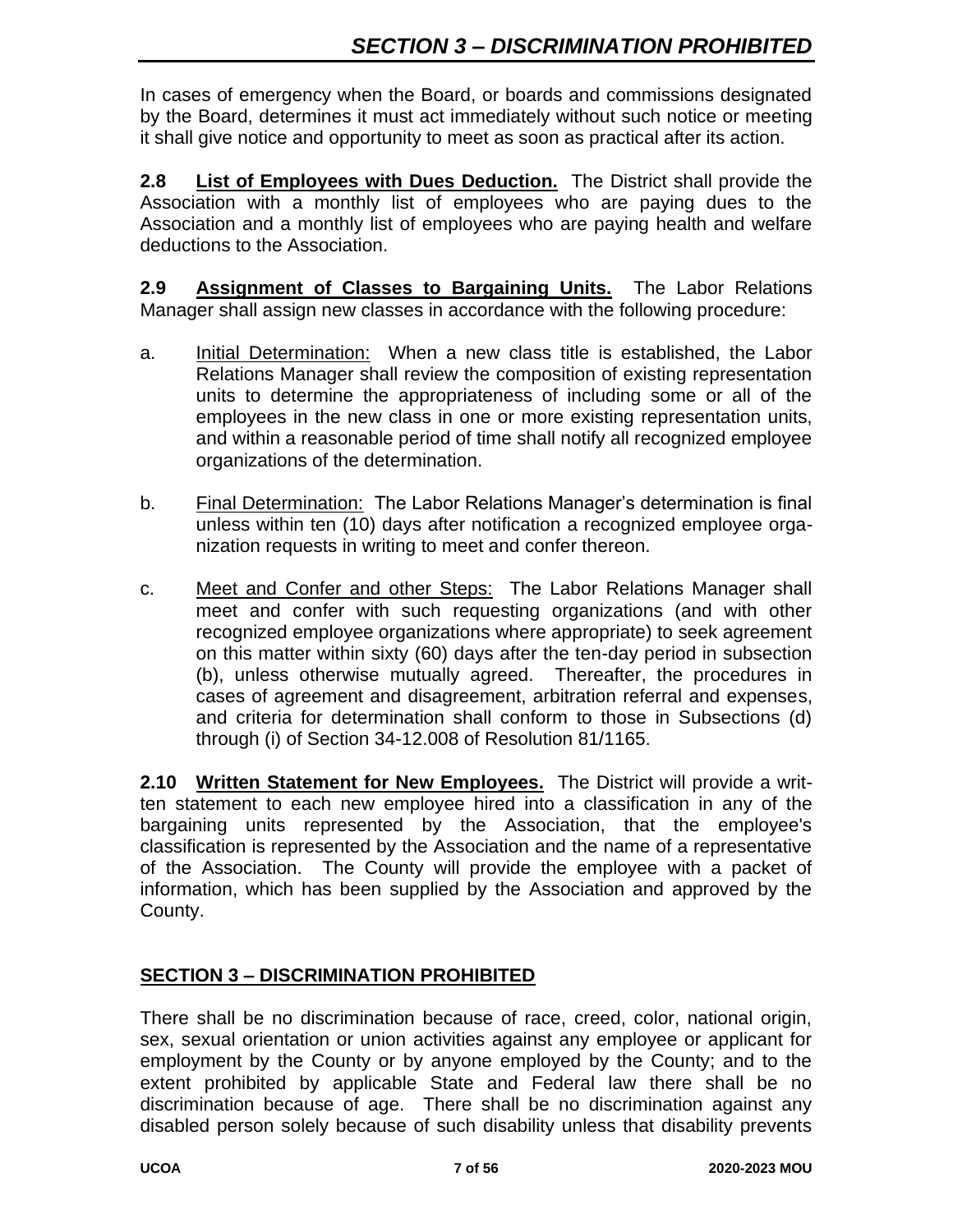the person from meeting the minimum standards established for that position or from carrying out the duties of the position safely.

The District and the Association recognize that the District has an obligation in accordance with the Americans with Disabilities Act (ADA) to reasonably accommodate disabled employees. If by reason of the aforesaid requirement the District contemplates actions to provide reasonable accommodation to an individual employee to comply with the ADA which are in conflict with any provision of this MOU, the Association will be advised of such proposed accommodation. Upon request, the District will meet and confer with the Association on the impact of such accommodation. If the District and the Association do not reach agreement, the District may implement the accommodation without further negotiations.

Nothing in this MOU shall preclude the District from taking actions necessary to comply with the requirements of the ADA or of any other State or Federal law governing discrimination, wages or hours. Subject to this provision, the Association may file a management complaint regarding any action by the District under this Section alleged by the Association and the employee(s) as a violation of the MOU.

# **SECTION 4 - OFFICIAL REPRESENTATIVES**

**4.1 Attendance at Meetings.** Employees designated as official representatives of the Association shall be allowed to attend meetings held by County/District agencies during regular working hours on District time as follows:

- A. if their attendance is required by the District or County at a specific meeting;
- B. if their attendance is sought by a hearing body for presentation of testimony or other reasons;
- C. if their attendance is required for meeting required for settlement of complaints filed pursuant to Section 19 - Management Complaint Procedure, of this Memorandum;
- D. if they are designated as an official representative, in which case they may utilize a reasonable time at each level of the proceedings to assist an employee to present a complaint;
- E. if they are designated as spokesperson or representative of the Association and as such make representations or presentations at meetings or hearings on wages, salaries and working conditions; provided in each case advance arrangements for time away from the employee's work station or assignment are made with the Fire Chief and the District or County agency calling the meeting is responsible for determining that the attendance of the particular employee(s) is required;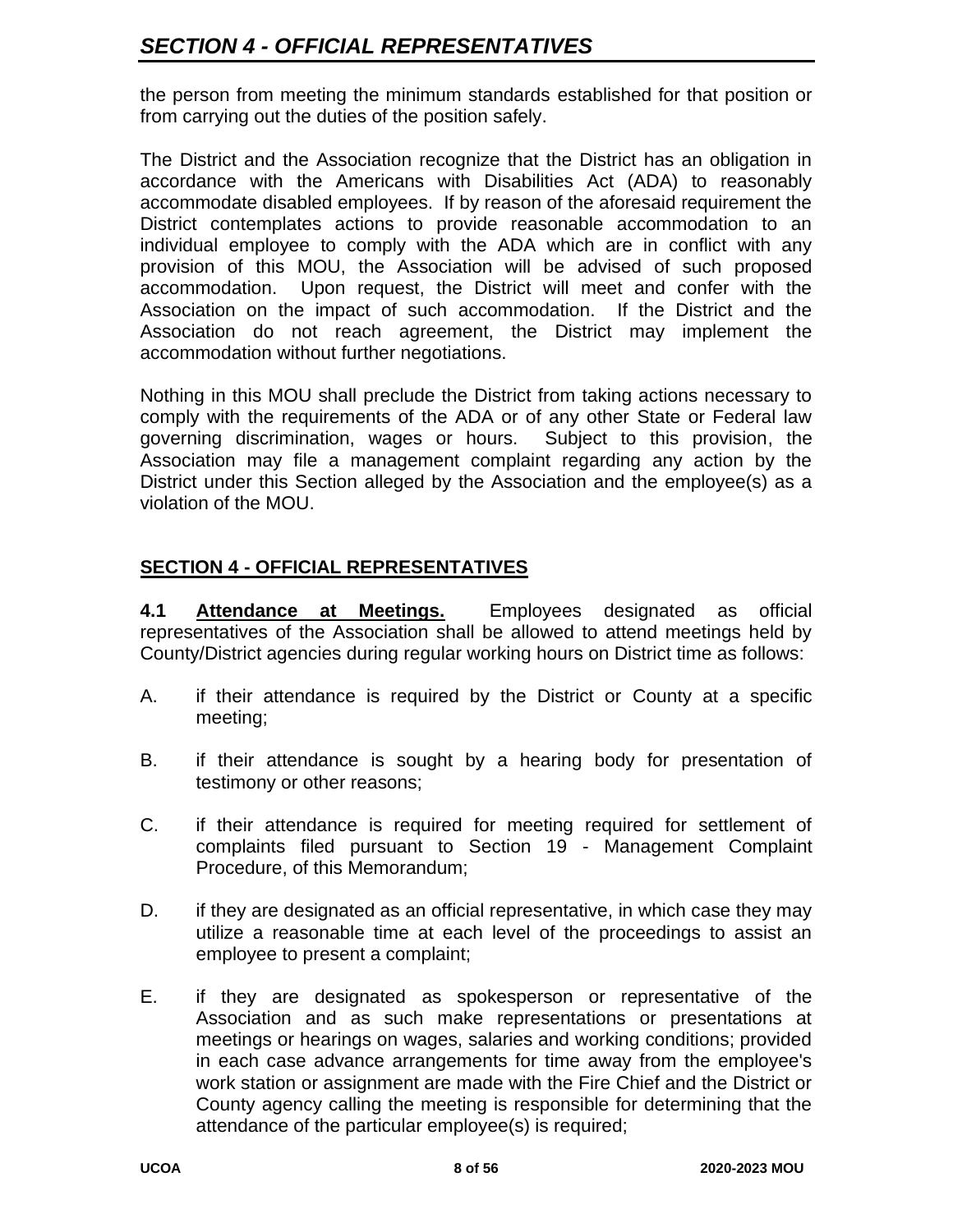F. if their attendance does not conflict with Fire District emergency operations.

**4.2 Association Representatives.** Official representatives of the United Chief Officers Association shall be allowed time off on District time for meetings during regular working hours when formally meeting and conferring in good faith or consulting with the Labor Relations Manager or other management representatives on matters within the scope of representation, and that advance arrangements for the time away from the work station or assignment are made with the Fire Chief and their attendance does not conflict with Fire District emergency operations.

## **SECTION 5 - SALARIES**

**5.1 Wages.** The wages for all classifications will be as shown in Attachment A – Class and Salary Listing.

- A. Effective the first of the month following adoption by the Board of Directors of the Contra Costa County Fire Protection District or July 1, 2020, whichever is later, the base rate of pay for all classifications represented by the Association will be increased by five percent  $(5.0\%)$ .
- B. Effective on July 1, 2021, the base rate of pay for all classifications represented by the Association will be increased by five percent (5.0%).
- C. Effective on July 1, 2022, the base rate of pay for all classifications represented by the Association will be increased by five percent (5.0%).

**5.2 Entrance Salary.** New employees shall generally be appointed at the minimum step of the salary range established for the particular class of position to which the appointment is made. However, the appointing authority may fill a particular position at a step above the minimum of the range.

- **5.3 Anniversary Dates.** Anniversary dates will be set as follows:
- A. New Employees. The anniversary date of a new employee is the first day of the calendar month after the calendar month when the employee successfully completes six (6) months service provided however, if an employee began work on the first regularly scheduled workday of the month the anniversary date is the first day of the calendar month when the employee successfully completes six (6) months service.
- B. Promotions. The anniversary date of a promoted employee is determined as for a new employee in Subsection 5.3.A above.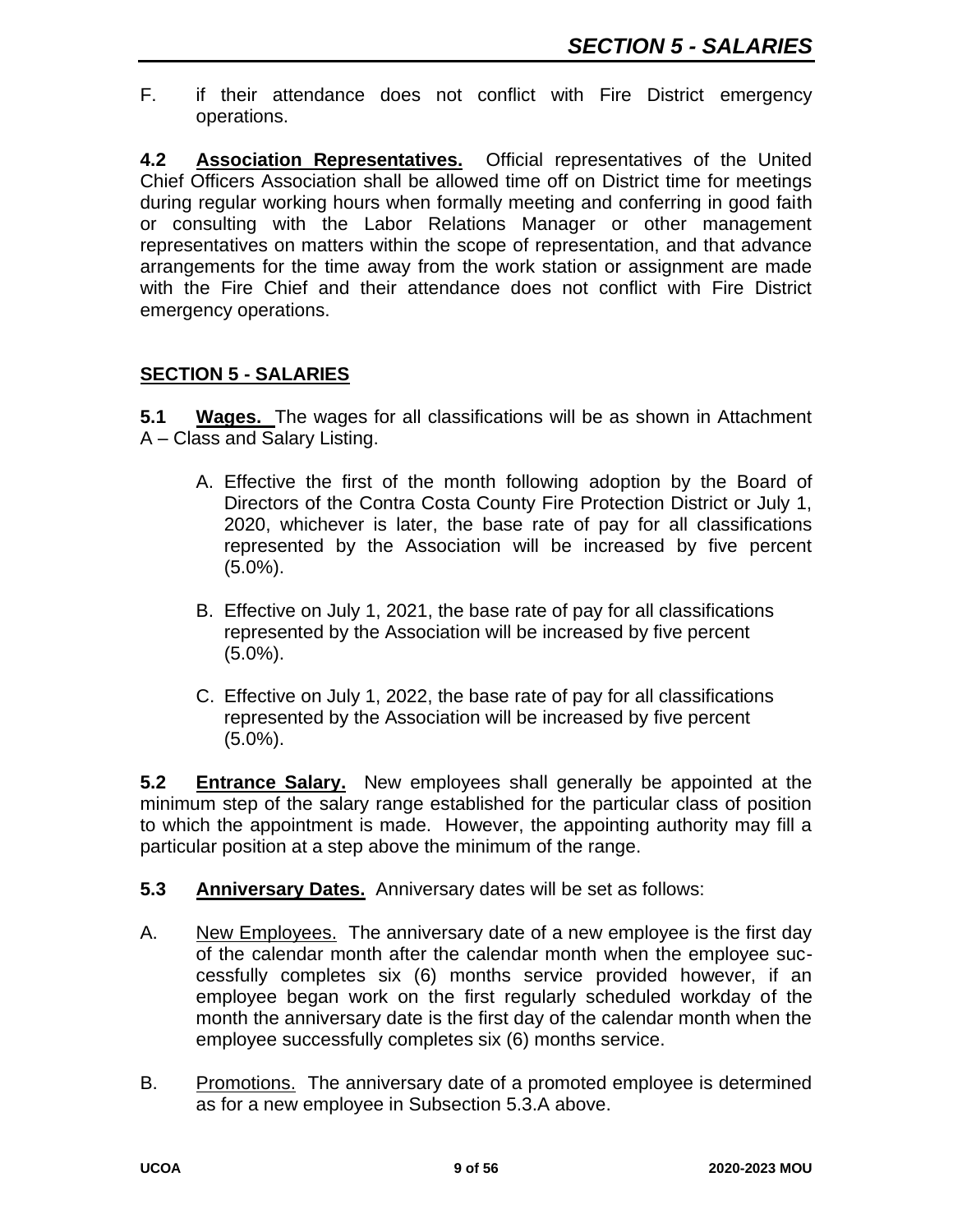- C. Transfer, Reallocation and Reclassification. The anniversary date of an employee who is transferred to another position or one whose position has been reallocated or reclassified to a class allocated to the same salary range or to a salary range which is within five percent (5%) of the top step of the previous classification, remains unchanged.
- D. Reemployments. The anniversary of an employee appointed from a reemployment list to the first step of the applicable salary range and not required to serve a probation period is determined in the same way as the anniversary date is determined for a new employee who is appointed the same date, classification and step and who then successfully completes the required probationary period.
- E. Notwithstanding other provisions of this Section 5, the anniversary of an employee who is appointed to a classified position from outside the County's merit system at a rate above the minimum salary for the employee's new class, or who is transferred from another governmental entity to this County's merit system, is one (1) year from the first day of the calendar month after the calendar month when the employee was appointed or transferred; provided however, when the appointment or transfer is effective on the employee's first regularly scheduled work day of that month, his/her anniversary is one (1) year after the first calendar day of that month.
- F. Performance Evaluation. A performance evaluation is required annually on or about an employee's anniversary date.

**5.4 Increments Within Range.** The performance of each employee, except those of employees already at the maximum salary step of the appropriate salary range, shall be reviewed on the anniversary date as set forth in Section 5.3 – Anniversary Dates to determine whether the salary of the employee shall be advanced to the next higher step in the salary range. Advancement shall be granted on the affirmative recommendation of the appointing authority, based on satisfactory performance by the employee. The appointing authority may recommend denial of the increment or denial subject to one additional review at some specified date before the next anniversary which must be set at the time the original report is returned.

Except as herein provided, increments within range shall not be granted more frequently than once a year, nor shall more than one (1) step within-range increment be granted at one time. In case an appointing authority recommends denial of the within range increment on some particular anniversary date, but recommends a special salary review, the special salary review shall not affect the regular salary review on the next anniversary date.

Nothing herein shall be construed to make the granting of increments mandatory on the District. If the District verifies in writing that an administrative or clerical error was made in failing to submit the documents needed to advance an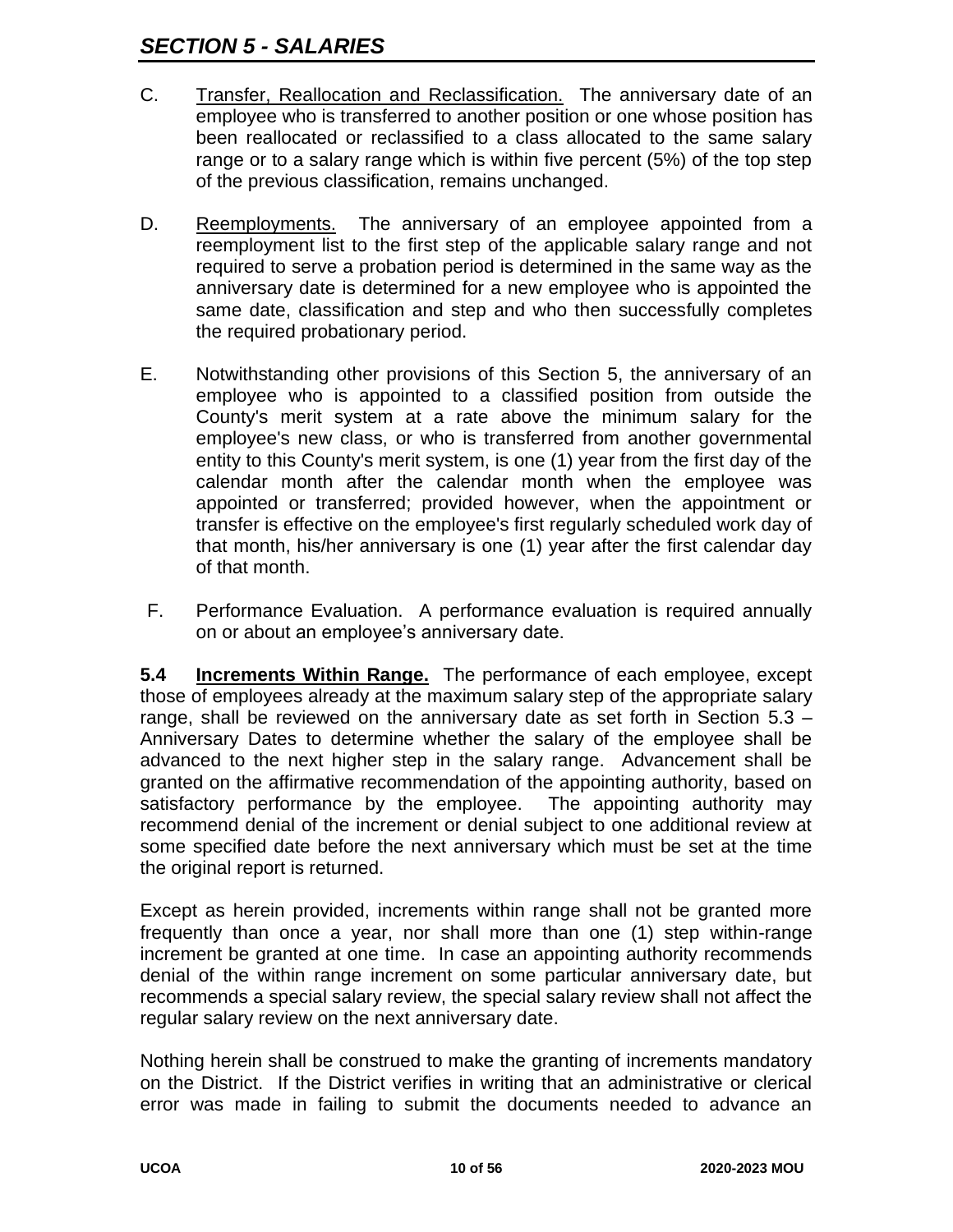employee to the next salary step on the first of the month when eligible, said advancement shall be made retroactive to the first of the month when eligible.

**5.5 Part-Time Compensation.** A part-time employee shall be paid a monthly salary in the same ratio to the full-time monthly rate to which the employee would be entitled as a full-time employee under the provisions of this Section 5 as the number of hours per week in the employee's part-time work schedule bears to the number of hours in the full-time work schedule of the District.

**5.6 Compensation for Portion of Month.** Any employee who works less than any full calendar month, except when on earned vacation, authorized sick leave, or other authorized paid leave shall receive as compensation for services an amount which is in the same ratio to the established monthly rate as the number of days worked is to the actual working days in such employee's normal work schedule for the particular month; but if the employment is intermittent, compensation shall be on an hourly basis.

**5.7 Position Reclassification.** An employee who is an incumbent of a position which is reclassified to a class which is allocated to the same range of the basic salary schedule as is the class of the position before it was reclassified, shall be paid at the same step of the range as the employee received under the previous classification.

An incumbent of a position which is reclassified to a class which is allocated to a lower range of the basic salary schedule shall continue to receive the same salary as before the reclassification, but if such salary is greater than the maximum of the range of the class to which the position has been reclassified, the salary of the incumbent shall be reduced to a maximum salary for the new classification. The salary of an incumbent of a position which is reclassified to a class which is allocated to a range of the basic salary schedule greater than the range of the class of the position before it was reclassified shall be governed by the provisions of Section 5.9 Salary on Promotion.

# **5.8 Salary Reallocation and Salary on Reallocation.**

- A. In a general salary increase or decrease, an employee in a class which is reallocated to a salary range above or below that to which it was previously allocated, when the number of steps remain the same, shall be compensated at the same step in the new salary range the employee was receiving in the range to which the class was previously allocated. If the reallocation is from one salary range with more steps to a range with fewer steps or vice versa, the employee shall be compensated at the step on the new range which is in the same percentage ratio to the top step of the new range as was the salary received before reallocated to the top step of the old range, but in no case shall any employee be compensated at less than the first step of the range to which the class is allocated.
- B. In the event that a classification is reallocated from a salary range with more steps to a salary range with fewer steps on the salary schedule,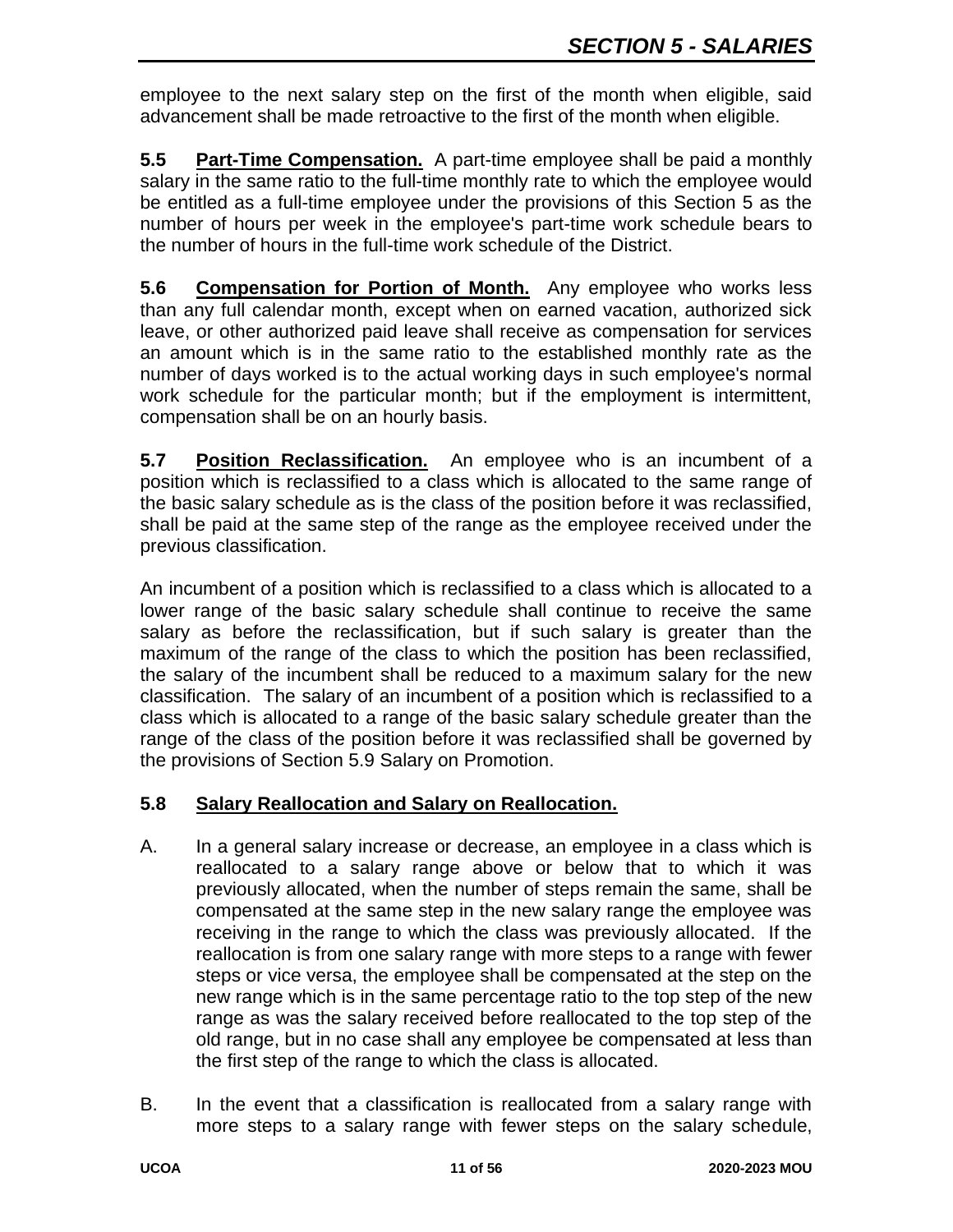apart from the general salary increase or decrease described in Section 5.8.A above, each incumbent of a position in the reallocated class shall be placed upon the step of the new range which equals the rate of pay received before the reallocation. In the event that the steps in the new range do not contain the same rates as the old range which is next above the salary rate received in the old range, or if the new range does not contain a higher step, at the step which is next lower than the salary received in the old range.

C. In the event an employee is in a position which is reallocated to a different class which is allocated to a salary range the same as above or below the salary range of the employee's previous class, the incumbent shall be placed at the step in the new class which equals the rate of pay received before reallocation. In the event that the steps in the range for the new class do not contain the same rates as the range for the old class, the incumbent shall be placed at the step of the new range which is next above the salary rate received in the old range; or if the new range does not contain a higher step, the incumbent shall be placed at the step which is next lower than the salary received in the old range.

**5.9 Salary on Promotion.** Any employee who is appointed to a position of a class allocated to a higher salary range than the class previously occupied, except as provided under Section 5.12 – Acting in a Higher Class, shall receive the salary in the new salary range which is next higher than the rate received before the promotion.

In the event this increase is less than five percent (5%), the employee's salary shall be adjusted to the step in the new range which is at least five percent (5%) greater than the next higher step; provided however that the next step shall not exceed the maximum salary for the higher class.

In the event of the appointment of a laid off employee from the layoff list to the class from which the employee was laid off, the employee shall be appointed at the step which the employee had formerly attained in that class unless such step results in a decrease in which case the employee is appointed to the next higher step. If however, the employee is being appointed into a class allocated to a higher salary range than the class from which the employee was laid off, the salary will be calculated from the highest step the employee achieved prior to layoff, or from the employee's current step, whichever is higher.

**5.10 Salary on Involuntary Demotion.** Any employee who is demoted, except as provided under Section 5.12 – Acting in a Higher Class, shall have their salary reduced to the monthly salary step in the range for the class of position to which the employee has been demoted next lower than the salary received before demotion. In the event this decrease is less than five percent (5%), the employee's salary shall be adjusted to the step in the new range which is five percent (5%) less than the next lower step; provided, however, that the next step shall not be less than the minimum salary of the lower class.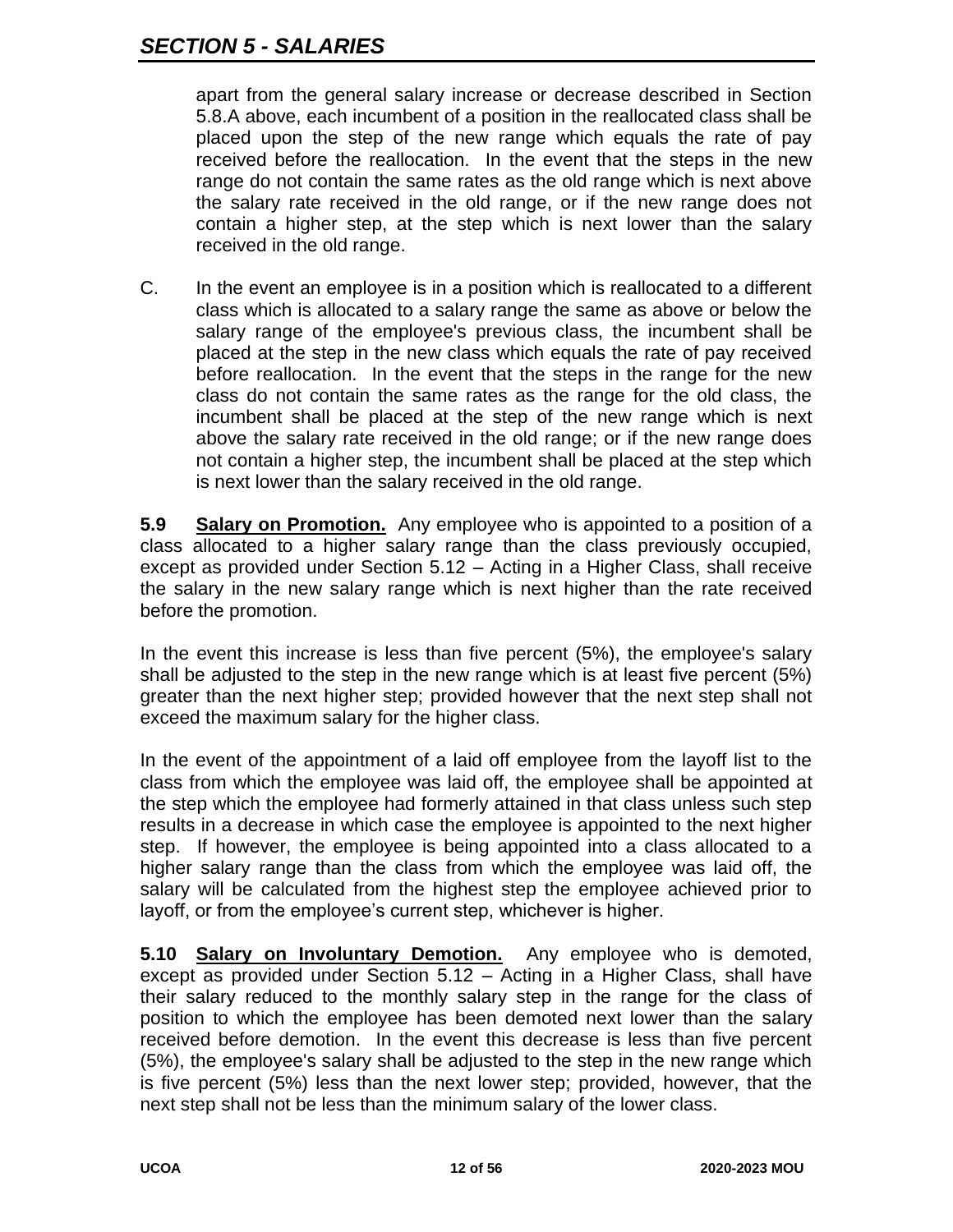Whenever the demotion is the result of layoff, cancellation of positions or displacement by another employee with greater seniority rights, the salary of the demoted employee shall be that step on the salary range which the employee would have achieved had the employee been continuously in the position to which the employee had been demoted, all within-range increments having been granted.

**5.11 Salary on Voluntary Demotion.** Whenever any employee voluntarily demotes to a position in a class having a salary schedule lower than that of the class from which the employee demotes, the employee's salary shall remain the same if the steps in the employee's new (demoted) salary range permit, and if not, the new salary shall be set at the step next below former salary.

**5.12 Acting in a Higher Class.** When an employee is required to work in a higher paid classification, the employee shall receive the higher compensation for such work, pursuant to the County Salary Regulations, plus any differentials and incentives the employee would have received in the employee's regular position. The higher pay entitlement shall begin on the employee's forty-first  $(41^{st})$ consecutive hour in the assignment, for forty (40) hour employees and the fiftyseventh (57<sup>th</sup>) consecutive hour in the assignment, for fifty-six (56) hour employees.

**5.13 Payment.** On the tenth (10th) day of each month, the Auditor will draw a warrant upon the Treasurer in favor of each employee for the amount of salary due to the employee for the preceding month; provided, however, that each employee (except those paid on an hourly rate) may choose to receive an advance on the employee's monthly salary, in which case the Auditor shall, on the twenty-fifth (25th) day of each month, draw a warrant upon the Treasury in favor of such employee.

The advance shall be in an amount equal to one-third (1/3) or less at the option of the employee, of the employee's basic salary of the previous month except that it shall not exceed the amount of the previous month's basic salary less all requested or required deductions.

The election to receive an advance shall be made on or before April 30 or October 31 of each year or during the first month of employment by filing on forms prepared by the Auditor-Controller a notice of election to receive salary advance.

Each election shall become effective on the first day of the month following the deadline for filing the notice and shall remain effective until revoked.

In the case of an election made pursuant to this Section 5.13 all required or requested deductions from salary shall be taken from the second installment, which is payable on the tenth (10th) day of the following month.

**5.14 Pay Warrant Errors.** If an employee receives a pay warrant which has an error in the amount of compensation to be received and if this error occurred as a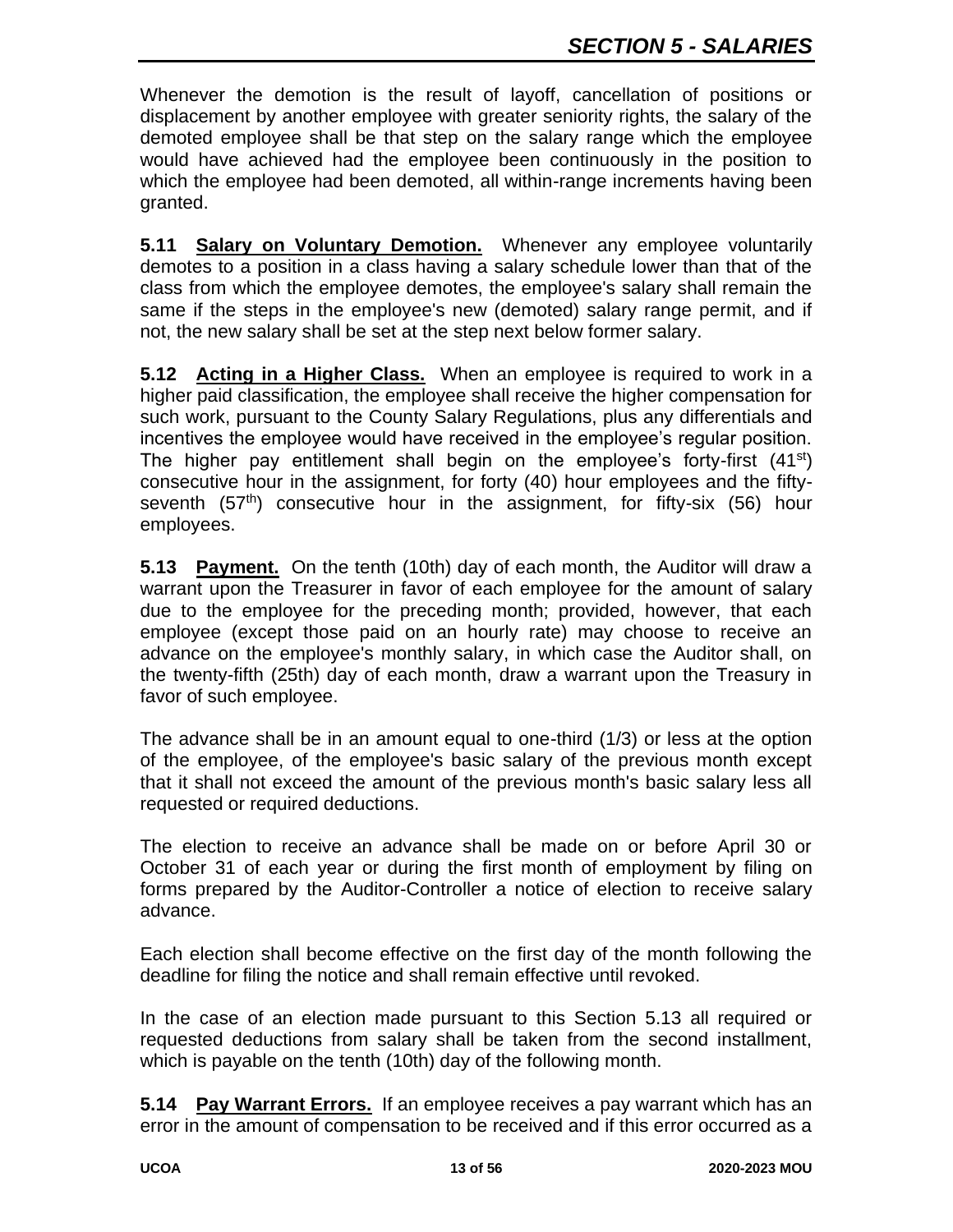# *SECTION 6 – ADDITIONAL HOURS*

result of a mistake by the Auditor-Controller's Department, it is the policy of the Auditor-Controller's Department that the error will be corrected and a new warrant issued within forty-eight (48) hours, exclusive of Saturdays, Sundays and holidays from the time the Department is made aware of and verifies that the pay warrant is in error. If the pay warrant error has occurred as a result of a mistake by an employee (e.g. payroll clerk) other than the employee who is receiving the pay, the error will be corrected as soon as possible from the time the department is made aware that pay warrant is in error.

Pay errors in employee pay shall be corrected as soon as possible as to current pay rate but no recovery of either overpayments or underpayments to an employee shall be made retroactively except for the six (6) month period immediately preceding discovery of the pay error. This provision shall apply regardless of whether the error was made by the employee, the appointing authority or designee, the Director of Human Resources or designee, or the Auditor-Controller or designee. Recovery of fraudulently accrued over or underpayments are excluded from this section for both parties.

When the County notifies an employee of an overpayment and proposed repayment schedule, the employee may accept the proposed repayment schedule or may request a meeting through the County Human Resources Department. If requested, a meeting shall be held to determine a repayment schedule which shall be no longer than three times (3) the length of time the overpayment occurred.

# **SECTION 6 – ADDITIONAL HOURS**

**6.1 Overtime Compensation.** Effective upon ratification, overtime will be paid at the rate of one and one-half  $(1 \frac{1}{2})$  times the Battalion Chief (RPHA) base rate of pay (not including shift and other special differentials). Overtime shall only be paid in the following situations:

- A. When a Battalion Chief (RPHA, RPHE) replaces an absent Shift Battalion Chief, provided there is a shift vacancy in a Battalion Chief position and overtime recall is required to maintain staffing levels;
- B. When a represented member is assigned during any of the following circumstances:
	- A. Any incident lasting more than 24 hours within the Operational Area.
	- B. Mutual aid responses outside of the Operational Area where the California Fire Assistance Agreement or other reimbursement mechanism normally applies. Trainee assignments that are selfinitiated and not reimbursable to the District shall not be compensated.
	- C. At the Fire Chief's discretion for anticipated weather events, high fire danger, increased overhead support for planned events, district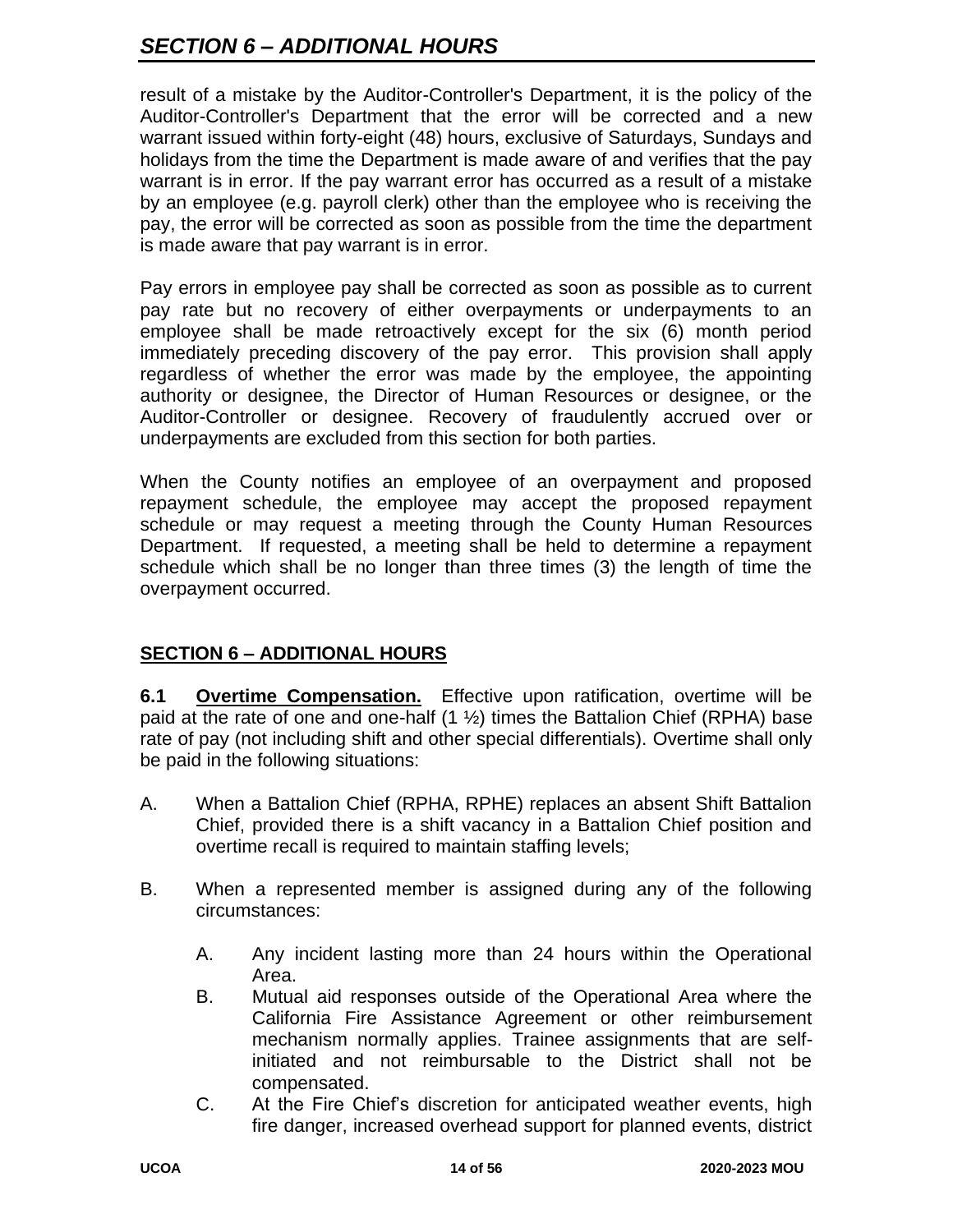operations center staffing, or special project work.

The decision to provide or not provide overtime compensation is fully vested in the Fire Chief, whose decision shall be final and not subject to Section 19 – Management Complaint Procedure or other procedures for appeal, either within the County or externally.

**6.2 Annual Administrative Leave.** Each January 1, employees on a forty (40) hour schedule and fifty-six (56) hour shift employees shall be credited with fifty-five (55) and seventy-seven (77) hours, respectively, of paid administrative leave. This leave time is non-accruable and all balances will be zeroed-out effective December 31, each year. Permanent part-time employees and employees hired after January 1 shall have such leave prorated based upon position hours.

This administrative leave is provided in recognition of those situations outside Section 6.1 above when Chief Officers are expected to work additional hours without receiving overtime pay, such as when responding to emergencies, attending various meetings and working on programs.

# **SECTION 7 – ACTING BATTALION CHIEF ASSIGNMENTS**

Notwithstanding Section 6.1 – Overtime Compensation, except as otherwise provided in this MOU, the Fire Chief retains the right to make Acting Battalion Chief assignments at his sole discretion.

Acting Battalion Chief assignments shall not be made as alternatives to Merit System Promotions.

#### **SECTION 8 – ASSOCIATION NOTIFICATION**

When it appears to the Fire Chief and/or Labor Relations Manager that the Board of Supervisors may take action which will result in the layoff of employees represented by the Association, the Labor Relations Manager shall notify the Association of the possibility of such layoffs and shall meet and confer with it regarding the implementation of the action. The District agrees to give employees fourteen (14) calendar days notice of layoff except in case of emergency.

#### **SECTION 9 – HOLIDAYS**

#### **9.1 Holidays Observed.**

The District will observe the following holidays:

January 1st, known as New Years Day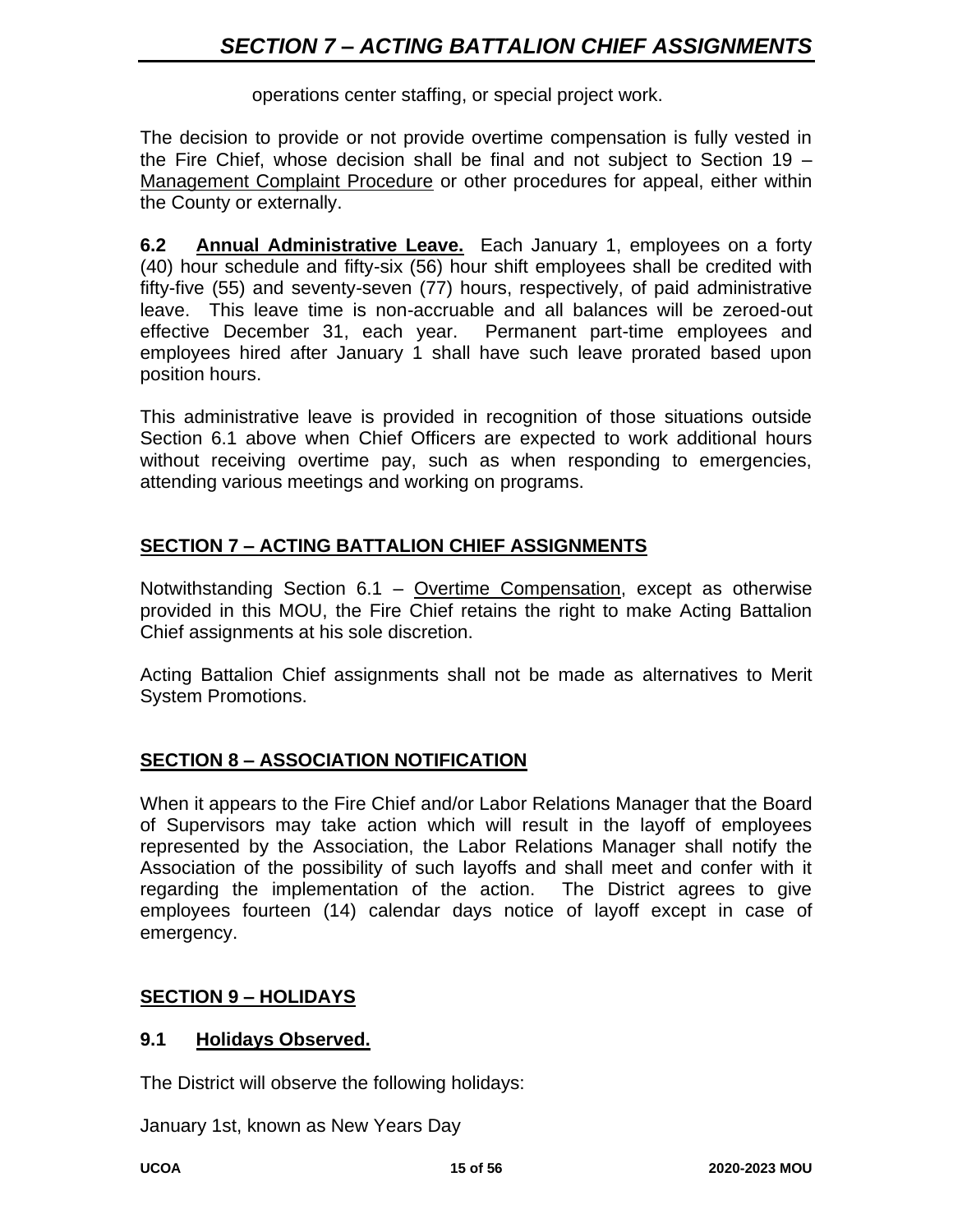Third Monday in January, known as Dr. Martin Luther King Jr. Day Third Monday in February, known as Presidents' Day The last Monday in May, known as Memorial Day July 4th, known as Independence Day First Monday in September, known as Labor Day November 11th, known as Veteran's Day Fourth Thursday in November, known as Thanksgiving Day The Friday after Thanksgiving Day December 25th, known as Christmas Day

Such other days as the Board of Supervisors may, by resolution, designate as holidays.

**9.2 Forty (40) Hour Employees.** In observance of holidays, forty (40) hour employees:

- 1. Observe the ten (10) holidays listed in Section 9.1 above; and
- 2. Accrue two (2) hours of personal holiday credit per month, up to a maximum accrual of forty (40) hours.

If any holiday listed in Section 9.1 above falls on a Saturday, it shall be celebrated on the preceding Friday. If any holiday listed above falls on a Sunday, it shall be celebrated on the following Monday.

**9.3 Fifty-Six (56) Hour Employees.** In observance of holidays, fifty-six (56) hour employees accrue four (4) hours of personal holiday credit per month, up to a maximum accrual of eighty (80) hours.

**9.4 General Terms.** Personal holiday time may be taken in increments of one (1) minute. On separation from District service, an employee shall be paid for any unused personal holiday credits at the employee's then current pay rate. When moving between 40 and 56 hour schedules, accrual rates and balances will be converted.

**9.5 Permanent Part-Time Employees.** Permanent part-time employees shall receive personal holiday credit on a prorated basis and up to a maximum accrual of forty (40) hours.

# **SECTION 10 - VACATION LEAVE**

**10.1 General Provisions.** Employees in permanent positions are entitled to vacation with pay. Accrual is based upon straight time hours of working time per calendar month of service and begins on the date of appointment to a permanent position. Increased accruals begin on the first of the month following the month in which the employee qualifies. Accrual for portions of a month shall be in minimum amounts of one (1) hour, calculated on the same basis as for partial month compensation. Vacation credits may be taken in one (1) minute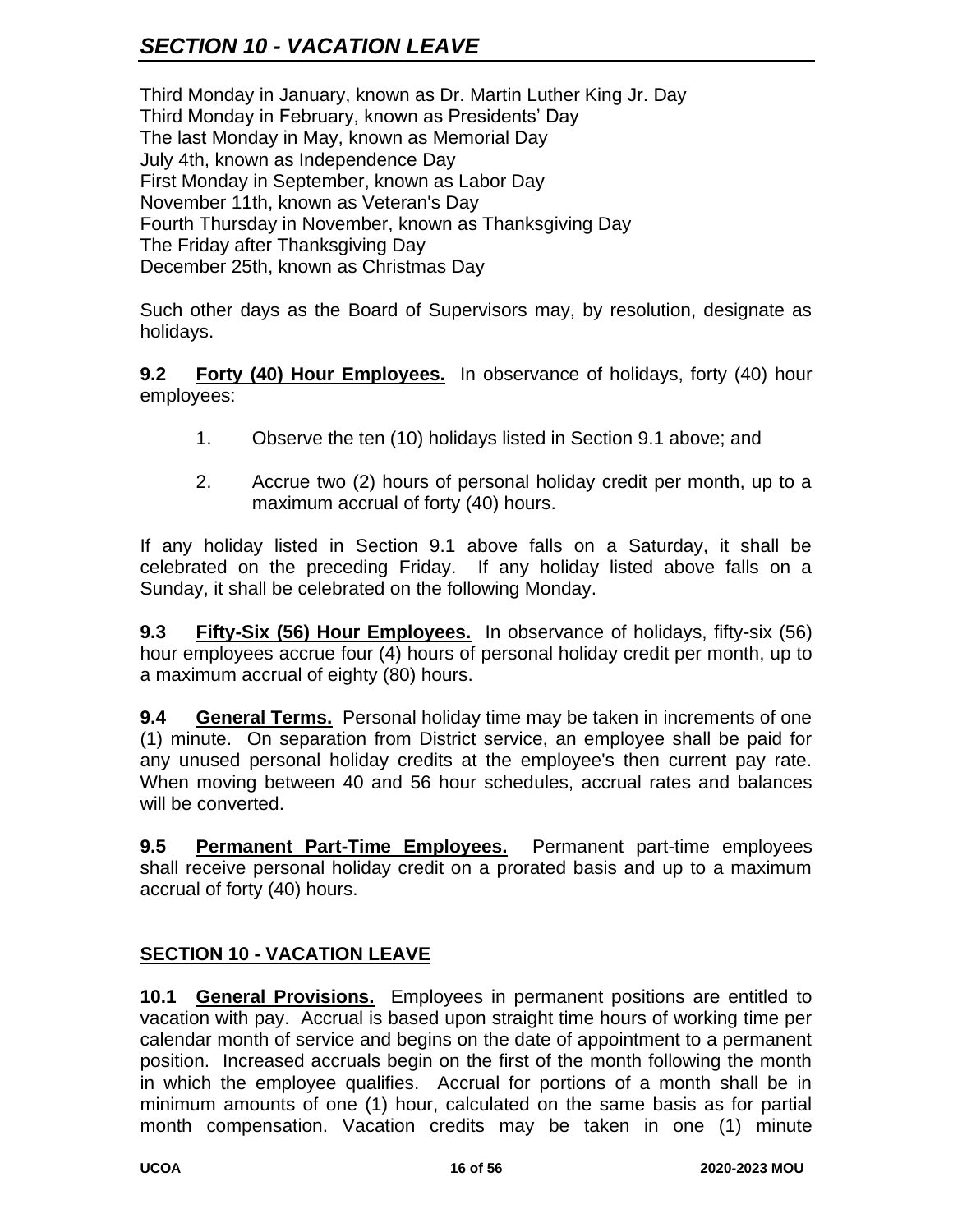increments and may not be rounded. Vacation credits may not be taken during the first six  $(6)$  months of employment – except where sick leave has been exhausted; and none shall be allowed in excess of actual accrual at the time the vacation is taken.

**10.2 Vacation Accrual Rates.** The rates at which employees accrue vacation credits and the maximum accumulations thereof are as follows:

#### 40 Hour Employees

|                             | Monthly          | Maximum      |
|-----------------------------|------------------|--------------|
|                             | Accrual          | Cumulative   |
| Length of Service Completed | Hours            | <b>Hours</b> |
| Under 11 years              | 10               | 240          |
| 11 years                    | $10^{2}/_3$      | 256          |
| 12 years                    | 11 $\frac{1}{3}$ | 272          |
| 13 years                    | 12               | 288          |
| 14 years                    | $12^{2}/_3$      | 304          |
| 15 through 19 years         | $13^{1/3}$       | 320          |
| 20 through 24 years         | $16 \frac{2}{3}$ | 400          |
| 25 through 29 years         | 20               | 480          |
| 30 years and up             | $23 \frac{1}{3}$ | 560          |
|                             |                  |              |

#### 56 Hour Shift Employees

| Monthly | Maximum    |
|---------|------------|
| Accrual | Cumulative |
| Hours   | Hours      |
| 14      | 336        |
| 16      | 384        |
| 17      | 408        |
| 18      | 432        |
| 19      | 456        |
| 24      | 576        |
| 28      | 672        |
| 33      | 792        |
|         |            |

**10.3 Accrual During Leave Without Pay.** No employee who has been granted a leave without pay or unpaid military leave shall accrue any vacation credit during the time of such leave, nor shall an employee who is absent without pay accrue vacation credit during the absence.

**10.4 Pro-rated Accruals.** Employees in permanent part-time and permanentintermittent positions shall accrue vacation benefits on a prorated basis.

#### **10.5 Vacation Buy Back.**

A. Employees may choose reimbursement for up to one-third  $(1/3)$  of their annual vacation accrual, subject to the following conditions: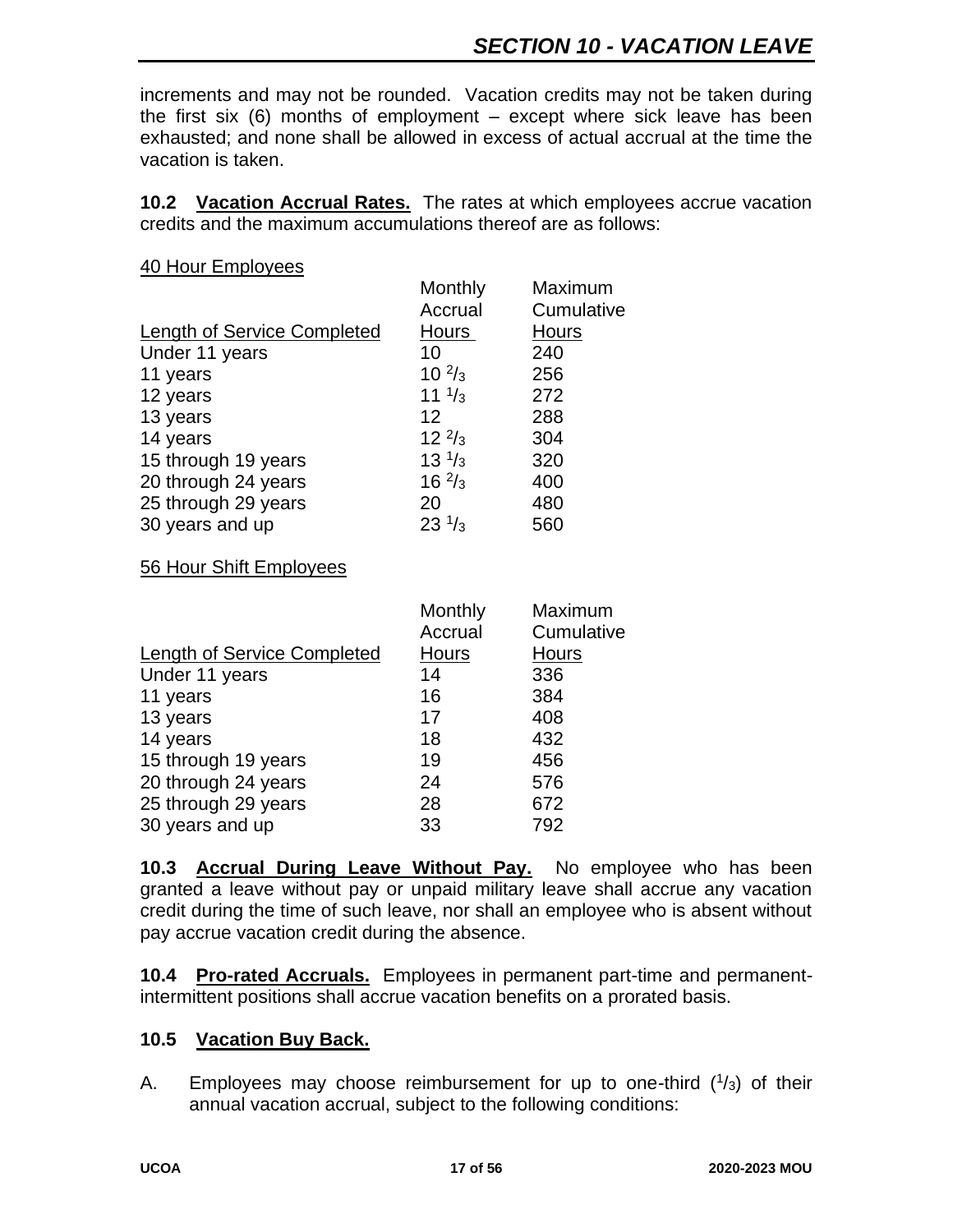- (1) the choice can be made only once in each calendar year;
- (2) payment shall be based on an hourly rate determined by dividing the employee's monthly salary by 173.3333 (242.6666 for employees working a 56 hour schedule);
- (3) the maximum number of hours that may be reimbursed in any year is one-third  $(1/3)$  of the annual accrual.
- B. In those instances where a lump-sum payment has been made to employees in lieu of a retroactive general salary adjustment for a portion of the calendar year, which is subsequent to exercise by an employee of the buy-back provision herein, that employee's vacation buy-back shall be adjusted to reflect the percentage difference in base pay rates upon which the lump-sum payment was computed – provided that the period covered by the lump-sum payment was inclusive of the effective date of the vacation buy-back.
- C. Employees promoted or hired by the County into any classification represented by UCOA on and after April 1, 2012, are not eligible for the Vacation Buy-Back benefit. However, any employee who was eligible for a Vacation Buy-Back benefit before promoting into a classification represented by UCOA will retain that benefit after promoting into a classification represented by UCOA.

**10.6 Vacation Allowance for Separated Employees.** On separation from District service, an employee shall be paid for any unused vacation credits at the employee's then current pay rate.

**10.7 Vacation Leave on Reemployment from a Layoff List.** Employees with six (6) months or more service in a permanent position prior to their layoff, who are employed from a layoff list, shall be considered as having completed six (6) months tenure in a permanent position for the purpose of vacation leave. The appointing authority or designee will advise the Auditor-Controller's Payroll Unit in each case where such vacation is authorized so that appropriate Payroll system override actions can be taken.

# **SECTION 11 – SICK LEAVE**

**11.1 Purpose.** The primary purpose of paid sick leave is to insure employees against loss of pay for temporary absences from work due to illness or injury. Sick leave is a benefit for use in situations within the scope of sick leave policies and may not be used for vacation or personal activities.

**11.2 Credit Accrued and Charges Against Sick Leave.** Sick leave credits accrue at the following rates:

1. Shift Personnel Accruals (56-hour week). Sick leave shall be accrued at the rate of twelve (12) hours for each completed month of service.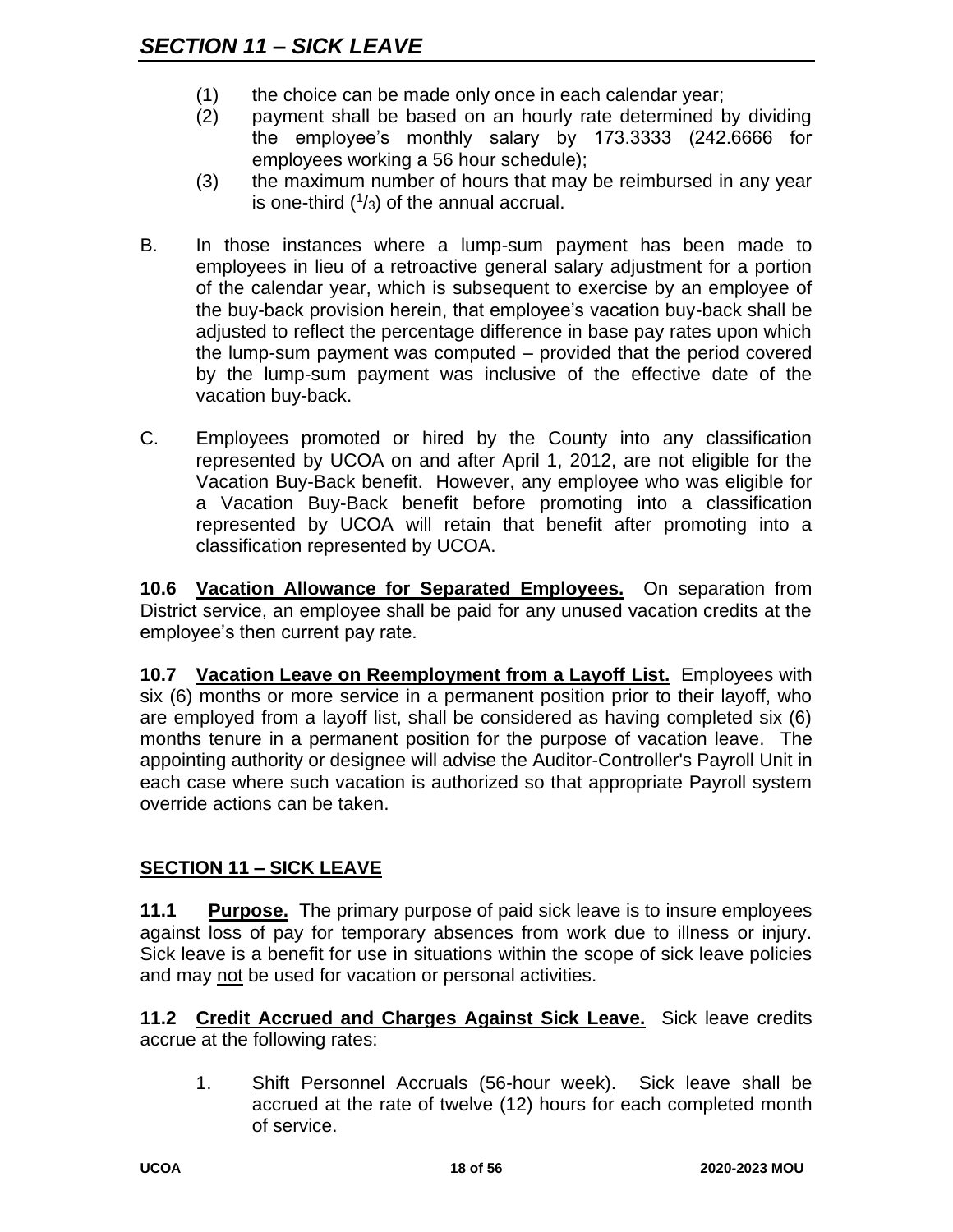- 2. Day Personnel Accruals (40 hour week). Sick leave shall be accrued at the rate of eight (8) hours for each completed month of service.
- 3. General Terms
	- a. Unused sick leave credits accumulate without limit.
	- b. Credits to and charges against sick leave shall be made in minimum amounts of one (1) minute increments and may not be rounded.
	- c. When an employee is separated other than through retirement, accumulated sick leave credits shall be canceled, unless the separation results from layoff, in which case the accumulated credits shall be restored if employee is reemployed in a permanent position within the period of the individual's layoff eligibility.
	- d. As of the date of retirement, an employee's accumulated sick leave is converted to retirement time on the basis of one day of retirement service credit for each day of accumulated sick leave credit according to the policies and regulations of the Retirement Office.

#### **11.3 Policies Governing the Use of Paid Sick Leave.**

- A. Definition of Immediate Family. For the purposes of Section 11, immediate family shall be restricted to the spouse, domestic partner, son, stepson, daughter, stepdaughter, father, stepfather, mother, stepmother, brother, sister, grandparent, grandchild, niece, nephew, father-in-law, mother-in-law, son-in-law, daughter-in-law, brother-in-law or sister-in-law, stepbrother, stepsister, foster children, aunt, uncle, or cousin of an employee and/or any other person for whom the employee is the legal guardian or conservator or any person who is claimed as "dependent" for IRS purposes by the employee.
- B. Accumulated paid sick leave credits may be used by an employee in pay status in the following instances:
	- 1. Temporary Illness or Injury of an Employee. An employee may use paid sick leave credits when off work because of a temporary illness or injury.

If an employee does not apply for sick leave and the appointing authority believes that the employee is not able to properly perform regularly assigned work or that the general health of the employee is impaired due to disability, the employee may be required to undergo a physical examination by a physician selected by the Fire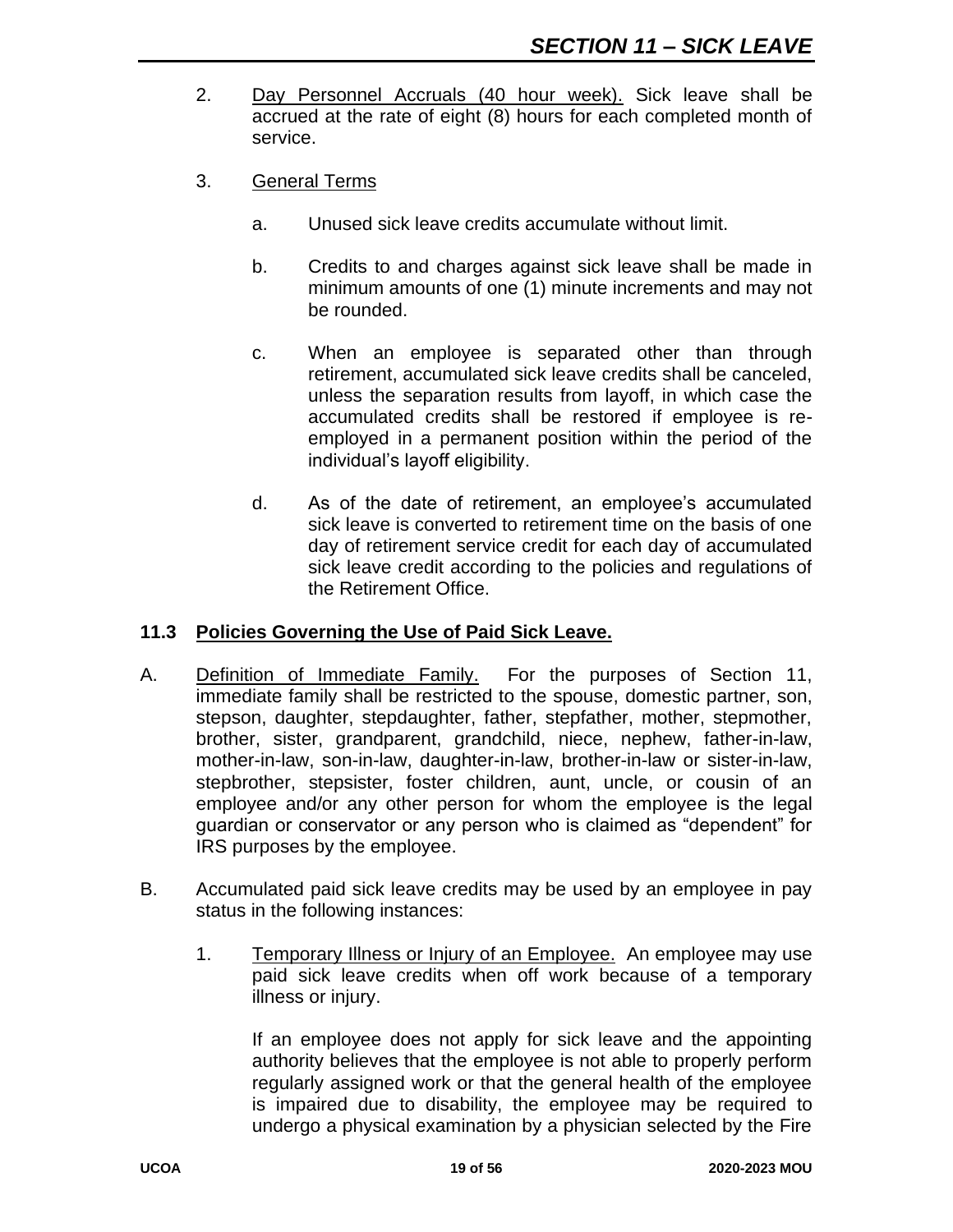Chief or the Chief's designated representative, the cost of such examination to be borne by the District. Based upon the medical report, a mandatory sick leave may be imposed upon the employee for the duration of the temporary disability.

- 2. Permanent Disability Sick Leave. Permanent disability means an employee suffers from a disabling physical injury or illness and is thereby prevented from engaging in any District occupation for which the employee is qualified by reason of education, training or experience. Sick leave may be used by permanently disabled employees until all accruals of the employee have been exhausted or until the employee is retired by the Retirement Board, subject to the following conditions:
	- a. An application for retirement for disability has been filed with the Retirement Board.
	- b. Satisfactory medical evidence of such disability is received by the appointing authority within 30 days of the start of use of sick leave for permanent disability.
	- c. The appointing authority may review medical evidence and order further examinations as deemed necessary, and may terminate use of sick leave when such further examination demonstrates that the employee is not disabled, or when the appointing authority determines that the medical evidence submitted by the employee is insufficient, or when the above conditions have not been met.
- 3. Communicable Disease. An employee may use paid sick leave credits when under a physician's order to remain secluded due to exposure to a communicable disease.
- 4. Sick Leave Utilization for Pregnancy Disability. Employees whose disability is caused or contributed to by pregnancy, miscarriage, abortion, childbirth, or recovery therefrom, shall be allowed to utilize sick leave credit to the maximum accrued by such employee during the period of such disability under the conditions set forth below.
	- a. Application for such leave must be made by the employee to the appointing authority accompanied by a written statement of disability from the employee's attending physician. The statement must address itself to the employee's general physical condition having considered the nature of the work performed by the employee, and it must indicate the date of the commencement of the disability as well as the date the physician anticipates the disability to terminate. The District retains the right to a medical review of all requests for such leave.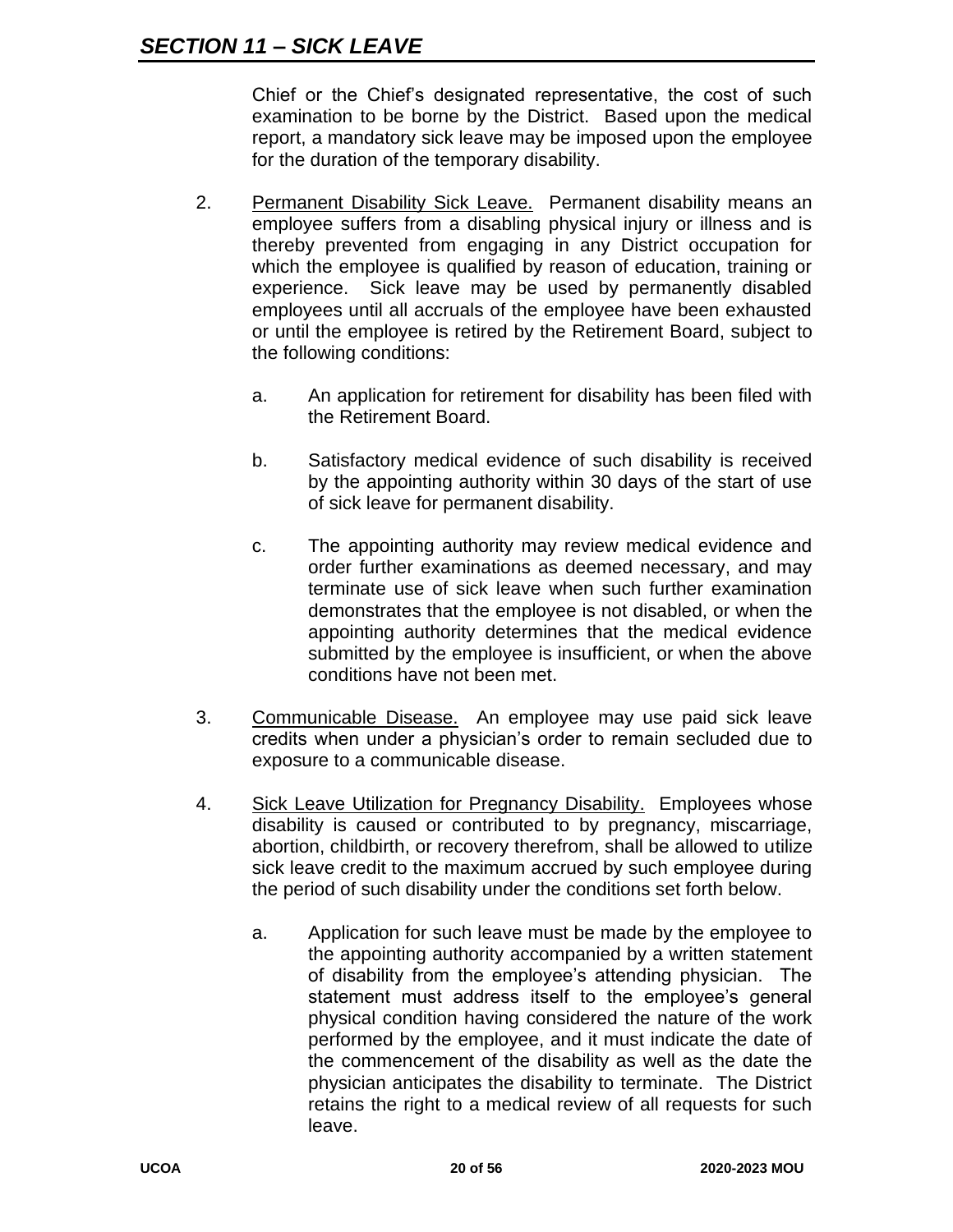- b. If an employee does not apply for leave and the appointing authority believes that the employee is not able to properly perform work or that the employee's general health is impaired due to disability caused or contributed to by pregnancy, miscarriage, abortion, childbirth or recovery therefrom, the employee shall be required to undergo a physical examination by a physician selected by the District, the cost of which shall be borne by the District. Should the medical report so recommend, a mandatory leave shall be imposed upon the employee for the duration of the disability.
- c. If all accrued sick leave has been utilized by the employee, the employee shall be considered on an approved leave without pay unless the employee chooses to use vacation or other non-sick leave accruals.
- d. Baby/Child Bonding. To bond with the employee's newborn or placement of a child in an employee's family through adoption or foster care, an employee eligible for baby/child bonding leave pursuant to the Family and Medical Leave Act (FMLA) and California Family Rights Act (CFRA) may use sick leave credits for such baby/child bonding leave.
- 5. Medical and Dental Appointments. An employee may use paid sick leave credits:
	- a. For working time used in keeping medical and dental appointments for the employee's own care;
	- b. For working time used for prescheduled medical and dental appointments for an immediate family member.
	- c. Employees are responsible to schedule personal and family medical and dental appointments to avoid conflicts with scheduled workdays as much as possible consistent with medical necessity.
	- d. Employees are responsible to notify the District when they have a scheduled medical or dental appointment on a duty day. In any emergency situation, the appropriate supervisor must be contacted immediately.
- 6. Emergency Care of Family. An employee may use paid sick leave credits for working time used (1) to personally care for an ill or injured immediate family member if there is a real need for someone to render care, no one else is available therefore, and alternative arrangements for the care of the ill or injured person are immediately undertaken; or (2) to be present at the bedside of a seriously ill or injured immediate family member; or (3) to transport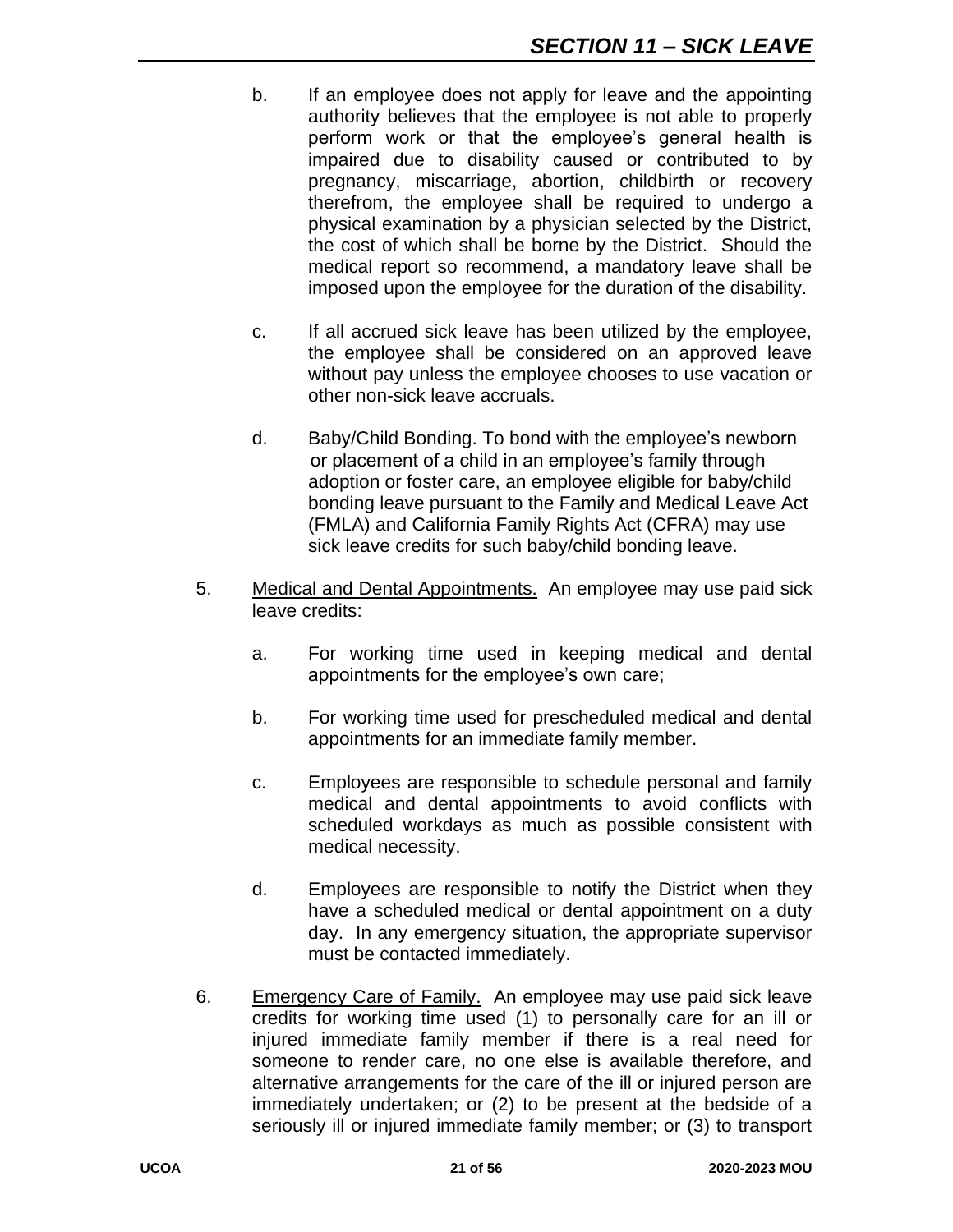an ill or injured immediate family member to receive medical care if no one else is available to provide transportation. However, the time so charged shall not exceed one shift for 56-hour week employees and two days for 40-hour week employees. This time period limit may be extended at the discretion of the Fire Chief.

7. Death of Family Member. An employee may use paid sick leave credits for working time used because of a death in the employee's immediate family or of the employee's domestic partner; this shall not exceed three (3) consecutive 24-hour shifts or five (5) consecutive 8-hour working days without the Fire Chief's approval.

**11.4 Prohibited Uses of Paid Sick Leave.** Accumulated sick leave credits may not be used in the following situations:

- 1. Self-inflicted Injury. Paid sick leave credits may not be used for time off work for an employee's illness or injury when proven to be purposely self-inflicted or caused by employee's willful misconduct.
- 2. Vacation. Paid sick leave credits may not be used for employee's illness or injury which occurs while on vacation. However, when extenuating circumstances exist, the Fire Chief may authorize sick leave in place of vacation.
- 3. Not in Pay Status. Paid sick leave credits may not be used when the employee would otherwise be eligible to use paid sick leave credits but is not in pay status, i.e., leave of absence, suspension, etc.

**11.5 Sick Leave Incentive Plan.** Employees shall be eligible for payoff of unused sick leave accruals at separation. This program is an incentive for employees to safeguard sick leave accruals as protection against wage loss due to time lost for injury or illness. Payoff must be approved by the Director of Human Resources and can be awarded only under the following conditions:

- a. The employee must have resigned in good standing
- b. Payout is not available if the employee is eligible to retire
- c. The balance of sick leave at resignation must be at least seventy percent (70%) of accruals earned in the preceding continuous period of employment, excluding any sick leave use covered by the Family and Medical Leave Act, the California Family Rights Act, or the California Pregnancy Disability Act.
- d. Payout shall be under the following schedule: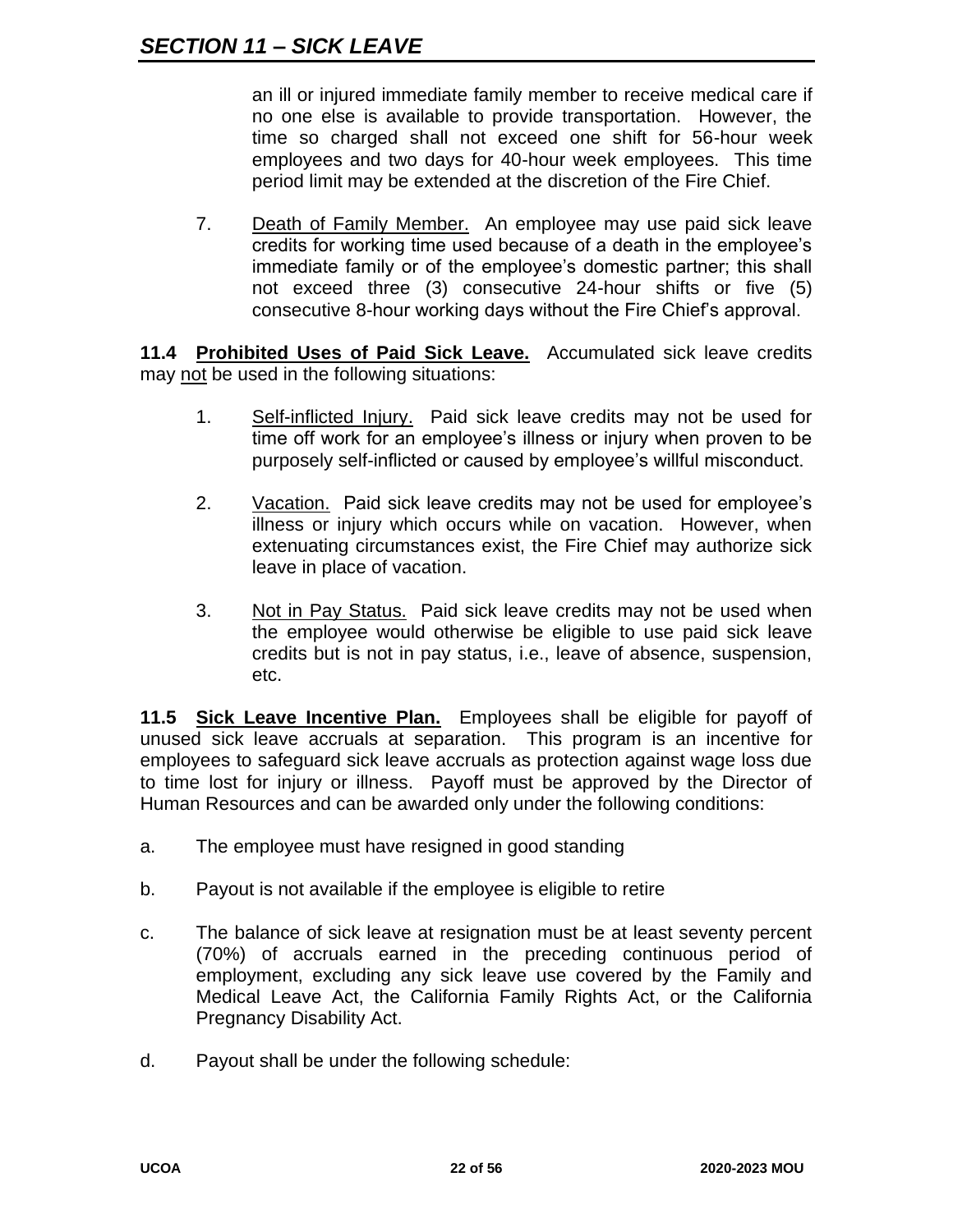| <b>Years of Permanent</b>           | <b>Percent of Unused</b> |
|-------------------------------------|--------------------------|
| <b>Continuous Completed Service</b> | <b>Sick Leave Paid</b>   |
| 3-5 years                           | <b>30%</b>               |
| 5-7 years                           | 40%                      |
| 7 plus years                        | 50%                      |

- e. No payoff shall be made pursuant to this section unless the Contra Costa County Employees' Retirement Association has certified that an employee requesting a sick leave payoff has terminated membership in and has withdrawn his or her contributions from the Retirement Association.
- f. It is the intent of the Board of Supervisors that payments pursuant to this section shall preclude County retirement benefits resulting from employment by the County or Districts governed by the Board.

#### **SECTION 12 – NUMBER OF SHIFT BATTALION CHIEFS OFF ON ELECTIVE LEAVE**

Only one (1) shift Battalion Chief shall be permitted to take time off on vacation, administrative leave or personal holiday leave per shift at one time provided, however, that the Fire Chief, at his sole discretion, may approve more than one (1) shift Battalion Chief off per shift at one time.

# **SECTION 13 - LEAVE OF ABSENCE**

**13.1 Leave Without Pay.** Any employee who has permanent status may be granted a leave of absence without pay upon written request, approved by the appointing authority; provided, however, that leaves under the Pregnancy Disability Leave Act, Family and Medical Leave Act (FMLA), and California Family Rights Act (CFRA) shall be granted in accordance with applicable state and federal law.

**13.2 General Administration - Leaves of Absence.** Requests for leave without pay shall be made in writing and shall state specifically the reason for the request, the date when it is desired to begin the leave, and the probable date of return.

- A. Leave without pay may be granted for any of the following reasons:
	- 1. Employee's own Illness, disability, or serious health condition;
	- 2. pregnancy or pregnancy disability;
	- 3. family care for family members as defined in Section 13.8;
	- 4. to take a course of study such as will increase the employee's usefulness on return to the position;
	- 5. for other reasons or circumstances acceptable to the appointing authority.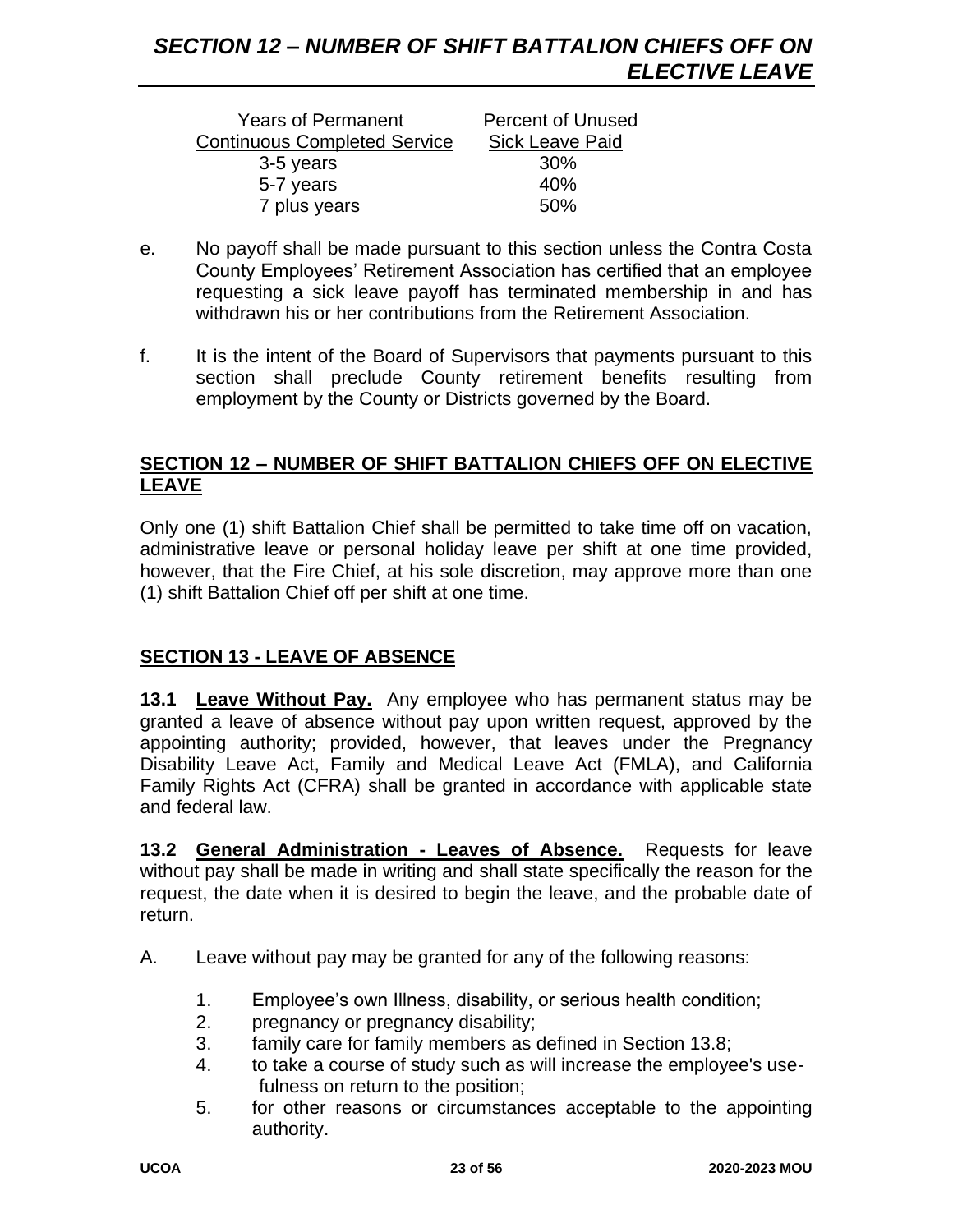- B. An employee must request a leave of absence at least thirty (30) days before the leave is to begin if the need for the leave is foreseeable. If the need is not foreseeable, the employee must provide written notice to the employer of the need for leave as soon as possible and practical.
- C. A leave without pay may be for a period not to exceed one (1) year, provided the appointing authority may extend such leave for additional periods. The procedure in granting extensions shall be the same as that in granting the original leave, provided that the request for extension must be made not later than thirty (30) calendar days before the expiration of the original leave.
- D. Nevertheless, a leave of absence for the employee's serious health condition or for Family and Medical Leave Act (FMLA), and/or California Family Rights Act (CFRA) shall be granted to an employee who so requests it for up to twelve (12) weeks in a rolling twelve (12) month period in accordance with Section 13.4 below.
- E. Whenever an employee who has been granted a leave without any pay desires to return before the expiration of such leave, the employee shall provide reasonable notice to the appointing authority in writing at least two (2) days in advance of the proposed return. The Human Resources Department shall be notified promptly of such return.
- F. Except in the case of leave of absence due to Pregnancy Disability Leave Act, Family and Medical Leave Act (FMLA), and California Family Rights Act (CFRA), the decision of the appointing authority on granting or denying a leave or early return from leave shall be subject to appeal to the Director of Human Resources and not subject to appeal through the grievance procedure set forth in this MOU.

**13.3 Military Leave.** Any employee who is ordered to serve as a member of the State Militia or the United States Army, Navy, Air Force, Marine Corps, Coast Guard or any division thereof, shall be granted a military leave for the period of such service, up to a maximum of five (5) years as permitted by the federal Uniformed Services Employment & Reemployment Rights Act (USERRA), plus ninety (90) days. Additionally, any employee who volunteers for service during a mobilization under Executive Order of the President or Congress of the United States and/or the State Governor in time of emergency, shall be granted a leave of absence in accordance with applicable federal or state laws. Upon the termination of such service, or upon honorable discharge, the employee shall be entitled to return to his/her position in the classified service without any loss of standing of any kind whatsoever provided such position still exists the employee is otherwise qualified, and the employee's cumulative military service does not exceed five (5) years for reemployment purposes as defined in USERRA.

**13.4 Family & Medical leave Act (FMLA)/California Family Rights Act (CFRA).** Upon request to the appointing authority, in any rolling twelve (12) month period measured backward preceding the start of the FMLA/CFRA leave,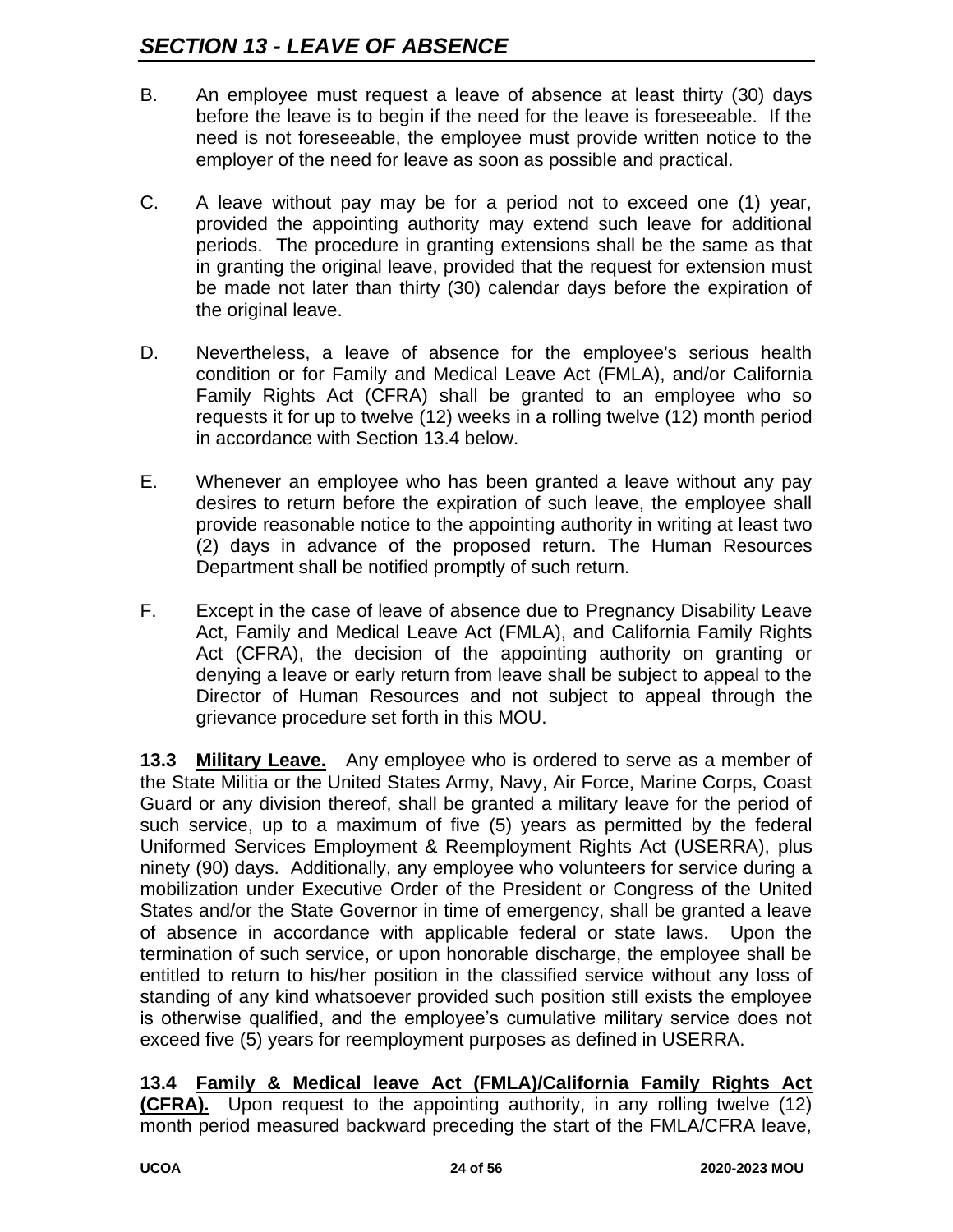any eligible employee shall be entitled to at least twelve (12) weeks leave (less if so requested by the employee) for:

- A. medical leave of absence for the employee's own serious health condition which makes the employee unable to perform the functions of the employee's position; or
- B. family care leave of absence without pay for reason of the birth of a child of the employee, the placement of a child with an employee in connection with the adoption or foster care of the child by the employee, or the serious illness or health condition of a child, parent, spouse, or domestic partner of the employee.

**13.5 Certification.** The employee may be asked to provide certification of the need for Family & Medical leave Act (FMLA) and/or California Family Rights Act (CFRA).

**13.6 Intermittent Use of Leave.** The twelve (12) week entitlement may be in broken periods, intermittently on a regular or irregular basis, or may include reduced work schedules depending on the specific circumstances and situations surrounding the request for leave. The twelve (12) weeks may include use of appropriate available paid leave accruals when accruals are used to maintain pay status, but use of such accruals is not required beyond that specified in Section 13.11 below. When paid leave accruals are used for Family & Medical leave Act (FMLA) and/or California Family Rights Act (CFRA), such time shall be counted as a part of the twelve (12) week entitlement.

**13.7 Aggregate Use for Parents.** In the situation where both parents are employed by the District, the Family & Medical leave Act (FMLA) and/or California Family Rights Act (CFRA) entitlement based on the birth, adoption or foster care of a child is limited to an aggregate for both parents together of twelve (12) weeks during a rolling twelve (12) month period. Employees requesting FMLA/CFRA are required to advise their appointing authority (ies) when the other parent is also employed by the District.

**13.8 Definitions.** For Family & Medical leave Act (FMLA) and/or California Family Rights Act (CFRA) leaves of absence under this section, the following definitions apply:

- A. Child: A biological, adopted, or foster child, stepchild, legal ward, conservatee or a child who is under eighteen (18) years of age for whom an employee stands in loco parentis or for whom the employee is the guardian or conservator, or an adult dependent child of the employee.
- B. Parent: A biological, foster, or adoptive parent, a step-parent, legal guardian, conservator, or other person standing in loco parentis to a child.
- C. Spouse: A partner in marriage as defined in Family Code Section 300.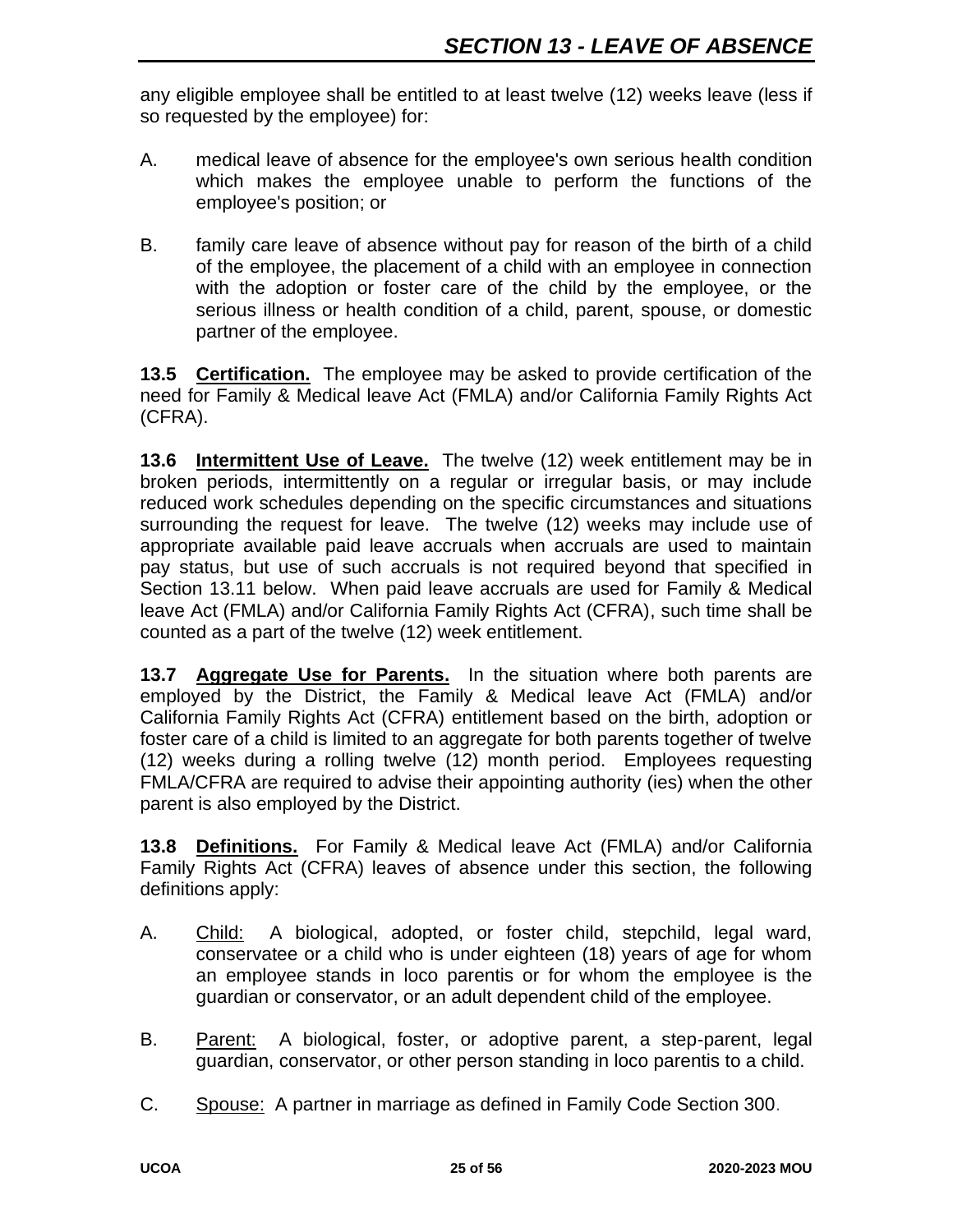- D. Domestic Partner: As defined in Family Code Section 297.
- E. Serious Health Condition: An illness, injury, impairment, or physical or mental condition which involves either inpatient care in a hospital, hospice or residential health care facility or continuing treatment or continuing supervision by a health care provider (e.g. physician or surgeon) and which, for family care leave only, warrants the participation of a family member to provide care during a period of treatment or supervision, as defined by state and federal law.
- F. Certification for Family and Medical Leave Act (FMLA)/California Family Rights Act (CFRA). A written communication to the employer from a health care provider of an employee with a serious health condition or illness or from a health care provider of a person for whose care the leave is being taken which need not identify the serious health condition involved, but shall contain:
	- 1. the date, if known, on which the serious health condition commenced;
	- 2. the probable duration of the condition;
	- 3. for family care, an estimate of the frequency and duration of the leave required to render care or supervision for the family member;
	- 4. for an employee's serious health condition, a statement whether the employee is able to work, or is unable to perform one or more of the essential functions of his/her position;
	- 5. if for intermittent leave or a reduced work schedule leave, the certification should indicate that the intermittent leave or reduced work schedule needed for the employee's serious health condition or for the care of the employee's family member and its expected duration.
- G. Comparable Positions. A position with the same or similar duties and pay which can be performed at the same or similar geographic location as the position held prior to the leave. Ordinarily, the job assignment will be the same duties in the same program area located in the same city, although specific clients, caseload, co-workers, supervisor(s), or other staffing may have changed during an employee's leave.

**13.9 Pregnancy Disability Leave.** Insofar as pregnancy disability leave is used under Section 11.3 (Sick Leave Utilization for Pregnancy Disability), that time will not be considered a part of the twelve (12) week California Family Rights Act (CFRA) period.

**13.10 Group Health Plan Coverage.** Employees who were members of one of the group health plans prior to commencement of their leave of absence can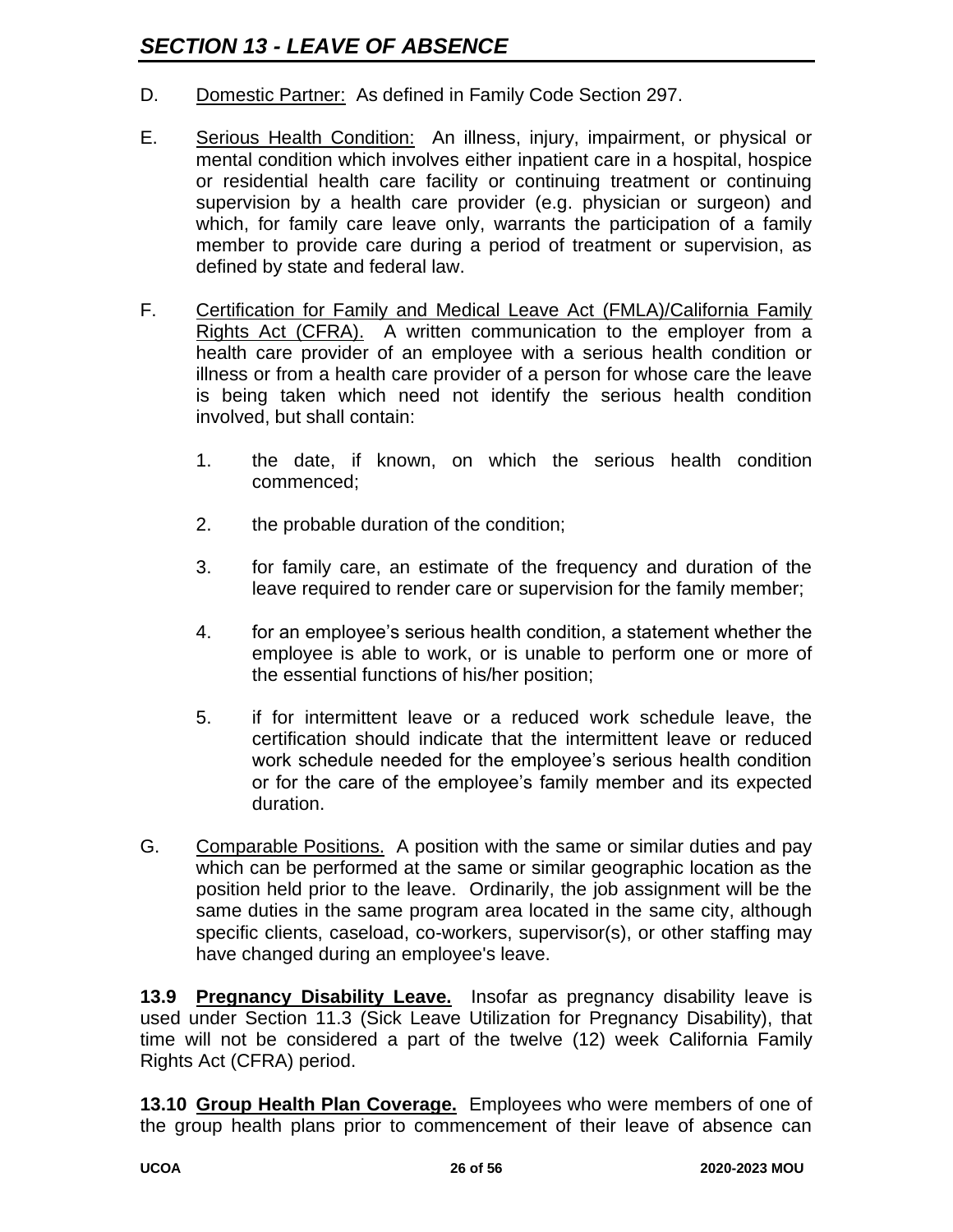maintain their health plan coverage with the District contribution by maintaining their employment in pay status as described in Section 13.11. During the twelve (12) weeks of an approved FMLA/CFRA leave under Section 13.4 above, the District will continue its contribution for such health plan coverage even if accruals are not available for use to maintain pay status as required under Section 13.11. In order to maintain such coverage, employees are required to pay timely the full employee contribution to maintain their group health plan coverage, either through payroll deduction or by paying the County directly.

#### **13.11 Leave Without Pay - Use of Accruals.**

- A. All Leaves of Absence. During the first twelve (12) month period of any leave of absence without pay, an employee may elect to maintain pay status each month by using available sick leave (if so entitled under Section 11 - Sick Leave), vacation, floating holiday, compensatory time off or other accruals or entitlements; in other words, during the first twelve (12) months, a leave of absence without pay may be "broken" into segments and accruals used on a monthly basis at the employee's discretion. After the first twelve (12) months, the leave period may not be "broken" into segments and accruals may not be used, except when required by LTD Benefit Coordination or Sick Leave Integration or in the sections below.
- B. Family and Medical Leave Act (FMLA)/California Family Rights Act (CFRA). During the twelve (12) weeks of an approved FMLA/CFRA leave, if a portion of that leave will be on a leave of absence without pay, the employee will be *required* to use *at least* 0.1 hour of sick leave (if so entitled under Section 11 - Sick Leave), vacation, floating holiday, compensatory time off or other accruals or entitlements if such are available, although use of additional accruals is permitted under subsection A. above.
- C. Sick leave accruals may not be used during any leave of absence, except as allowed under Section 11 - Sick Leave.

**13.12 Leave of Absence Replacement and Reinstatement.** Any permanent employee who requests reinstatement to the classification held by the employee in the same department at the time the employee was granted a leave of absence, shall be reinstated to a position in that classification and department and then only on the basis of seniority. In case of severance from service by reason of the reinstatement of a permanent employee, the provisions of PMR Part 12 shall apply.

**13.13 Reinstatement From Family and Medical Leave Act (FMLA)/California Family Rights Act (CFRA).** In the case of FMLA/CFRA leave, an employee on a 5/40 schedule shall be reinstated to the same or comparable position if the return to work is after no more than sixty (60) work days of leave from the initial date of a continuous leave, including use of accruals, or within the equivalent on an alternate work schedule. A full time employee taking an intermittent or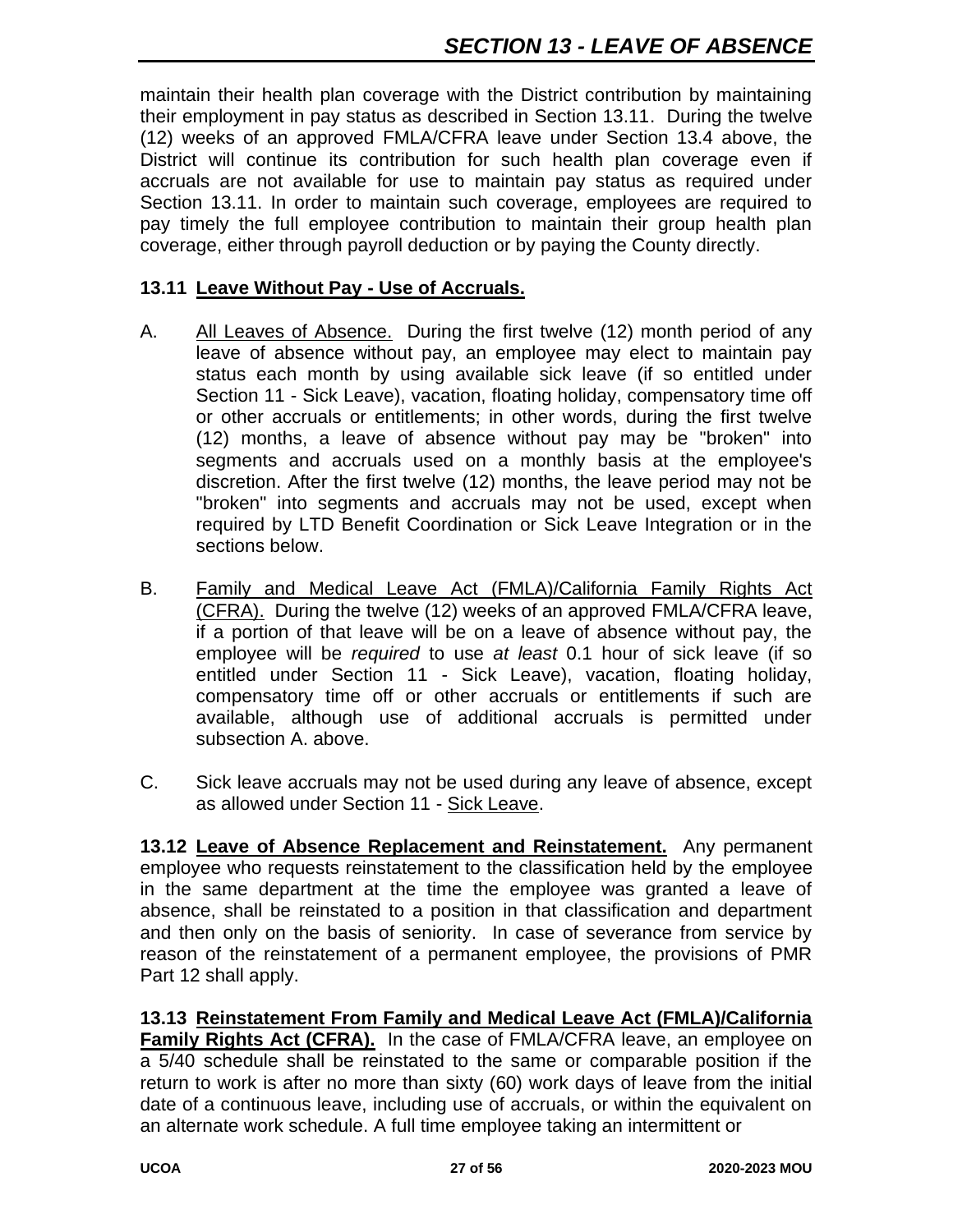# *SECTION 14 - HEALTH AND WELFARE, LIFE AND DENTAL CARE*

reduced work schedule leave shall be reinstated to the same or comparable position if the return to work on a full schedule is after no more than 480 hours, including use of accruals, of intermittent or reduced schedule leave. At the time the original leave is approved, the appointing authority shall notify the employee in writing of the final date to return to work, or the maximum number of hours of leave, in order to guarantee reinstatement to the same or comparable position. An employee on a schedule other than 5/40 shall have the time frame for reinstatement to the same or comparable position adjusted on a pro rata basis. (For example, an employee assigned to a 56-hour work week would be eligible for up to 672 hours under this Section).

**13.14 Salary Review While on Leave of Absence.** The salary of an employee who is on leave of absence on any anniversary date and who has not been absent from the position on leave without pay more than six (6) months during the preceding year, shall be reviewed on the anniversary date. Employees on military leave shall receive salary increments that may accrue to them during the period of military leave.

**13.15 Unauthorized Absence.** An unauthorized absence from the work site or failure to report for duty after a leave request has been disapproved, revoked, or canceled by the appointing authority, or at the expiration of a leave, shall be without pay. Such absence may also be grounds for disciplinary action.

# **SECTION 14 - HEALTH AND WELFARE, LIFE AND DENTAL CARE**

**14.1 Health Plan.** The District will provide group health benefits through the California Public Employees' Retirement System (CalPERS) for all permanent full-time employees and permanent part-time employees regularly scheduled to work at least twenty (20) hours per week in classes represented by the Association. The CalPERS health care program, as regulated by the Public Employees' Medical and Hospital Care Act (PEMHCA), regulations issued pursuant to PEMHCA, and the administration of PEMHCA by CalPERS, controls on all health plan issues for employees who receive health care coverage from CalPERS, including, but not limited to, eligibility, benefit plans, benefit levels, minimum premium subsidies, and costs.

**14.2 Contra Costa Health Plan (CCHP).** Because CCHP has met the minimum standards required under PEMHCA and is approved as an alternative CalPERS plan option, Association members and Consolidated Omnibus Budget Reconciliation Act (COBRA) counterparts may elect to enroll in CCHP under the CalPERS plan rules and regulations.

**14.3 CalPERS Health Plan Monthly Premium Subsidy.** The District's subsidy to the CalPERS monthly health plan premiums is as provided below. The employee must pay any CalPERS health plan premium costs that are greater than the District's subsidy identified in Section 14.3(A).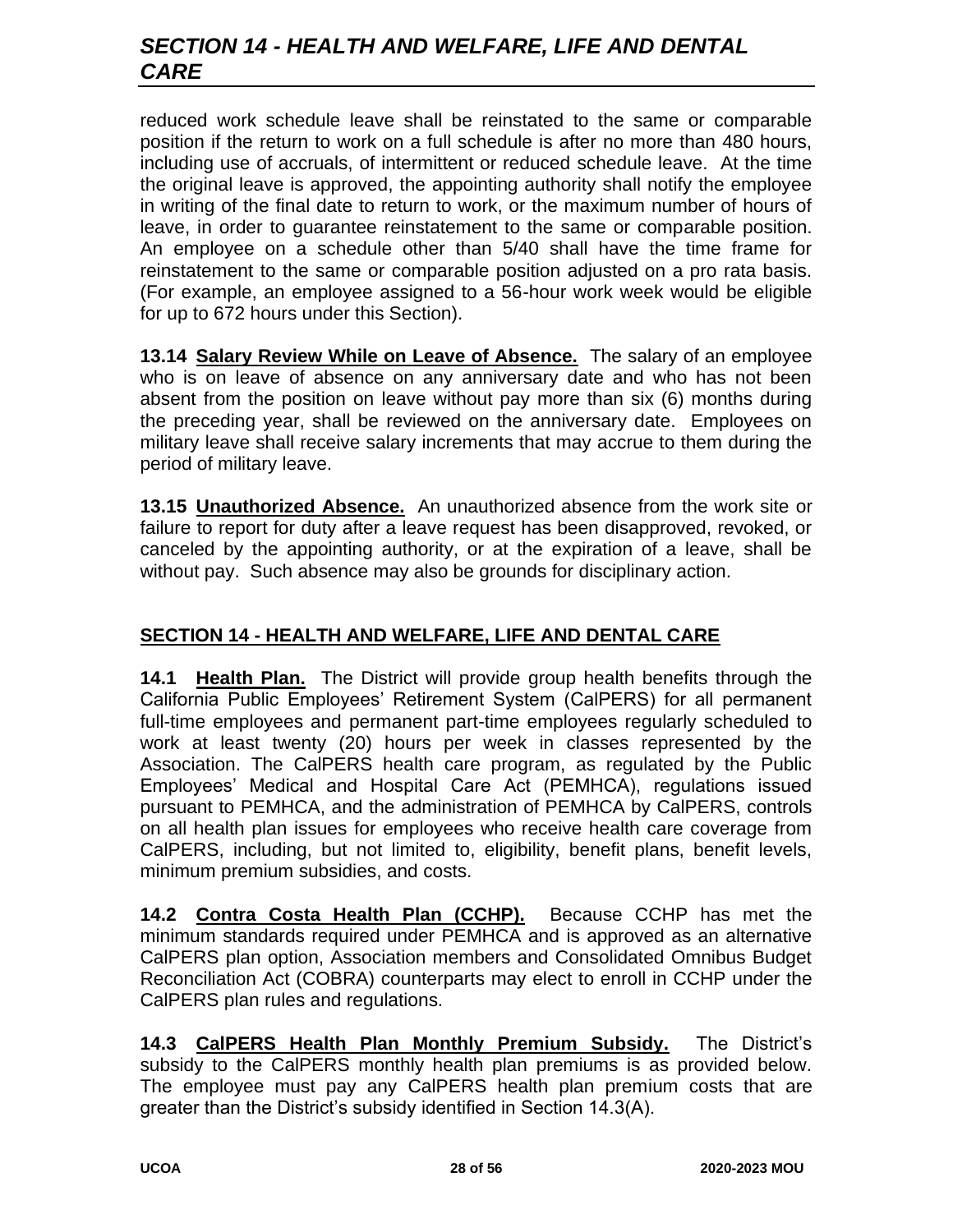A. District Premium Subsidy through November 30, 2015. The District will

contribute up to an amount equivalent to eighty percent (80%) of the 2015 CalPERS Kaiser premium at each level (employee only, employee + one, employee + two or more) towards the covered employee's CalPERS or CalPERS Alternative Plan (CCHP) premium.

All Health Plans

| Coverage Level                    | Subsidy    |
|-----------------------------------|------------|
| Employee Only                     | \$571.56   |
| Employee & One Dependent          | \$1,143.12 |
| Employee & Two or more Dependents | \$1,486.06 |

- B. District Premium Subsidy Through November 30, 2016. For the plan year that begins on January 1, 2016, the District will contribute up to an amount equivalent to eighty percent (80%) of the 2016 CalPERS Kaiser premium at each level (employee only, employee + one, employee + two or more) towards the covered employee's CalPERS or CalPERS Alternative Plan (CCHP) premium.
- C. District Premium Subsidy On and After December 1, 2016. For the plan year that begins on January 1, 2017, the District will pay a monthly premium subsidy for each health plan that is equal to the actual dollar monthly premium subsidy that is paid by the District for that plan as of November 30, 2016. In addition, if there is an increase in the monthly premium charged by a health plan for 2017, the District and the employee will each pay fifty percent (50%) of that increase. For each plan year thereafter, and for each plan, the District and the employee will each pay fifty (50%) of the monthly premium increase above the 2016 plan premiums.
- D. In the event, in whole or in part, that the above District premium subsidy amounts are greater than one hundred percent (100%) of the applicable premium of any plan, the District's contribution will not exceed one hundred percent (100%) of the applicable plan premium.

**14.4 Dental Plan.** The District may, during the term of this MOU, change dental care providers, so long as the level of benefits provided is not reduced.

#### **14.5 District Dental Plan Premium Subsidy**

The District's subsidy to the monthly dental plan premiums shall be as provided below. This subsidy is provided only for permanent full-time and permanent parttime employees regularly scheduled to work at least twenty (20) hours per week. Any increases in dental plan costs greater than the District's premium subsidy identified below shall be borne by the employee.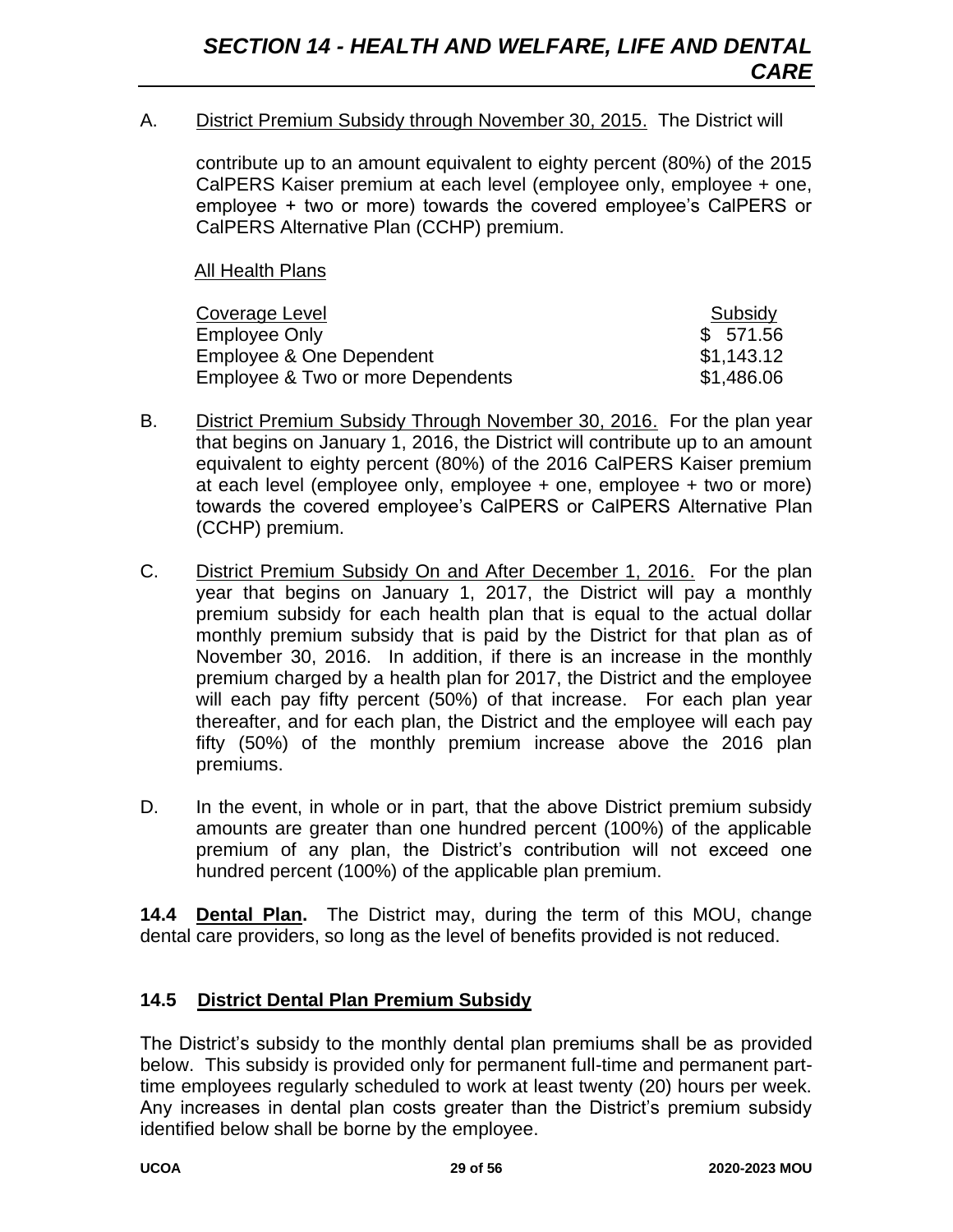A. District premium subsidy for 2016 and thereafter. For plan years 2016 and thereafter, the District will pay a monthly premium subsidy for each

dental plan that is equal to the actual dollar monthly premium subsidy that was paid by the District as of November 30, 2015. In addition, the District and the employee will each pay fifty percent (50%) of the monthly premium increase above the 2015 dental plan premiums. The 2015 dental plan premiums and November 30, 2015 District dental plan subsidies are as follows:

|                                           | 2015           | 2015           |
|-------------------------------------------|----------------|----------------|
| <b>Dental Plans</b>                       | <b>Premium</b> | <b>Subsidy</b> |
| Delta Dental - Single                     | \$42.45        | \$33.11        |
| Delta Dental - Family                     | \$95.63        | \$74.59        |
| Delta Dental without health plan - Single | \$42.45        | \$42.44        |
| Delta Dental without health plan - Family | \$95.63        | \$95.62        |
| Delta Care - Single                       | \$29.06        | \$22.67        |
| Delta Care - Family                       | \$62.81        | \$48.99        |
| Delta Care without health plan - Single   | \$29.06        | \$29.05        |
| Delta Care without health plan - Family   | \$62.81        | \$62.80        |

- B. In the event, in whole or in part, that the above amounts are greater than one hundred percent (100%) of the applicable premium of any plan, for any plan year, the District's contribution will not exceed one hundred percent (100%) of the applicable plan premium.
- C. Eligible Family Members. The following persons may be enrolled as the Eligible Family Members of a dental plan subscriber.
	- 1. Eligible Dependents:
		- a. Employee's legal spouse
		- b. Employee's qualified domestic partner
			- i. Over age 19,
			- ii Unmarried; and
			- iii Incapable of sustaining employment due to a physical or mental disability that existed prior to the child's attainment of age 19.
		- c. Employee's Disabled Child who is
			- i. Over age 19
			- ii. Unmarried; and
			- iii. Incapable of sustaining employment due to a physical or mental disability that existed prior to the child's attainment of age 19.
	- 2. Delta Dental PPO Only: Employee's unmarried child who is: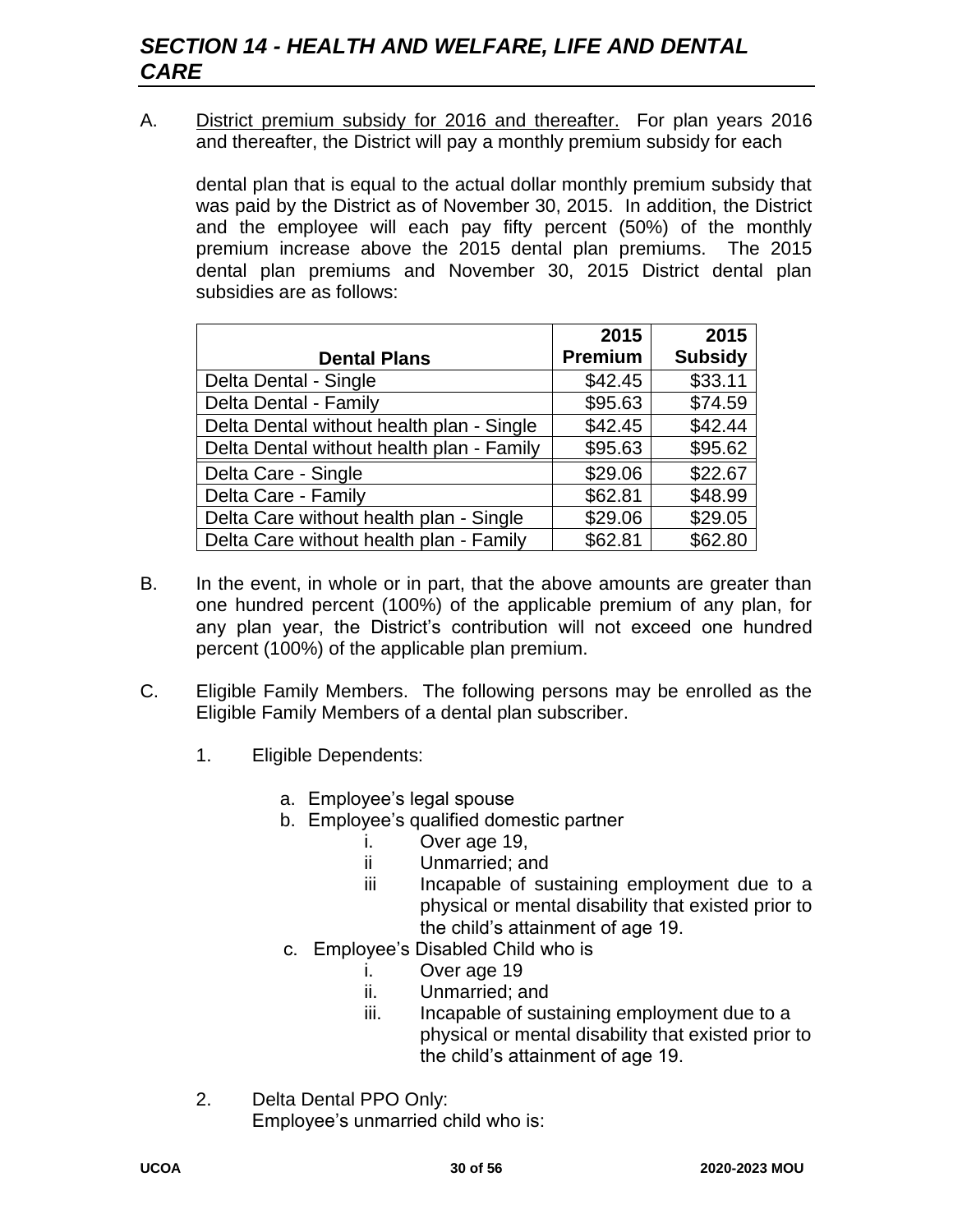- (1) Under age 19, or
- (2) Age 19, or above, but under age 24, and
	- i. Resides with the Employee for more than 50% of the

year excluding time living at school, and

- ii. Receives at least 50% of support from Employee, and
- iii. Is enrolled and attends school on a full-time basis, as defined by the School.
- 3. Delta Care HMO Only Employee's Child to age 26
- 4. "Employee's child" includes natural child, child of a qualified domestic partner, step-child, adopted child and a child specified in a Qualified Medical Child Support Order (QMSCO) or similar court document.
- 5. For purposes of this Section 14.5 District Premium Subsidy, "Eligible Family Member" does not include Survivors of employees or retirees.

**14.6 Rate Information.** The County Benefits Service Unit will make dental plan rate information and, to the extent possible, CalPERS health plan rate information available to employees and the District upon request. In addition, the County Benefits Service Unit will publish and distribute to employees and the District information about rate changes as they occur during the year.

**14.7 Life Insurance Benefit Under Health and Dental Plans.** For permanent employees who are enrolled in a District sponsored health or dental plan as either the primary insured or a dependent, term life insurance in the amount of ten thousand dollars (\$10,000) will be provided by the District.

**14.8 Life Insurance Contribution.** The District will pay the entire premium on behalf of permanent full-time and permanent part-time employees regularly scheduled to work at least twenty (20) hours per week who elect health and/or dental coverage.

**14.9 Premium Payments.** Employee participation in any health, dental, or life insurance plan is contingent upon the employee authorizing payroll deduction by the District of the employee's share of the premium cost. The District's subsidy of health plan and dental plan monthly premiums is payable as follows:

A. CalPERS Plan (Includes Alternate CCHP Plan).

The District's subsidy of the health plan premium is payable one (1) month in advance. If an employee's compensation in any month is not sufficient to pay the employee share of the premium, the employee must make up the difference by remitting the amount delinquent to the County Human Resources Department – Benefits Division by the tenth day of each month. The responsibility for this payment rests solely with the employee.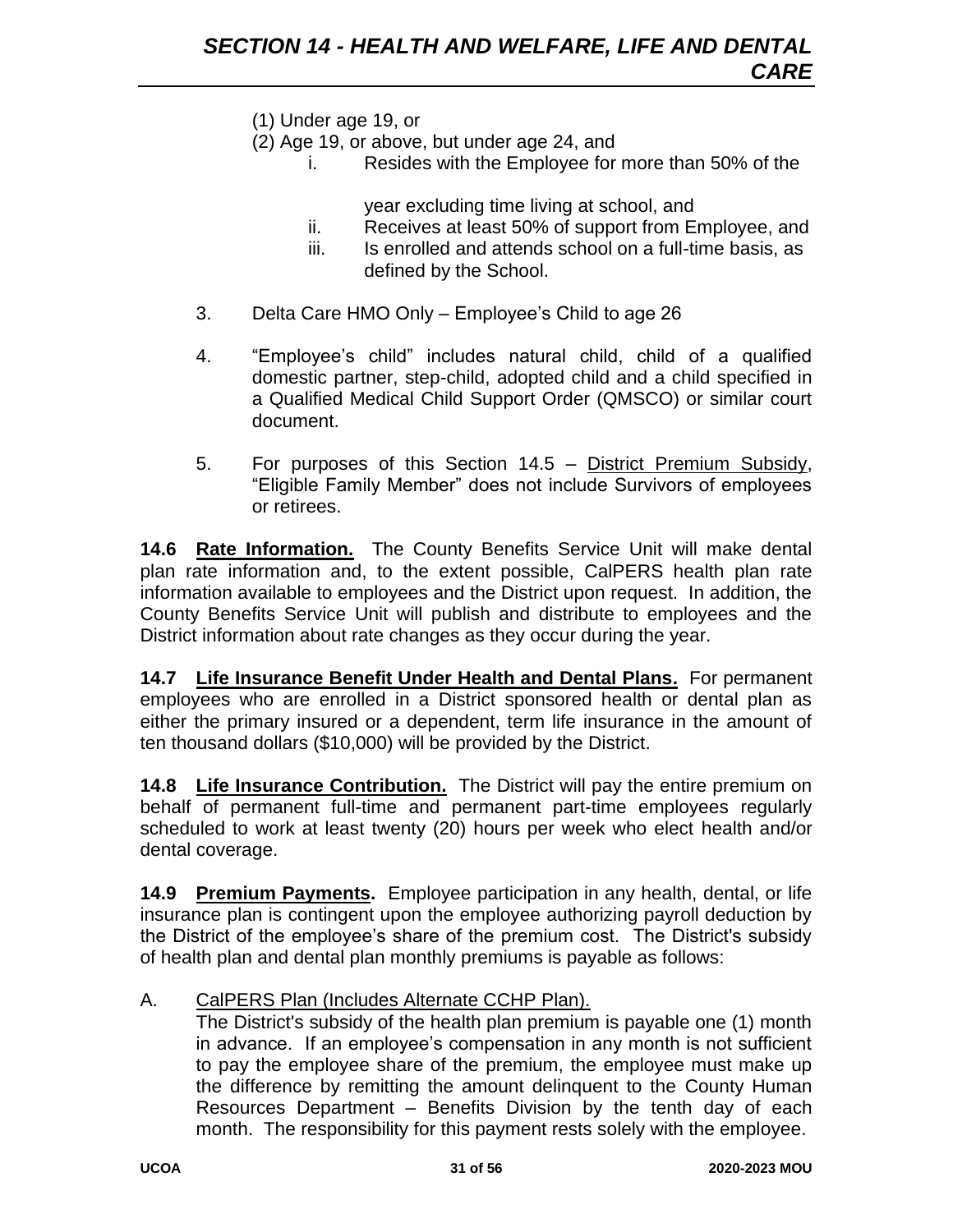#### B. Dental and Life Insurance Plans.

The District's subsidy of the dental and life insurance premium as described in Sections 14.5 and 14.8, is payable monthly. If an employee's

compensation in any month is not sufficient to pay the employee share of the premium, the employee must make up the difference by remitting the amount delinquent to the County Human Resources Department – Benefits Division by the tenth day of each month. The responsibility for this payment rests solely with the employee.

**14.10 Extended Coverage.** An employee on approved leave without pay shall be allowed to continue his/her health/dental/life insurance coverage provided that the employee shall pay their share of the monthly premium by the tenth day of each month, during said leave. Late payment may result in cancellation of coverage.

An employee on leave in excess of twelve (12) months may continue group coverage subject to the provisions of the Consolidated Omnibus Budget Reconciliation Act (COBRA) provided the employee pays the entire cost of coverage, plus any administrative fees, for the option selected. The entire cost of coverage shall be paid at a place and time specified by the District. Late payment may result in cancellation of coverage.

An employee who terminates District employment is covered through the last day of the month in which he/she is paid for District dental plans and through the last day of the month following the month of termination for CalPERS plans. Employees who terminate District employment may continue Group Health/Dental plan coverage to the extent provided under the COBRA regulations.

**14.11 Retirement Coverage.** Upon retirement, employees may, subject to plan requirements, remain in the same District group medical and dental plan if immediately before their retirement they are currently enrolled in one of the District sponsored CalPERS Health Plans or dental plans or if on authorized leave of absence without pay, they have retained continuous coverage during the leave period.

#### **A. Retirement Dental Coverage.**

1. Employees hired before January 1, 2015. Upon retirement, eligible employees and their eligible family members, as defined in Section 14.5(E), may remain in their District dental plan, but without Districtpaid life insurance coverage, if immediately before their proposed retirement, the employees and dependents are either active subscribers to one of the District contracted dental plans or if while on authorized leave of absence without pay, they have retained continuous coverage during the leave period. The District will pay the same dental plan monthly premium subsidies set forth in subsection 14.5 for eligible retirees and their eligible family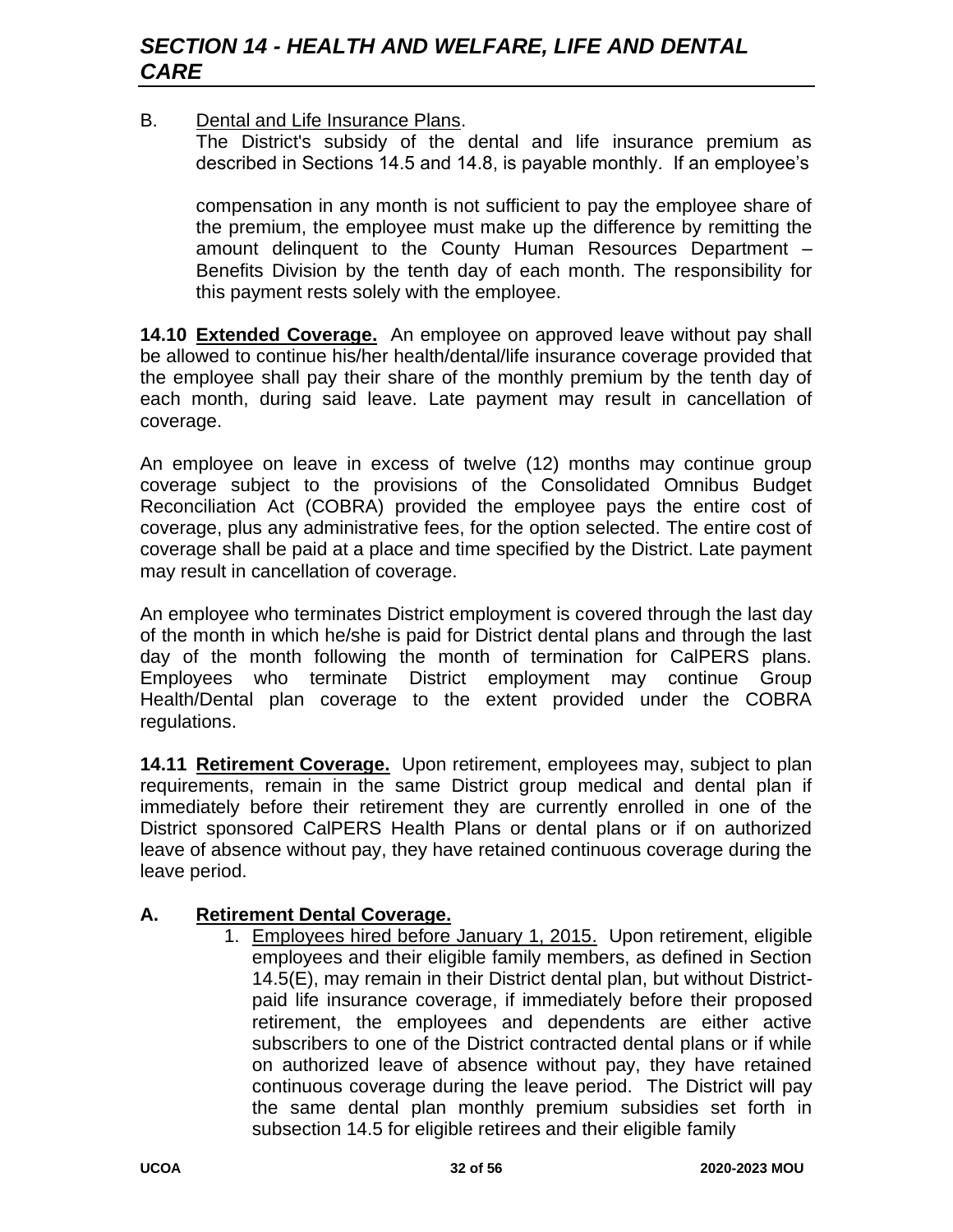#### members.

2. Employees hired on or after January 1, 2015. For these employees and their eligible family members, no monthly premium subsidy will be paid by the District for any dental plan after they separate from

District employment. Upon completion of fifteen (15) years of service as an employee of the District, an employee who retires under the Contra Costa County Employees Retirement Association ("CCCERA") may retain continuous coverage of any District dental plan, provided that he or she pays the full premium cost under the chosen dental plan without any District premium subsidy. For purposes of retiree dental eligibility, one year of service is defined as one thousand (1,000) hours worked within one District anniversary year.

#### **B. Retirement Medical Coverage.**

1. Government Code section 22892 applies to all employees who retire under the Contra Costa County Employees' Retirement Association (CCCERA).

#### **14.12 Dual Coverage.**

- A. CalPERS Health Plan*.* Employees must adhere to the rules as established by CalPERS. On and after January 1, 2013, each employee and retiree may be covered by only a single District health and/or a single District dental plan, including CalPERS plans. For example, a District employee may be covered under a single District health plan as either the primary insured or the dependent of another District employee or retiree, but not as both the primary insured and the dependent of another District employee or retiree.
- B. On and after January 1, 2013, each dependent may be covered by the health and/or dental plan of only one spouse or one domestic partner. For example, when both husband and wife are District employees, all of their eligible children may be covered as dependents of either the husband or the wife, but not both.
- C. For purposes of this Section 14.12 Dual Coverage, "District" includes the County of Contra Costa and all Board of Supervisors governed special districts, such as the Contra Costa County Fire Protection District.

**14.13 Management Life Insurance.** Permanent employees shall be covered, at District expense, by term life insurance in the amount of forty-seven thousand dollars (\$47,000). The coverage shall include an accelerated death benefit option. Premiums for this insurance shall be paid by the District, with conditions of eligibility to be reviewed annually. All employees covered herein may also subscribe voluntarily for supplemental life insurance coverage.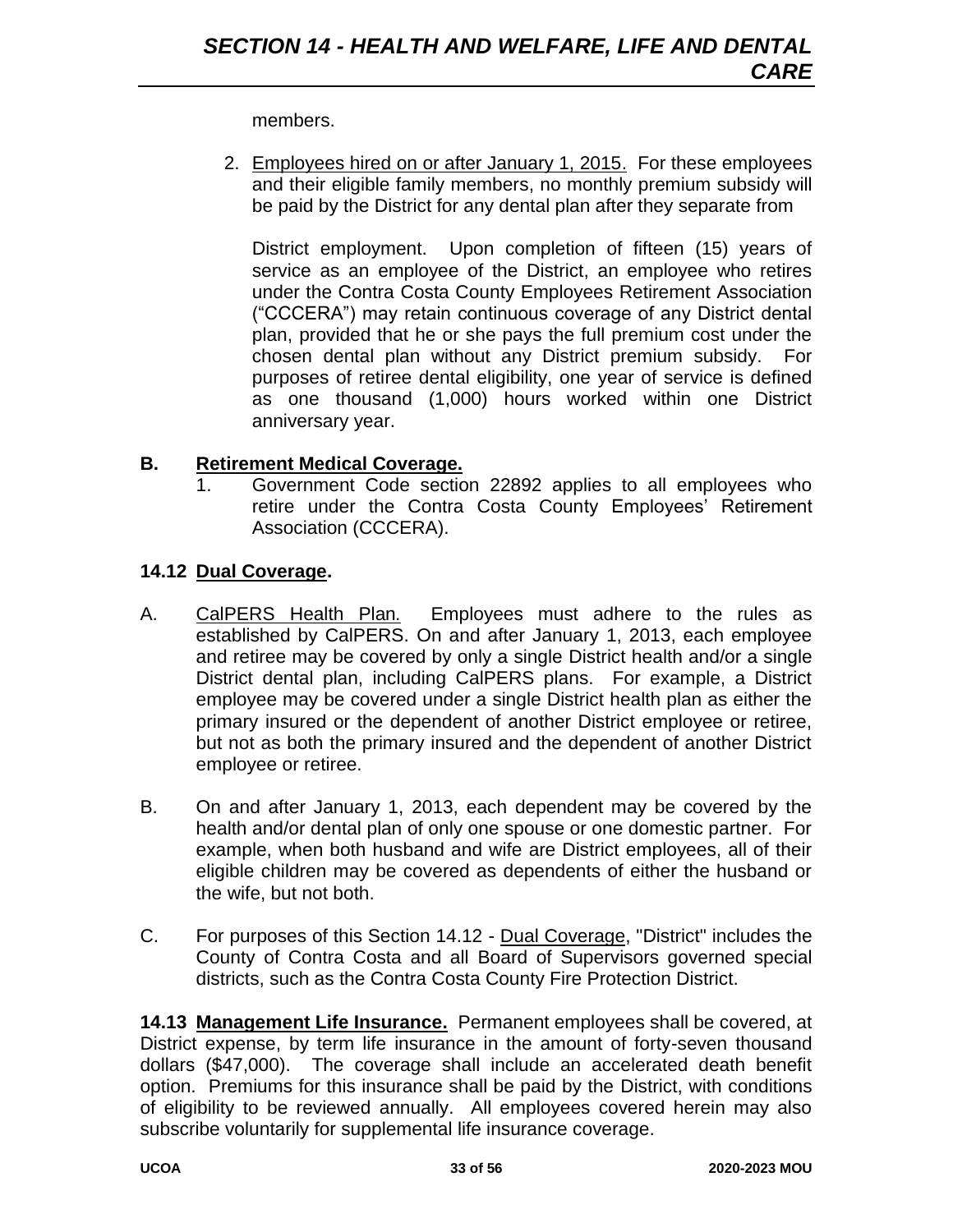# *SECTION 14 - HEALTH AND WELFARE, LIFE AND DENTAL CARE*

**14.14 PERS Long Term Care.** The District will deduct and remit monthly premium and eligible lists to the PERS Long Term Care Administrator, at no employee cost, for District employees who are eligible and voluntarily elect to purchase long term care through the PERS Long Term Care Program.

The District further agrees that District employees interested in purchasing PERS

Long Term Care may participate in meetings scheduled by PERS Long Term Care on District facilities during non-work hours (i.e: coffee breaks, lunch hour).

**14.15 Health Care Spending Account.** The District will continue to offer regular full-time and part-time (20/40 or greater) District employees the option to participate in a Health Care Spending Account (HCSA) Program designated to qualify for tax savings under Section 125 of the Internal Revenue Code, but such savings are not guaranteed. The HCSA Program allows employees to set aside a pre-determined amount of money from their paycheck for health care expenses not reimbursed by any other health benefits plan with before tax dollars. HCSA dollars can be expended on any eligible medical expenses allowed by Internal Revenue Code Section 125. Any unused balance is forfeited and cannot be recovered by the employee.

**14.16 Long-Term Disability Insurance.** The District shall continue the Long-Term Disability Insurance program with a replacement limit of eighty-five percent (85%) of total monthly base earnings reduced by any deductible benefits.

**14.17 Dependent Care Assistance Program.** The District will continue to offer the option of enrolling in a Dependent Care Assistance Program (DCAP) designed to qualify for tax savings under Section 129 of the Internal Revenue Code, but tax savings are not guaranteed. The program allows employees to set aside up to five thousand dollars (\$5,000) of annual salary (before taxes) per calendar year to pay for eligible dependent care (child and elder care) expenses. Any unused balance is forfeited and cannot be recovered by the employee.

**14.18 Voluntary Vision Plan.** Beginning with the 2017 plan year, active permanent full-time and active permanent part-time employees will be offered the opportunity to enroll in a voluntary vision plan. Employees will pay the full premium costs of the plan. The District will contract with VSP Vision Care for a voluntary vision plan with no co-pays. The vision plan is not available to permanent-intermittent employees.

**14.19 Premium Conversion Plan.** The District will continue to offer the option of enrolling in the Premium Conversion Plan (PCP) designed to qualify for tax savings under Section 125 of the Internal Revenue Code, but tax savings are not guaranteed. The program allows employees to use pre-tax dollars to pay health and dental premiums.

**14.20 Prevailing Section.** To the extent that any provision of this Section (Section 14 – Health and Welfare, Life and Dental Care) is inconsistent with any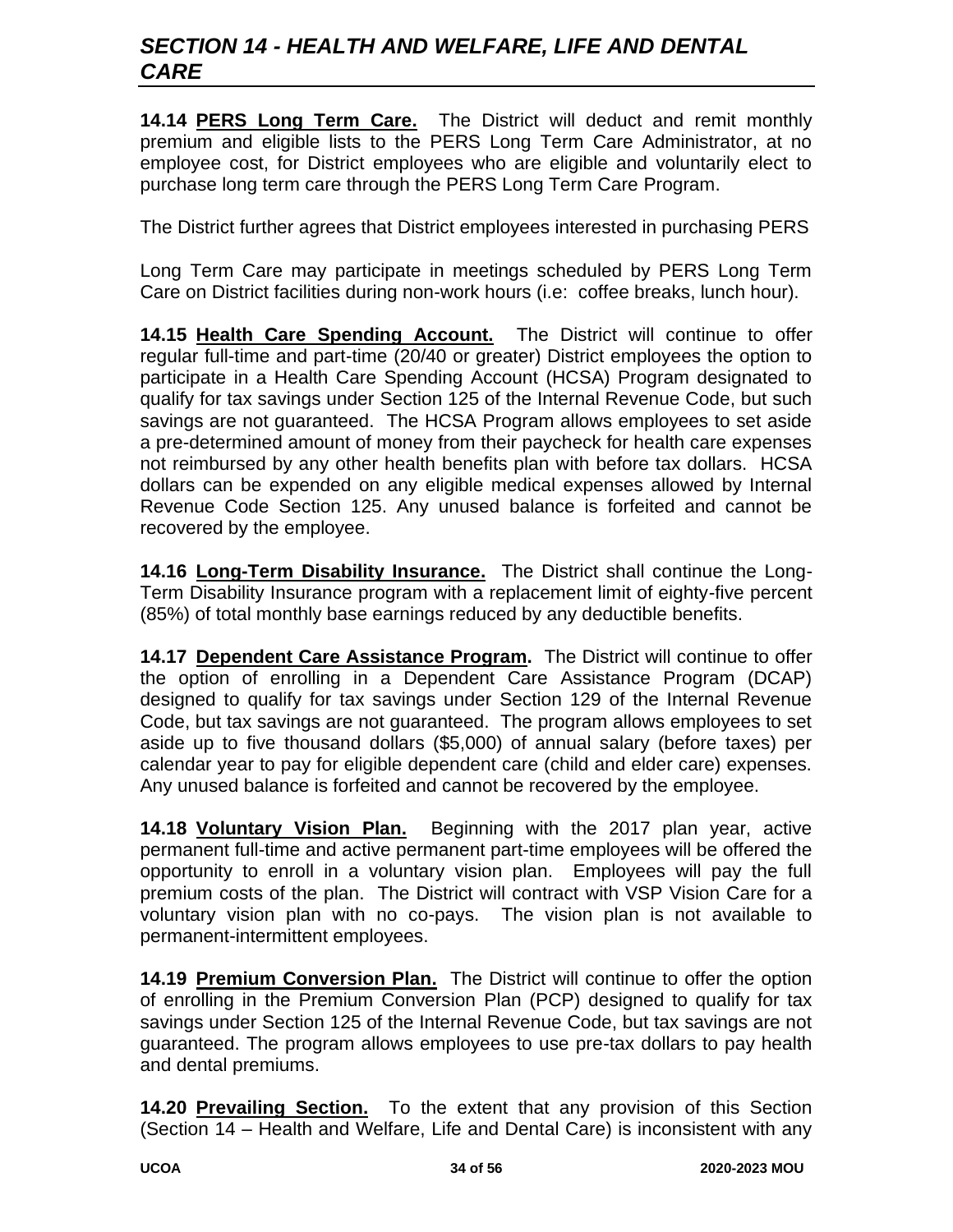provision of any other County or District enactment or policy, including but not limited to Administrative Bulletins, the Salary Regulations, the Personnel Management Regulations, or any other resolution or order of the Board of Supervisors, the provision(s) of this Section (Section 14 – Health and Welfare, Life and Dental Care) will prevail.

#### **SECTION 15 - PROBATIONARY PERIOD**

**15.1 Duration.** All appointments from officially promulgated employment lists for original entrance or promotion shall be subject to a probationary period. This period shall be for twelve (12) months.

**15.2 Classes with Changed Probationary Periods.** When the probationary period for a class is changed, only new appointees to positions in the classification shall be subject to the revised probationary period.

**15.3 Probationary Period Time.** The probationary period shall date from the time of appointment to a permanent position after certification from an eligible list. It shall not include time served under provisional appointment or under appointment to limited term positions or any period of continuous leave of absence without pay or period of work connected disability exceeding fifteen (15) calendar days. If a permanent-intermittent probationary employee is reassigned to full-time, credit toward probation completion in the full-time position shall be prorated on the basis of one hundred seventy-three (173) hours (243 hours for shift employees) per month.

**15.4 Rejection During Probation.** An employee who is rejected during the probation period and restored to the eligible list shall begin a new probationary period if subsequently certified and appointed.

- A. Appeal from rejection. Notwithstanding any other provisions of this section, an employee (probationer) shall have the right to appeal from any rejection during the probationary period based on political, or religious affiliations, Association activities, or race, color, national origin, sex, age, disability, or sexual orientation.
- B. The appeal must be written, must be signed by the employee and set forth the grounds and the facts by which it is claimed that grounds for appeal exist under subsection (A) above and must be filed through the Director of Human Resources to the Merit Board by 5:00 p.m. on the 7th calendar day after the date of delivery to the employee of notice of rejection.
- C. The Merit Board shall consider the appeal, and if it finds probable cause to believe that the rejection may have been based on grounds prohibited in subsection (A) above, it may refer the matter to a Hearing Officer for hearing, recommend findings of fact, conclusions of law and decision, pursuant to the relevant provisions of the Merit Board rules in which proceedings the rejected probationer has the burden of proof.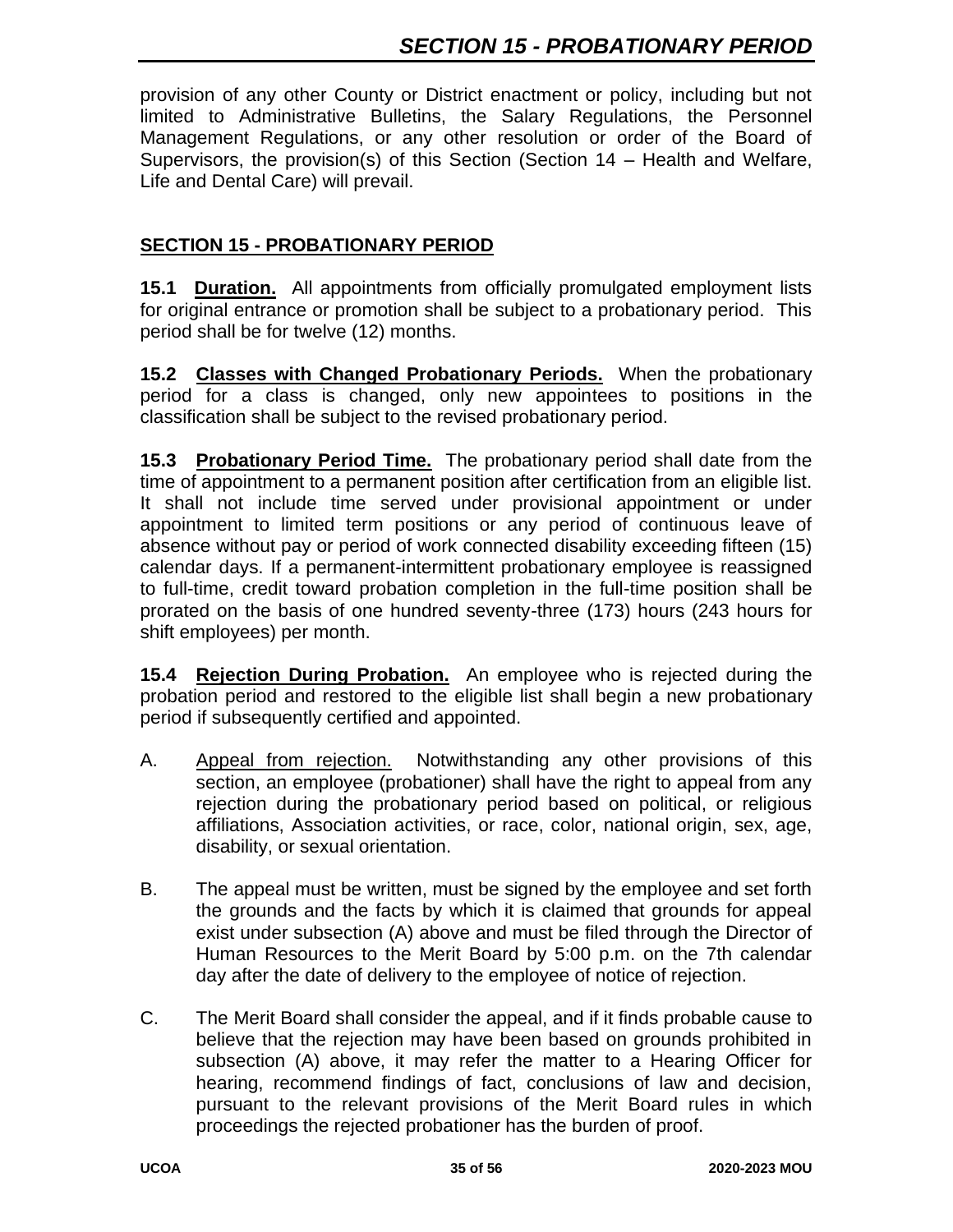D. If the Merit Board finds no probable cause for a hearing, it shall deny the appeal. If, after hearing, the Merit Board upholds the appeal, the appellant shall complete only the remainder of the probation period unless the Merit Board specifically orders that the appellant begin a new probation period.

**15.5 Regular Appointment.** The regular appointment of a probationary employee shall begin on the day following the end of the probationary period, subject to the condition that the Director of Human Resources receive from the appointing authority a statement in writing that the services of the employee during the probationary period were satisfactory and that the employee is recommended for permanent appointment. A probationary employee may be rejected at any time during the probation period without regard to the Skelly provisions of this Memorandum of Understanding, without notice and without right of appeal or hearing. If the appointing authority has not returned the probation report, a probationary employee may be rejected from the service within a reasonable time after the probation period for failure to pass probation. If the appointing authority fails to submit in a timely manner the proper written documents certifying that a probationary employee has served in a satisfactory manner and later acknowledges it was the appointing authority's intention to do so, the regular appointment shall begin on the day following the end of the probationary period.

Notwithstanding any other provisions of this Memorandum of Understanding, an employee rejected during the probation period from a position in the Merit System to which the employee had been promoted or transferred from an eligible list, shall be restored to a position in the District from which the employee was promoted or transferred. An employee dismissed for other than disciplinary reasons within six (6) months after being promoted or transferred from a position in the Merit System to a position not included in the Merit System shall be restored to a position in the classification in the District from which the employee was promoted or transferred. A probationary employee who has been rejected or has resigned during probation shall not be restored to the eligible list from which the employee was certified unless the employee receives the affirmative recommendation from the appointing authority and is certified by the Director of Human Resources whose decision is final. The Director of Human Resources shall not certify the name of a person restored to the eligible list to the same appointing authority by whom the person was rejected from the same eligible list, unless such certification is requested in writing by the appointing authority.

**15.6 Layoff During Probation.** An employee who is laid off during probation, if reemployed in the same class, shall be required to complete only the balance of the required probation.

If reemployed in another classification, the employee shall serve a full probationary period. An employee appointed to a permanent position from a layoff or reemployment list is subject to a probation period if the position is in a District other than the District from which the employee separated, displaced, or voluntarily demoted in lieu of layoff. An appointment from a layoff or reemployment list is not subject to a probation period if the position is in the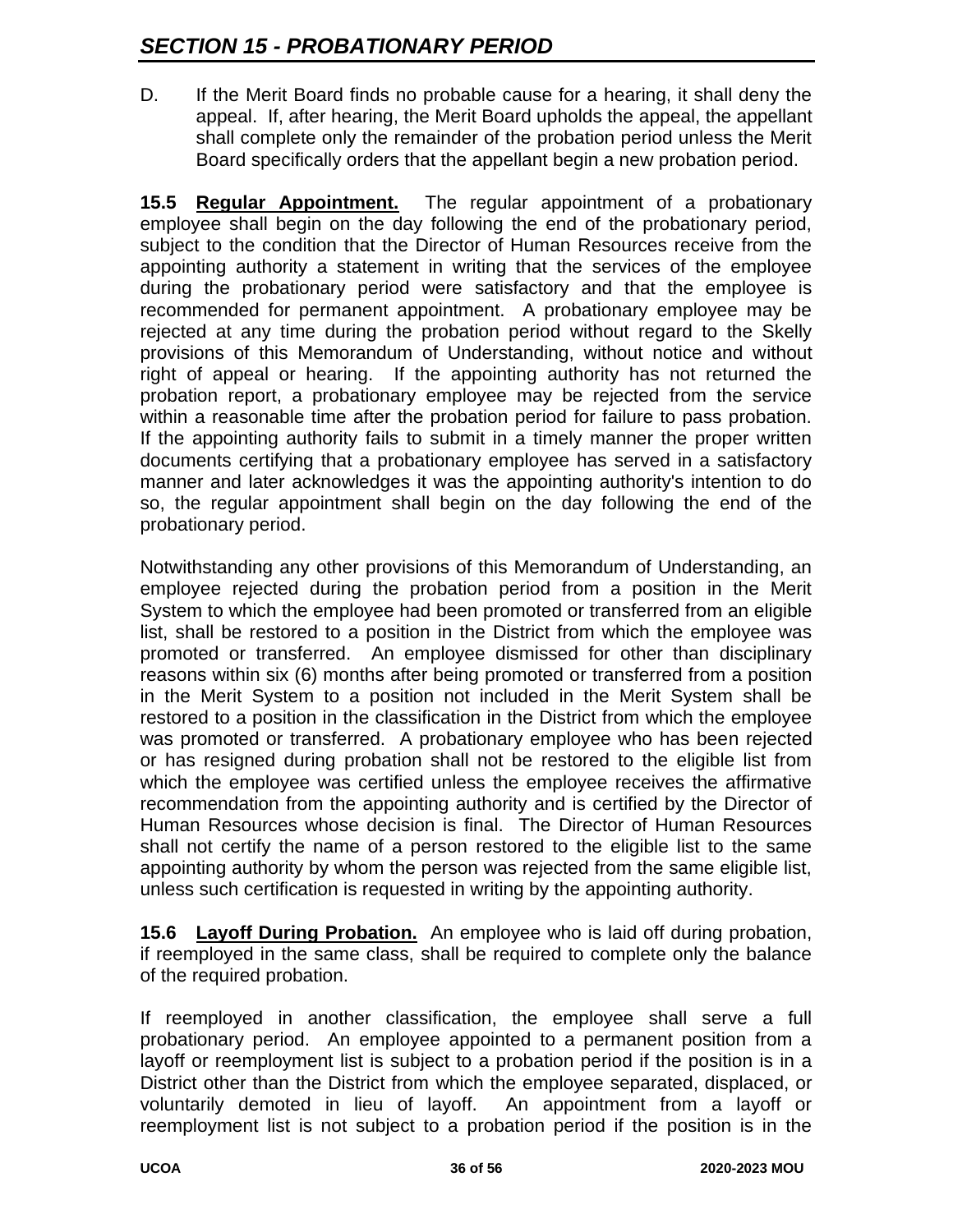District from which the employee separated, displaced or voluntarily demoted in lieu of layoff.

**15.7 Rejection During Probation of Layoff Employee.** An employee who has achieved permanent status in the class before layoff and who subsequently is appointed from the layoff list and then rejected during the probation period shall be automatically restored to the layoff list, unless discharged for cause, if the person is within the period of layoff eligibility. The employee shall begin a new probation period if subsequently certified and appointed in a different district or classification than that from which the employee was laid off.

## **SECTION 16 – PROMOTION**

**16.1 Promotion.** Promotion shall be by competitive examination unless otherwise provided in this Memorandum of Understanding.

**16.2 Promotion Policy.** The Director of Human Resources, upon request of an appointing authority, shall determine whether an examination is to be called on a promotional basis.

**16.3 Promotion Via Reclassification Without Examination.** Notwithstanding other provisions of this Section, an employee may be promoted from one classification to a higher classification and his/her position reclassified at the request of the appointing authority and under the following conditions:

- A. An evaluation of the position(s) in question must show that the duties and responsibilities have significantly increased and constitute a higher level of work.
- B. The incumbent of the position must have performed at the higher level for one (1) year.
- C. The incumbent must meet the minimum education and experience requirements for the higher class.
- D. The action must have approval of the Director of Human Resources.
- E. The Association approves such action.

The appropriate rules regarding probationary status and salary on promotion are applicable.

**16.4 Requirements for Promotional Standing.** In order to qualify for an examination called on a promotional basis, an employee must have probationary or permanent status in the merit system and must possess the minimum qualifications for the class. Applicants will be admitted to promotional examinations only if the requirements are met on or before the final filing date. If an employee who is qualified on a promotional employment list is separated from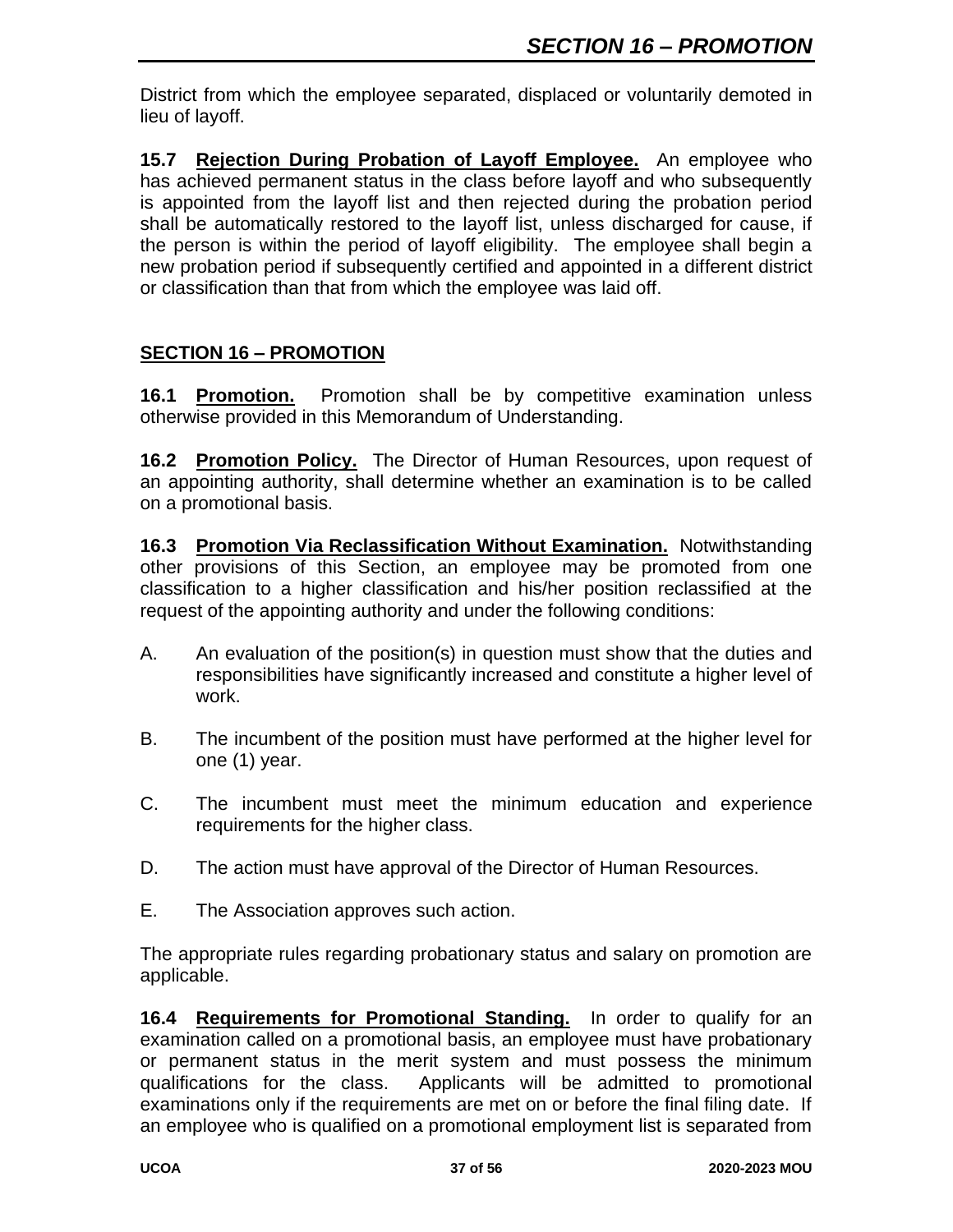the merit system, except by layoff, the employee's name shall be removed from the promotional list.

### **16.5 Seniority Credits.**

- A. Employees who have qualified to take promotional examinations and who have earned a total score, not including seniority credits, of seventy percent (70%) or more, shall receive, in addition to all other credits, five one-hundredths of one percent (.05%) for each completed month of service as a permanent County employee continuously preceding the final date for filing application for said examination. For purposes of seniority credits, leaves of absence shall be considered as service. Seniority credits shall be included in the final percentage score from which the rank on the promotional list is determined. No employee, however, shall receive more than a total of five percent (5%) credit for seniority in a promotional examination.
- B. An employee shall receive education credits for the following degrees:

AA/AS Degree  $= 2.5\%$  $BA/BS$  Degree =  $5.0\%$ The maximum education credit is limited to 5.0%

C. Under this section, the maximum promotional examination credit an employee can receive for both seniority and education is ten percent (10.0%).

**16.6 Physical Examination as Part of Promotional Examination.** District employees who are required as part of the promotional examination process to take a physical examination, shall do so on District time at District expense.

# **SECTION 17 - RESIGNATIONS**

An employee's voluntary termination of service is a resignation. Written resignations shall be forwarded to the Human Resources Department by the appointing authority immediately on receipt, and shall indicate the effective date of termination. Oral resignation shall be immediately confirmed by the appointing authority in writing to the employee and to the Human Resources Department and shall indicate the effective date of termination.

**17.1 Resignation in Good Standing.** A resignation giving the appointing authority written notice at least two (2) weeks in advance of the last date of service (unless the appointing authority requires a longer period of notice, or consents to the employee's terminating on shorter notice) is a resignation in good standing.

**17.2 Constructive Resignation.** A constructive resignation occurs and is effective when: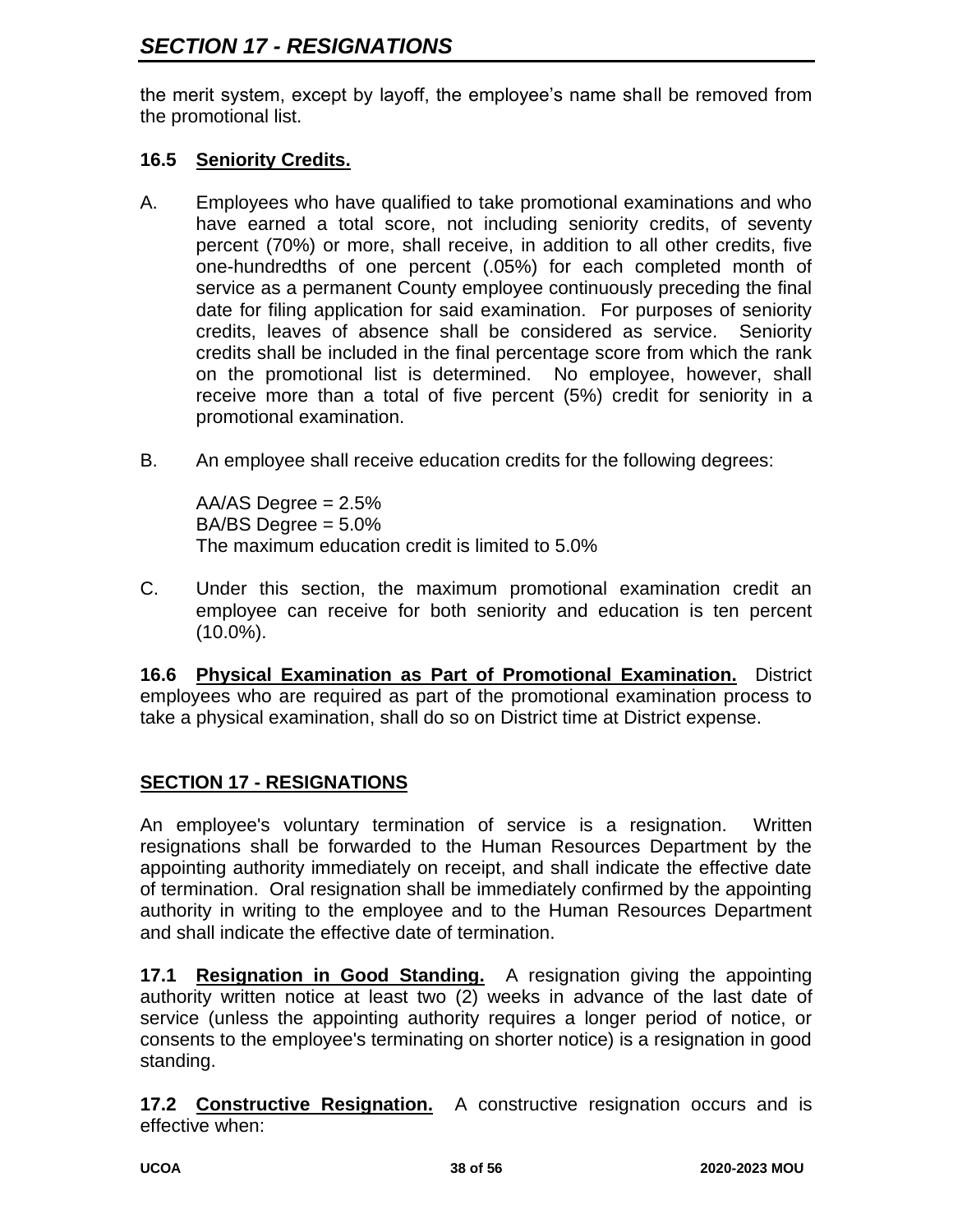- A. An employee has been absent from duty for ten (10) consecutive working days, (three shifts for employees on a 56-hour work week) without leave; and
- B. ten (10) more consecutive days (three shifts for employees on a 56 hour work week) have elapsed without response by the employee after the mailing of a notice of resignation by the appointing authority to the employee at the employee's last known address.

**17.3 Effective Resignation.** A resignation is effective when delivered or spoken to the appointing authority, operative either on that date or another date specified.

**17.4 Revocation.** A resignation that is effective is revocable only by written concurrence of the employee and the appointing authority.

#### **17.5 Coerced Resignations.**

- A. Time Limit. A resignation which the employee believes has been coerced by the appointing authority may be revoked within seven (7) calendar days after its expression, by serving written notice on the Director of Human Resources and a copy on the appointing authority.
- B. Reinstatement. If the appointing authority acknowledges that the employee could have believed that the resignation was coerced, the resignation shall be revoked and the employee returned to duty effective on the day following the appointing authority's acknowledgment without loss of seniority or pay.
- C. Contest. Unless, within seven (7) days of the receipt of the notice, the appointing authority acknowledges that the resignation could have been believed to be coerced, this question should be handled as an appeal to the Merit Board. In the alternative, the employee may file a written election with the Director of Human Resources waiving the employee's right of appeal to the Merit Board in favor of the employee's appeal rights under the Management Complaint Procedure contained in Section 19 of the Memorandum of Understanding, beginning with step C.
- D. Disposition. If a final decision is rendered that determines that the resignation was coerced, the resignation shall be deemed revoked and the employee returned to duty effective on the day following the decision or next assigned shift but without loss of seniority or pay, subject to the employee's duty to mitigate damages.

#### **SECTION 18 - DISMISSAL, SUSPENSION, DEMOTION AND REDUCTION IN SALARY**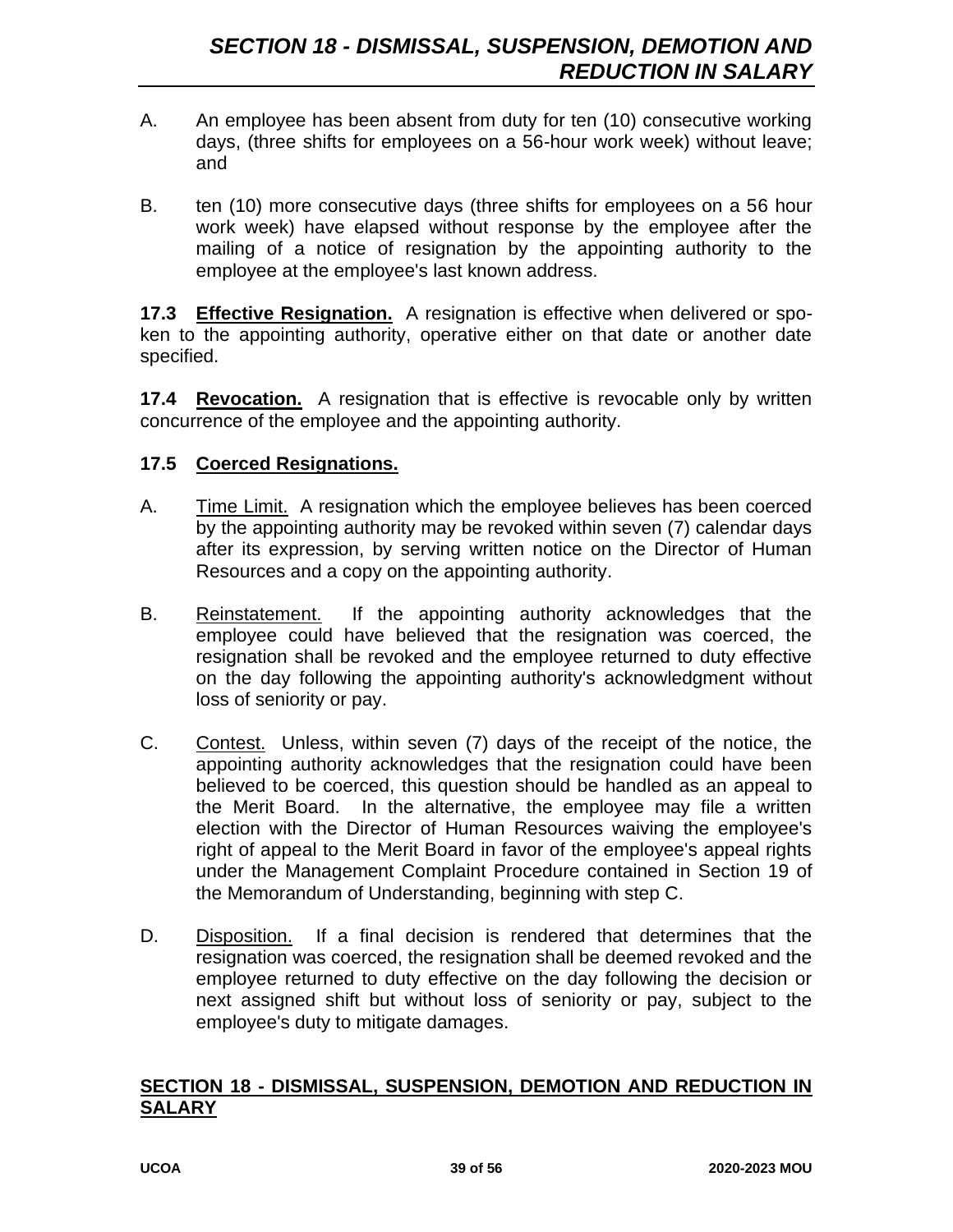# *SECTION 18 - DISMISSAL, SUSPENSION, DEMOTION AND REDUCTION IN SALARY*

#### **18.1 Cause for Dismissal, Suspension, Demotion and Reduction in Salary.**

The appointing authority may dismiss, suspend, demote, or reduce in salary any employee for cause. Reduction in salary shall not exceed five percent (5%) of the employee's base salary. Reduction in salary shall not exceed ninety (90) consecutive calendar days. The following are sufficient causes for such action; the list is indicative rather than inclusive of restrictions and dismissal, suspension, demotion or reduction in salary may be based on reasons other than those specifically mentioned:

- 1. absence without leave;
- 2. conviction of any criminal act involving moral turpitude;
- 3. conduct tending to bring the County, District or merit system into disrepute;
- 4. disorderly or immoral conduct;
- 5. incompetence or inefficiency;
- 6. insubordination;
- 7. being at work under the influence of liquor or drugs, carrying onto the premises liquor or drugs, or consuming or using liquor or drugs during work hours and/or on County/District premises;
- 8. neglect of duty, i.e., non-performance of assigned responsibilities;
- 9. negligent or willful damage to public property or waste of public supplies or equipment;
- 10. violation of any lawful or reasonable regulation or order given by a supervisor or Fire Chief;
- 11. willful violation of any of the provisions of the Merit System Ordinance or Personnel Management Regulations;
- 12. material and intentional misrepresentation or concealment of any fact in connection with obtaining employment;
- 13. misappropriation of District/County funds or property;
- 14. unreasonable failure or refusal to undergo any physical, medical and/or psychiatric exam and/or treatment authorized by this Memorandum of Understanding;
- 15. dishonesty or theft;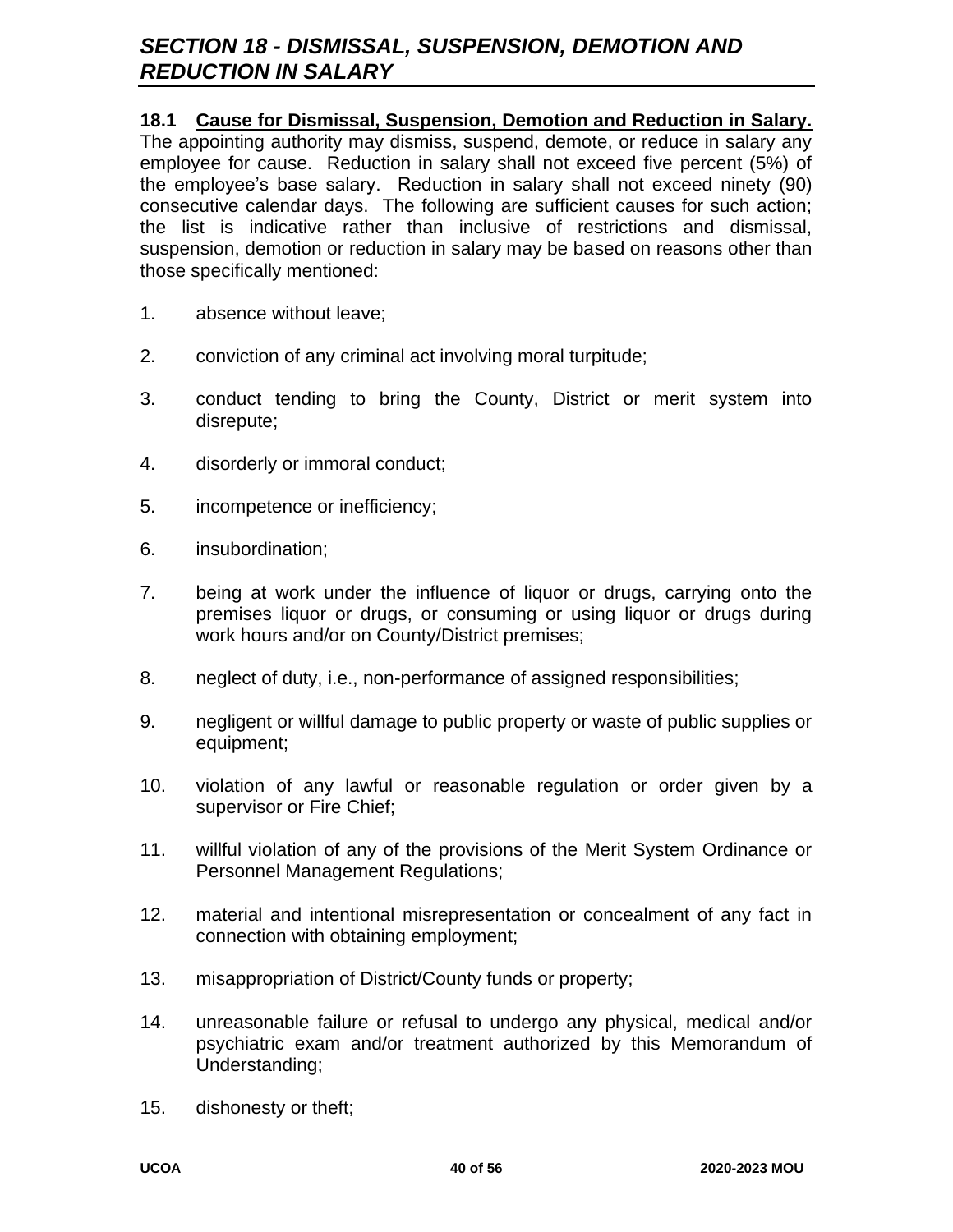- 16. excessive or unexcused absenteeism and/or tardiness;
- 17. sexual harassment including but not limited to unwelcome sexual advances, requests for sexual favors, and other verbal, visual or physical conduct of a sexual nature, when such conduct has the purpose or effect of affecting employment decisions concerning an individual, interfering with an individual's work performance, or creating an intimidating, hostile or an offensive working environment.

**18.2 Skelly Requirements.** Before taking a disciplinary action to dismiss, suspend for more than five (5) work days (48 hours for employees on a 56 hour workweek) or demote an employee, the appointing authority shall cause to be served personally or by certified mail on the employee, a Notice of Proposed Action, which shall contain the following:

- A. A statement of the action proposed to be taken.
- B. A copy of the charges, including the acts or omissions and grounds upon which the action is based.
- C. If it is claimed that the employee has violated a rule or regulation of the County or District, a copy of said rule shall be included with the notice.
- D. A statement that the employee may review and request copies of materials upon which the proposed action is based.
- E. A statement that the employee has seven (7) calendar days to respond to the appointing authority either orally or in writing.

Employee Response. The employee upon whom a Notice of Proposed Action has been served shall have seven (7) calendar days to respond to the appointing authority either orally or in writing before the proposed action may be taken. Upon request of the employee and for good cause, the appointing authority may extend in writing the period to respond. If the employee's response is not filed within seven (7) days or during any extension, the right to respond is lost.

**18.3 Leave Pending Employee Response.** Pending response to a Notice of Proposed Action within the first seven (7) days or extension thereof, the appointing authority for cause specified in writing may place the employee on temporary leave of absence with pay.

**18.4 Suspensions Without Pay.** shall not exceed thirty (30) consecutive days unless ordered by an arbitrator, an adjustment board or the Merit Board.

#### **18.5 Procedure on Dismissal, Suspension or Disciplinary Demotion.**

A. In any disciplinary action to dismiss, suspend, or demote an employee having permanent status in a position in the merit system, after having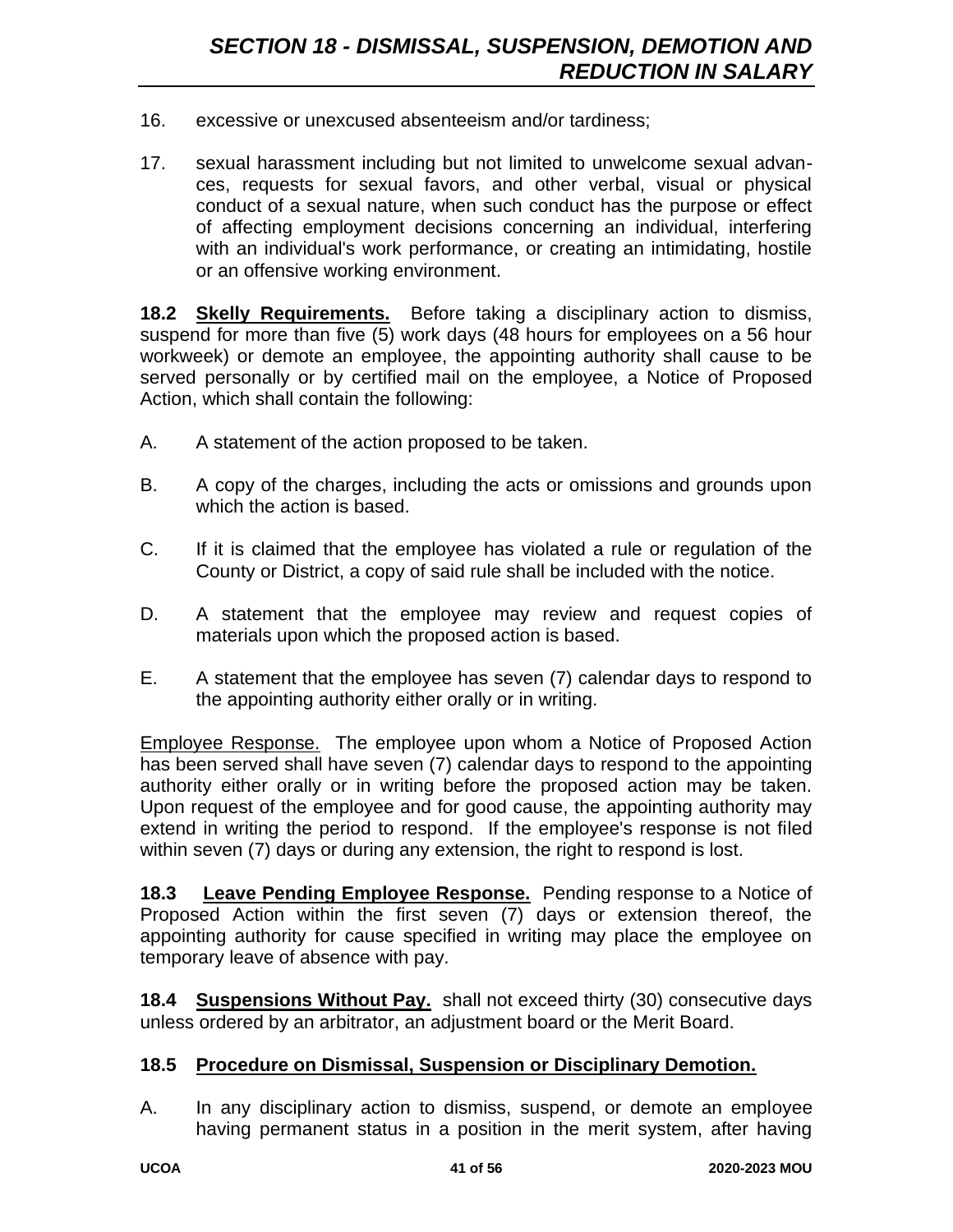complied with the Skelly requirements where applicable, the appointing authority shall make an order in writing stating specifically the causes for the action.

- B. Service of Order. Said order of dismissal, suspension, or demotion shall be filed with the Director of Human Resources showing by whom and the date a copy was served upon the employee to be dismissed, suspended or demoted, either personally or by certified mail to the employee's last known mailing address. The order shall be effective either upon personal service or deposit in the U.S. Postal Service.
- C. Employee Appeals from Order. The employee may appeal an order of dismissal, suspension or demotion to the Merit Board or through the procedures of Section 19, Management Complaint Procedure, of this Memorandum of Understanding, provided that such appeal is filed in writing with the Director of Human Resources within ten (10) calendar days after service of said order.

# **SECTION 19 – MANAGEMENT COMPLAINT PROCEDURE**

**19.1 Management Complaint Procedure.** A complaint is any dispute which involves the interpretation or application of any provision of this Memorandum of Understanding (excluding, however, those provisions of this Memorandum of Understanding which specifically provide that the decision of any County/District official shall be final, the interpretation or application of those provisions not being subject to the complaint procedure) or disciplinary actions. The Association may represent the employee at any stage of the process. Complaints must be filed within fifteen (15) days of the incident or occurrence about which the employee claims to have a complaint and shall be processed in the following manner.

- A. Step 1. Any employee or group of employees who believes a provision of this Memorandum of Understanding has been misinterpreted or misapplied to the employee's detriment shall discuss the complaint on an informal basis with the employee's appropriate chief officer who shall meet with the employee and respond to the complaint within five (5) duty shifts, or ten (10) workdays in the case a complaint filed by employees assigned to a forty (40) hour workweek, of a request to hold such a meeting. Complaints challenging suspensions, reductions in pay, demotions and terminations may be filed at Step 3 within the time frame set forth in Section 18.5.
- B. Step 2. If a complaint is not satisfactorily resolved in Step 1 above, the employee may submit the complaint in writing within five (5) calendar days to such management official, other than the chief officer who participated in Step 1 above, as the Fire Chief may designate. This formal written complaint shall state which provision of the Memorandum of Understanding has been misinterpreted or misapplied, how the misinterpretation or misapplication has affected the employee to the employee's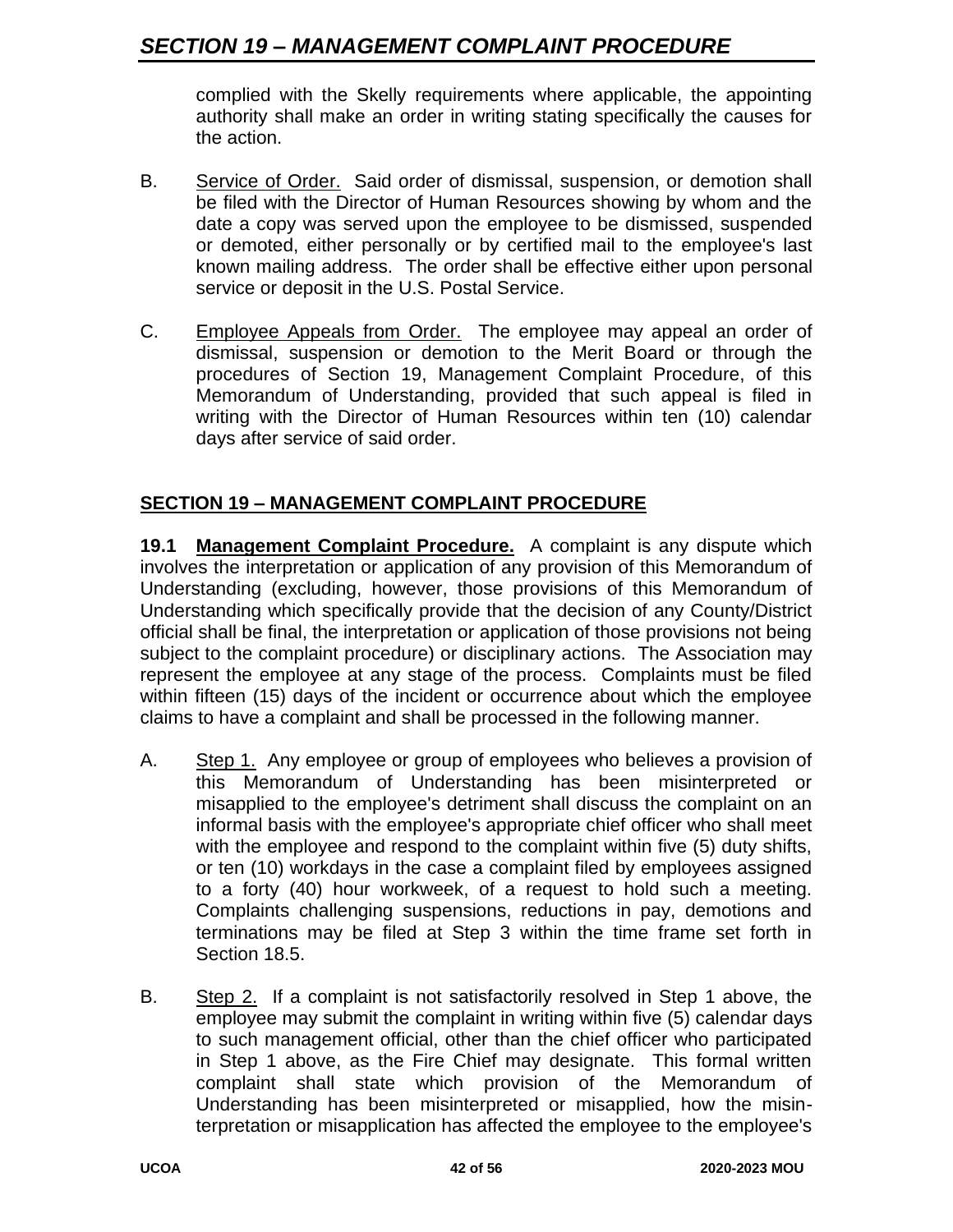detriment, and the redress the employee seeks. A copy of each written communication on a complaint shall be filed with the Employee Relations Officer or his/her designee. The designated management official shall have ten (10) workdays in which to respond to the complaint in writing.

- C. Step 3. If a complaint is not satisfactorily resolved in Step 2 above, the employee may appeal in writing within five (5) workdays to the Employee Relations Officer or his/her designee. The Employee Relations Officer or his/her designee shall have fifteen (15) workdays in which to investigate the merit of the complaint and to meet with the Fire Chief or designee and the employee to attempt to settle the complaint and to respond in writing to the employee and the employee's Association representative.
- D. Step 4. No complaint may be processed under this Section which has not first been filed and investigated in accordance with Step 3 above and filed within five (5) calendar days of the written response of the Employee Relations Officer or his/her designee. If the parties are unable to reach a mutually satisfactory accord on any complaint which arises and is presented during the term of this Memorandum of Understanding, such complaint shall be submitted in writing within five (5) calendar days to the Employee Relations Officer or his/her designee requesting that the complaint be submitted to an Adjustment Board. Such Adjustment Board is to be comprised of three (3) Association representatives, no more than one (1) of whom shall be either an employee of the District or a member of the Association presenting this complaint, and three (3) representatives of the District, no more than one (1) of whom shall be an employee of a District covered by this MOU, or a County employee or a member of the staff of an organization employed to represent the District in the meeting and conferring process. The Adjustment Board shall meet and render a decision within fifteen (15) calendar days of receipt of a written request.
- E. Step 5. Within ten (10) calendar days of exhaustion of this procedure through Step 4, the Association may request a meeting and/or discussion with the Fire Chief regarding the complaint.

If an Adjustment Board is unable to arrive at a majority decision, either the employee (or the County/District, when alleging a violation of Section 19.2 below) may require the complaint be referred to an impartial arbitrator who shall be designated by mutual agreement between the employee and the Employee Relations Officer or his/her designee. Such request shall be submitted within ten (10) calendar days of the rendering of the Adjustment Board decision to the Employee Relations Officer or his/her designee (or the designated representative of the Association when the County/District is alleging a violation of Section 19.2 below). Within thirty (30) calendar days of the request for arbitration, the parties shall mutually select an arbitrator. The fees and expenses of the arbitrator and of the Court Reporter shall be shared equally by the employee and the District. Each party, however, shall bear the costs of its own presentation, including preparation and post-hearing briefs, if any.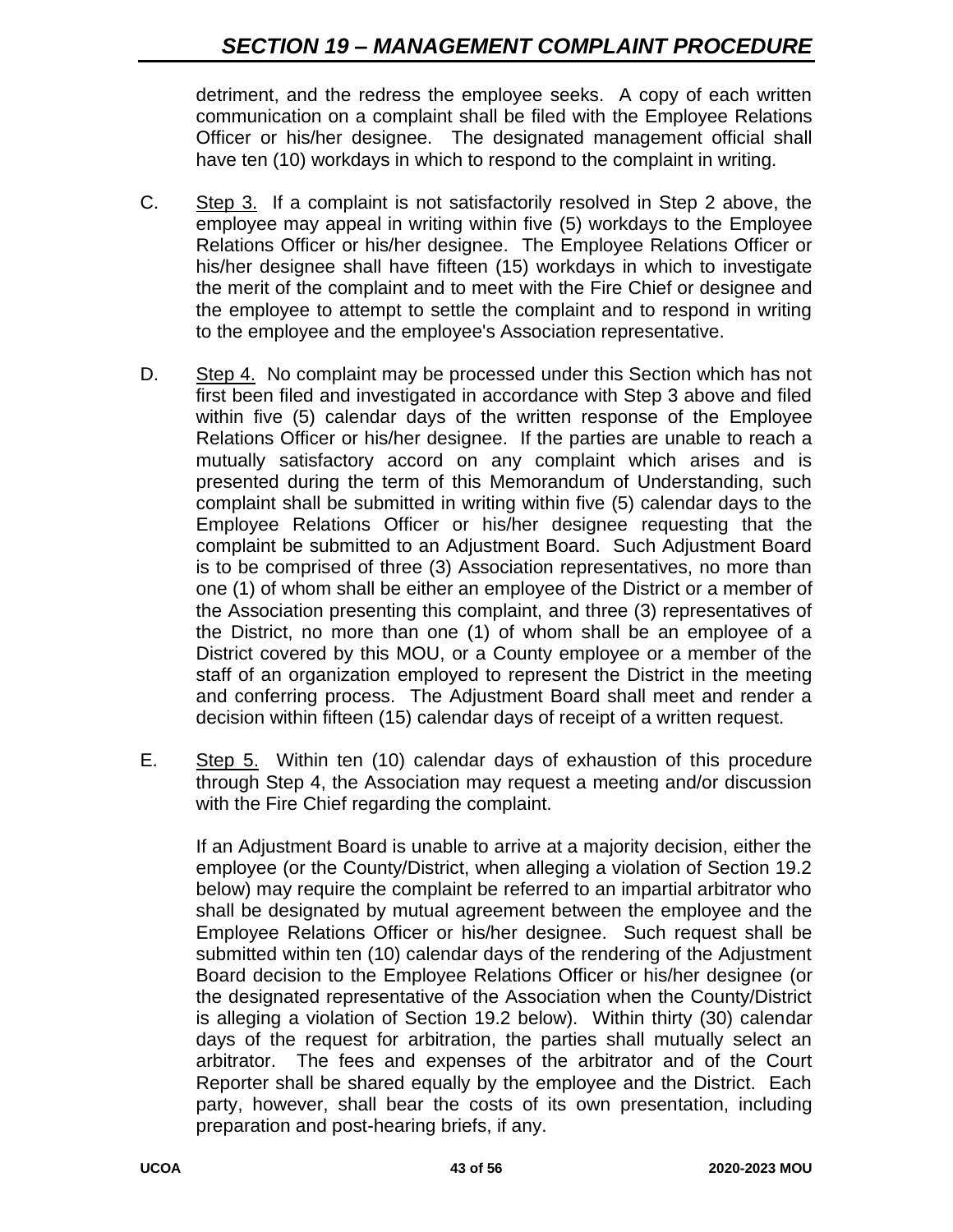F. For the purposes of this Section 19 the term "workday" shall be defined as any day except a Saturday, Sunday or holiday.

#### **19.2 Scope of Adjustment Board and Arbitration Decisions.**

- A. Decisions of Adjustment Boards and arbitrators on matters properly before them shall be final and binding on the parties hereto, to the extent permitted by law.
- B. No Adjustment Board and no arbitrator shall entertain, hear, decide or make recommendations on any dispute unless such dispute involves a position in a unit represented by the Association which has been certified as the recognized employee organization for such unit and unless such dispute falls within the definition of a complaint as set forth in Section 19.1 above.
- C. Proposals to add to or change this Memorandum of Understanding or to change written agreements supplementary hereto shall not be arbitrable and no proposal to modify, amend, or terminate this Memorandum of Understanding nor any matter or subject arising out of or in connection with such proposals, may be referred to arbitration under this Section. Neither any Adjustment Board nor any arbitrator shall have the power to amend or modify this Memorandum of Understanding or written agreements supplementary hereto or to establish any new terms or conditions of employment.
- D. If the Employee Relations Officer or his/her designee in pursuance of the procedures outlined in Section 19.1C above, or the Adjustment Board in pursuance of the provisions of Section 19.1D above, resolve a complaint which involves suspension or discharge, they may agree to payment for lost time or to reinstatement with or without payment for lost time; but, in the event that the complaint is carried to arbitration and such employee is found to have been properly discharged under the provisions of Section 18, such employee may not be ordered reinstated and no penalty may be assessed upon the County/District.

**19.3 Clarification on Time Limits of the Complaint Procedure.** The time limits and steps specified above may be waived by mutual agreement of the parties to the complaint. If the District fails to meet the time limits specified in Steps 1 through 3 above, the complaint will automatically move to the next step. If a complainant fails to meet the time limits specified in Steps 1 through 5 above, the complaint will be deemed to have been settled and withdrawn.

**19.4 Representation Outside of Association.** An official, with whom a formal complaint is filed by a complainant who is included in a unit represented by the Association, but is not represented by the Association in the complaint, shall give the Association a copy of the formal presentation.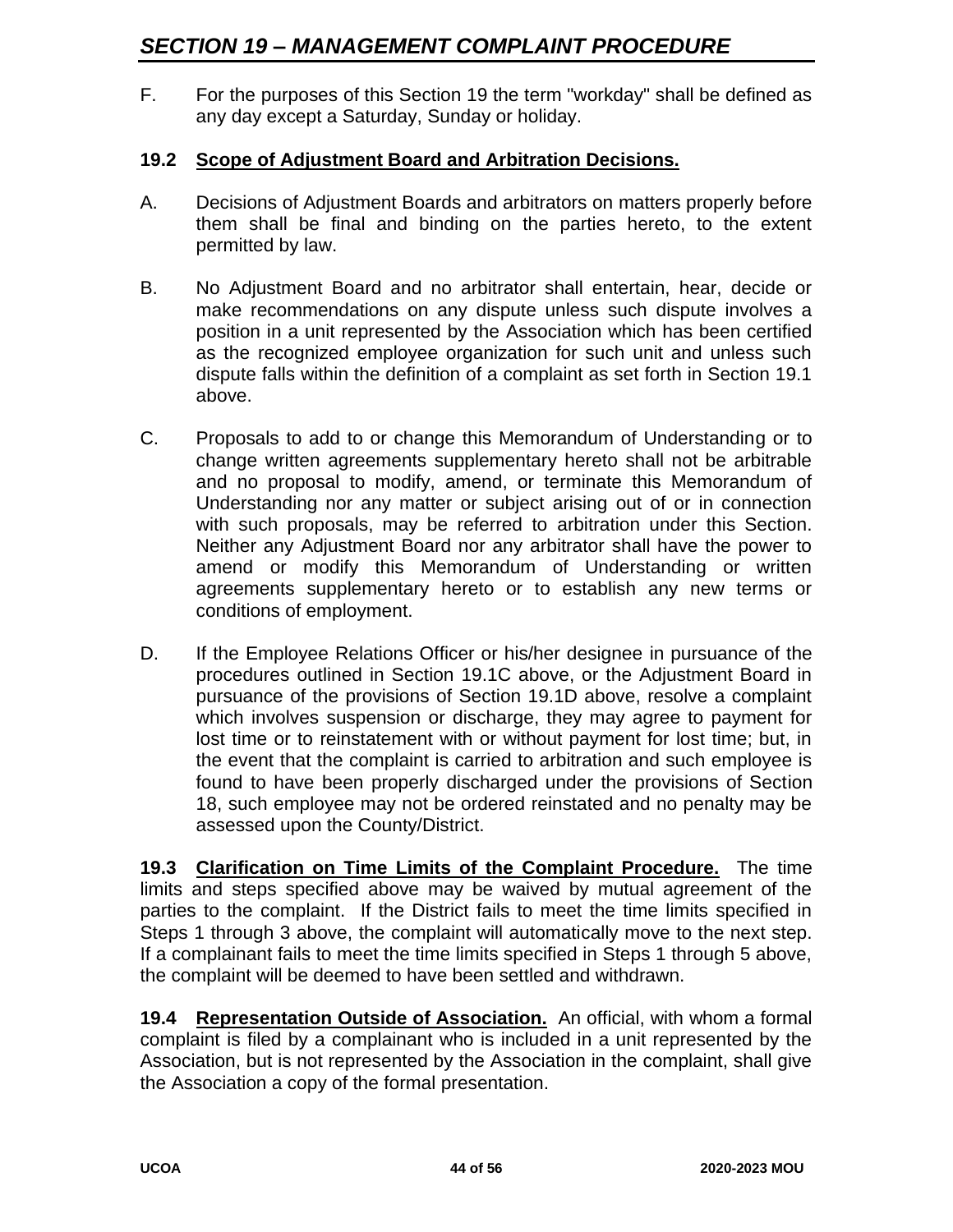**19.5 Compensation Complaints.** All complaints involving or concerning the payment of compensation shall be initially filed in writing with the Employee Relations Officer or his/her designee. Only complaints which allege that employees are not being compensated in accordance with the provisions of this Memorandum of Understanding shall be considered as complaints. Any other matters of compensation are to be resolved in the meeting and conferring process, if not detailed in the Memorandum of Understanding which results from such meeting and conferring process, shall be deemed withdrawn until the meeting and conferring process is next opened for such discussion. No adjustments shall be retroactive for more than six (6) months from the date upon which the complaint was filed. No change in this Memorandum of Understanding or interpretations thereof (except interpretations resulting from Adjustment Board or arbitration proceedings hereunder) will be recognized unless agreed to by the District and the Association.

**19.6 No Strike.** During the term of this Memorandum of Understanding, the Association, its members and representatives, agree that it and they will not engage in, authorize, sanction or support any strike, slowdown, refusal to perform customary duties, stoppage of work or sickout against the District.

In the case of a legally declared lawful strike against a private or public sector employer which has been sanctioned and approved by the labor body or council having jurisdiction, an employee who is in danger of physical harm shall not be required to cross the picket line, provided the employee advises the employee's supervisor as soon as possible, and provided further that an employee may be required to cross a picket line where the performance of the employee's duties is of an emergency nature and/or failure to perform such duties might cause or aggravate a danger to public health or safety.

#### **19.7 Merit Board.**

- A. All complaints of employees in the representation unit represented by the Association shall be processed under Section 19 unless the employee elects to apply to the Merit Board on matters within its jurisdiction.
- B. No action under Steps (3), (4) or (5) of Subsection 19.1 above shall be taken if action on the complaint has been taken by the Merit Board, or if the complaint is pending before the Merit Board.

**19.8 Complaint Filing.** The Association may file a complaint at Step 3 on behalf of affected employees when action by the County Administrator or the Board of Supervisors violates a provision of this Memorandum of Understanding.

**19.9 Letter of Reprimand.** Letters of reprimand are subject to the complaint procedure but shall not be processed past Step 3. Letters of reprimand shall be served personally or by certified mail on the affected employee. A copy of the letter of reprimand shall be placed in the employee's official personnel file maintained by the District.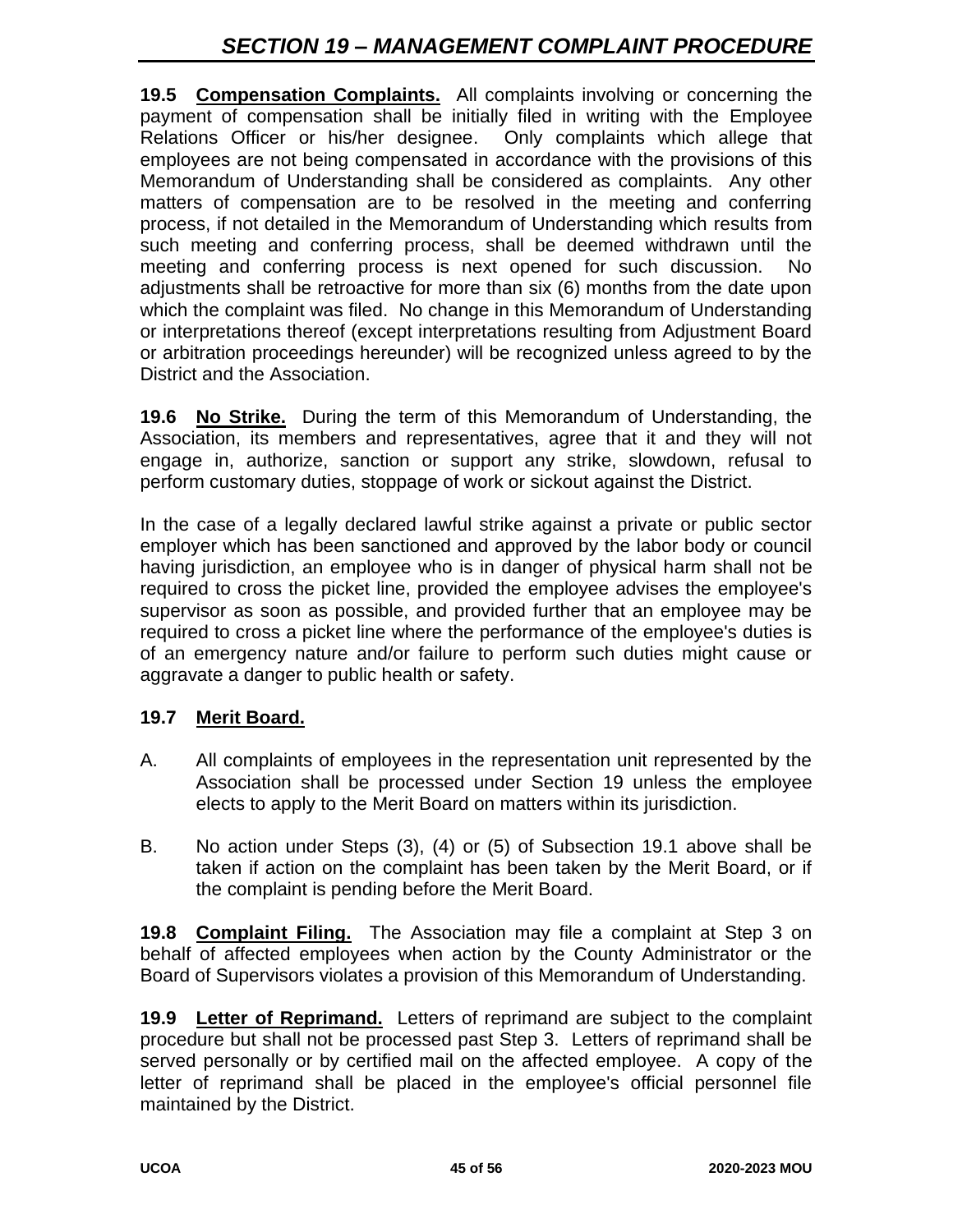## **SECTION 20 - EMPLOYEE REPRESENTATION RIGHTS**

The District recognizes an employee's right to representation during any disciplinary interview or meeting, which may result in discipline. The District will not interfere with the representative's right to assist an employee to clarify the facts during the interview.

### **SECTION 21 - RETIREMENT CONTRIBUTION**

**21.1 Payment of Employee Contributions.** All employees are responsible for the payment of one hundred percent (100%) of the employees' basic retirement benefit contributions determined annually by the Board of Retirement of the Contra Costa County Employees' Retirement Association (CCCERA) without the District paying any part of the employees' contribution. All employees are also responsible for the payment of the employees' contributions to the retirement cost of living program as determined annually by the Board of Retirement, without the District paying any part of the employees' contributions. Except as provided in section 21.2 (Safety Employees Retirement) subsection A, the District is responsible for one hundred percent (100%) of the employer's retirement contributions determined annually by the Board of Retirement.

#### **21.2 Safety Employees Retirement.**

#### A. Safety Employees Retirement – Tier A – Employees Who Became Safety Members of CCCERA Before January 1, 2013.

- 1. For District employees who became safety members of CCCERA before January 1, 2013, the retirement formula shall be "3 percent at 50." The cost of living adjustment (COLA) to the retirement allowance shall not exceed three percent (3%) per year. The employee's final compensation shall be calculated based on a twelve (12) month salary average. This retirement benefit is known as "Tier A."
	- a. Effective December 1, 2017, each member in Tier A shall pay seven percent (7%) of his or her retirement base to pay part of the employer's contribution for the cost of the Tier A retirement benefit.
	- b. Effective July 1, 2018, each member in Tier A shall pay four percent (4%) of his or her retirement base to pay part of the employer's contribution for the cost of the Tier A retirement benefit.
	- c. Effective July 1, 2019, each member in Tier A shall pay one percent (1%) of his or her retirement base to pay part of the employer's contribution for the cost of the Tier A retirement benefit.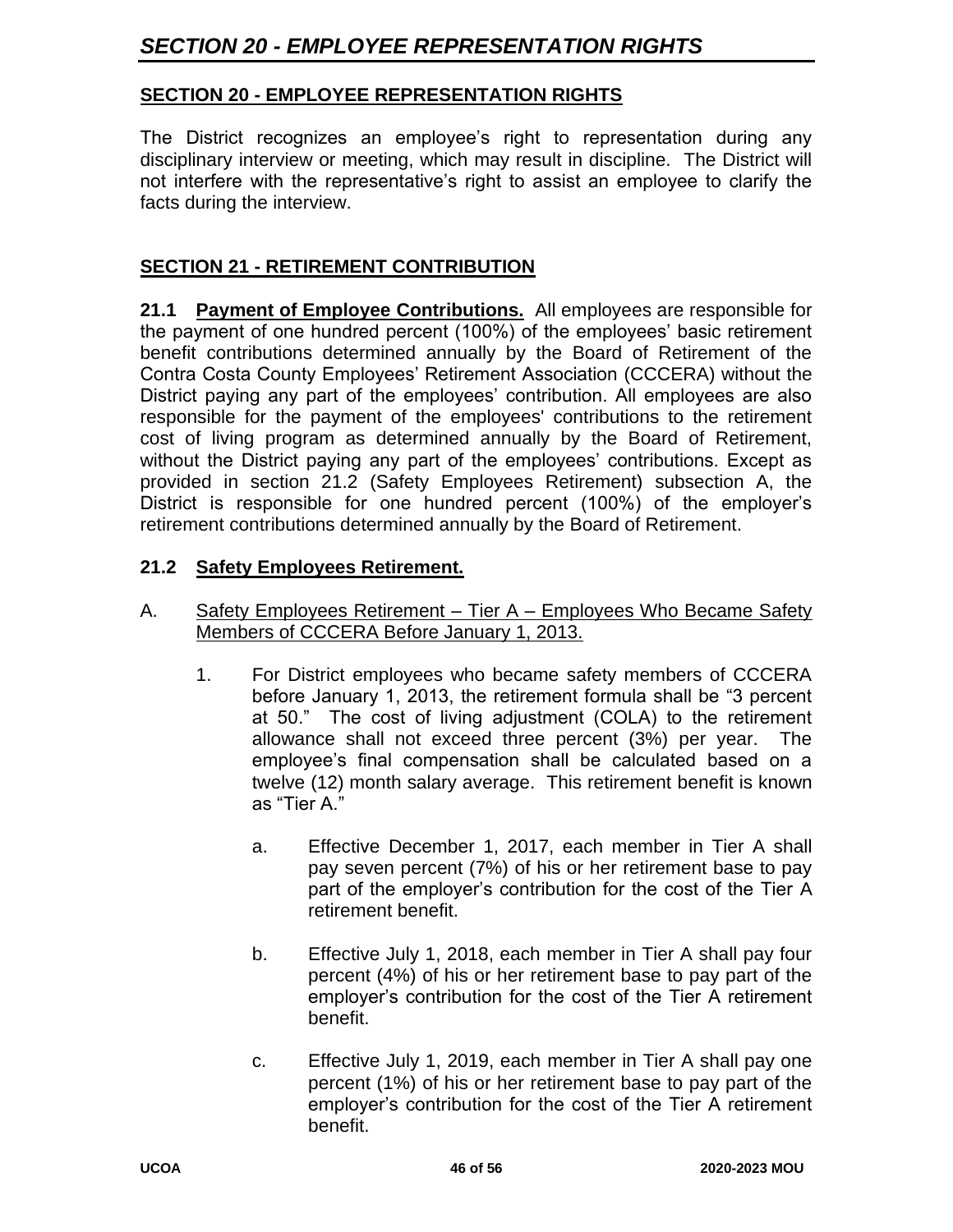d. Effective June 30, 2020, the employee's payment of one percent (1%) of his or her retirement base to pay part of the employer's contribution for the cost of the Tier A benefit will cease.

> Such payments will be made on a pre-tax basis in accordance with applicable tax laws. "Retirement base" means base salary and other payments, such as salary differential and flat rate pay allowances, used to compute retirement benefits.

2. Tier A - Employees With More Than Thirty Years of Continuous Service as Safety Members. Employees covered by this agreement and designated by CCCERA as safety members with credit for more than thirty (30) years of continuous service as safety members, will not make payments from their retirement base to pay part of the employer's contribution for the cost of Safety Tier A.

#### B. Employees Who Become Safety Members of CCCERA on or After January 1, 2013.

- 1. For employees who become Safety Members of the Contra Costa County Employee Retirement Association (CCCERA) on or after January 1, 2013, retirement benefits are governed by the California Public Employees Pension Reform Act (PEPRA), (Chapters 296, 297, Statutes of 2012). To the extent this Agreement conflicts with any provision of PEPRA, PEPRA governs.
- 2. PEPRA Safety Option Plan Two (2.7% @ 57) applies to employees who, under PEPRA, become Safety New Members of CCCERA.
- 3. For employees who, under PEPRA, become Safety New Members of CCCERA, on or after January 1, 2016, the cost of living adjustment to the retirement allowance will not exceed two percent (2%) per year, and the cost of living adjustment will be banked.
- 4. Subsection A, subparts (1) through (2), above, applies to employees who, under PEPRA, become reciprocal Safety Members of CCCERA in Tier A, as determined by CCCERA.

#### **SECTION 22 - SAFETY**

The District shall expend every effort to see to it that the work performed under the terms and conditions of this Memorandum of Understanding is performed with maximum degree of safety consistent with the requirement to conduct efficient operations.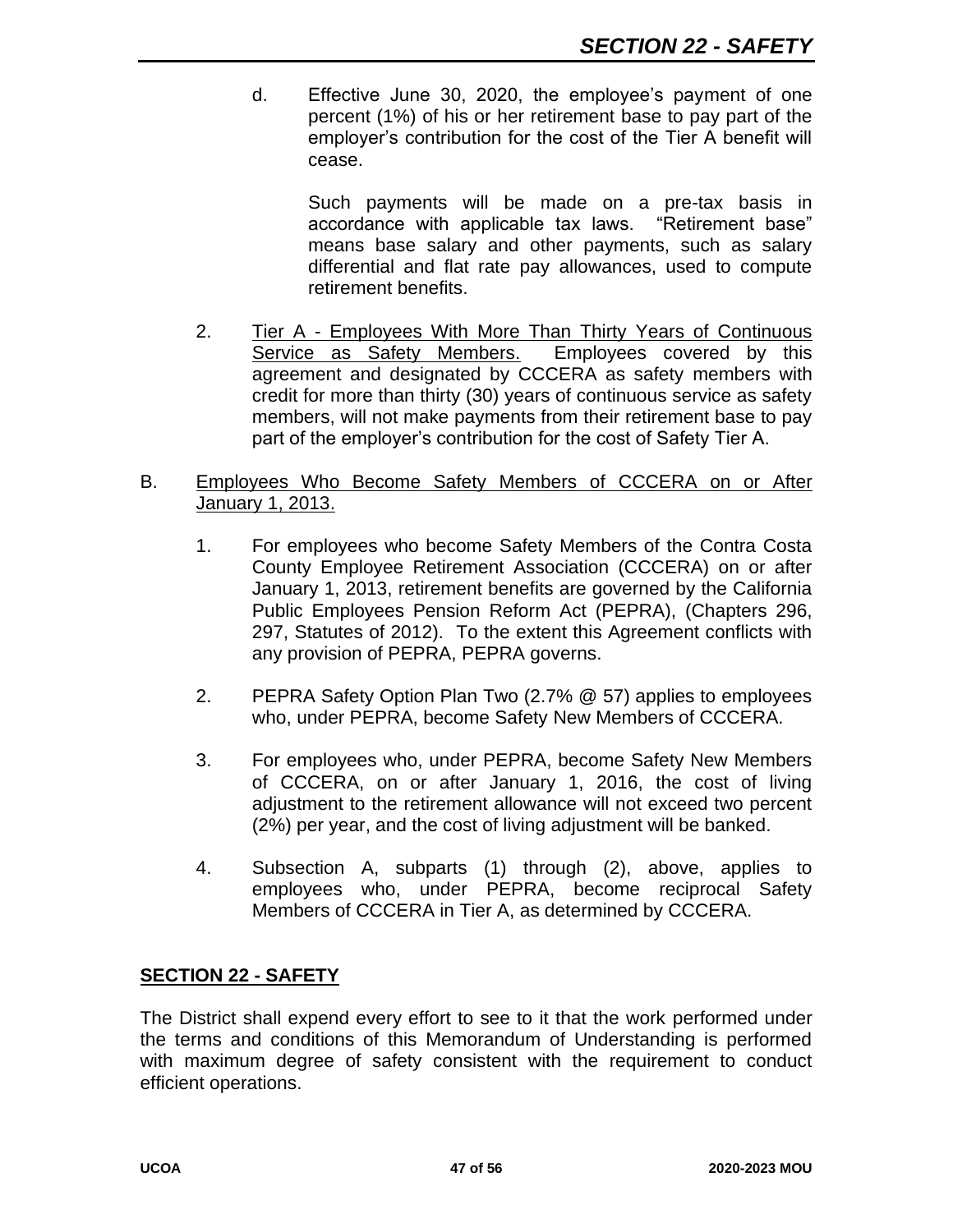#### **SECTION 23 - MILEAGE**

Reimbursement for Use of Personal Vehicle. The mileage allowance for use of personal vehicles on District business shall be paid according to the rates allowed by the Internal Revenue Service and shall be adjusted to reflect changes in this rate on the date it becomes effective or the first of the month following announcement of the changed rate by the Internal Revenue Service, whichever is later.

**Commuter Benefit Program.** The District will offer employees the option of enrolling in an employee-funded qualified transportation (commuter) benefit program designed to qualify for tax savings under Section 132(f) of title 26 of the Internal Revenue Code, but such savings are not guaranteed. The Commuter Benefit Program will allow employees to set aside pre-tax dollars for qualified transportation expenses to the extent and amount allowed by the Internal Revenue Service. Employees are responsible for paying any account fees charged by the Commuter Benefit administrator. The District does not manage or administer the Commuter Benefit Program.

#### **SECTION 24 - UNIFORM ALLOWANCE**

Effective August 1, 2015, the monthly uniform allowance for all employees in represented classes for which a uniform is required shall be \$54.50 per month.

#### **SECTION 25 - CERTIFICATION REQUIREMENTS**

**25.1 Required Certifications.** Incumbents of each of the classifications represented by the Association shall, at all times, possess current certification appropriate for practice in Contra Costa County in First Responder Public Safety and Hazardous Materials Incident Commander.

#### **25.2 General Terms.**

- A. The District will provide maintenance training to incumbent employees to comply with the requirements of Section 25.1 above.
- B. Employees appointed into any of the applicable classifications (excepting movements between these classifications) shall obtain these certifications within six (6) months of appointment. The District will provide initial certification training to these employees.

#### **SECTION 26 – OTHER TERMS OF EMPLOYMENT**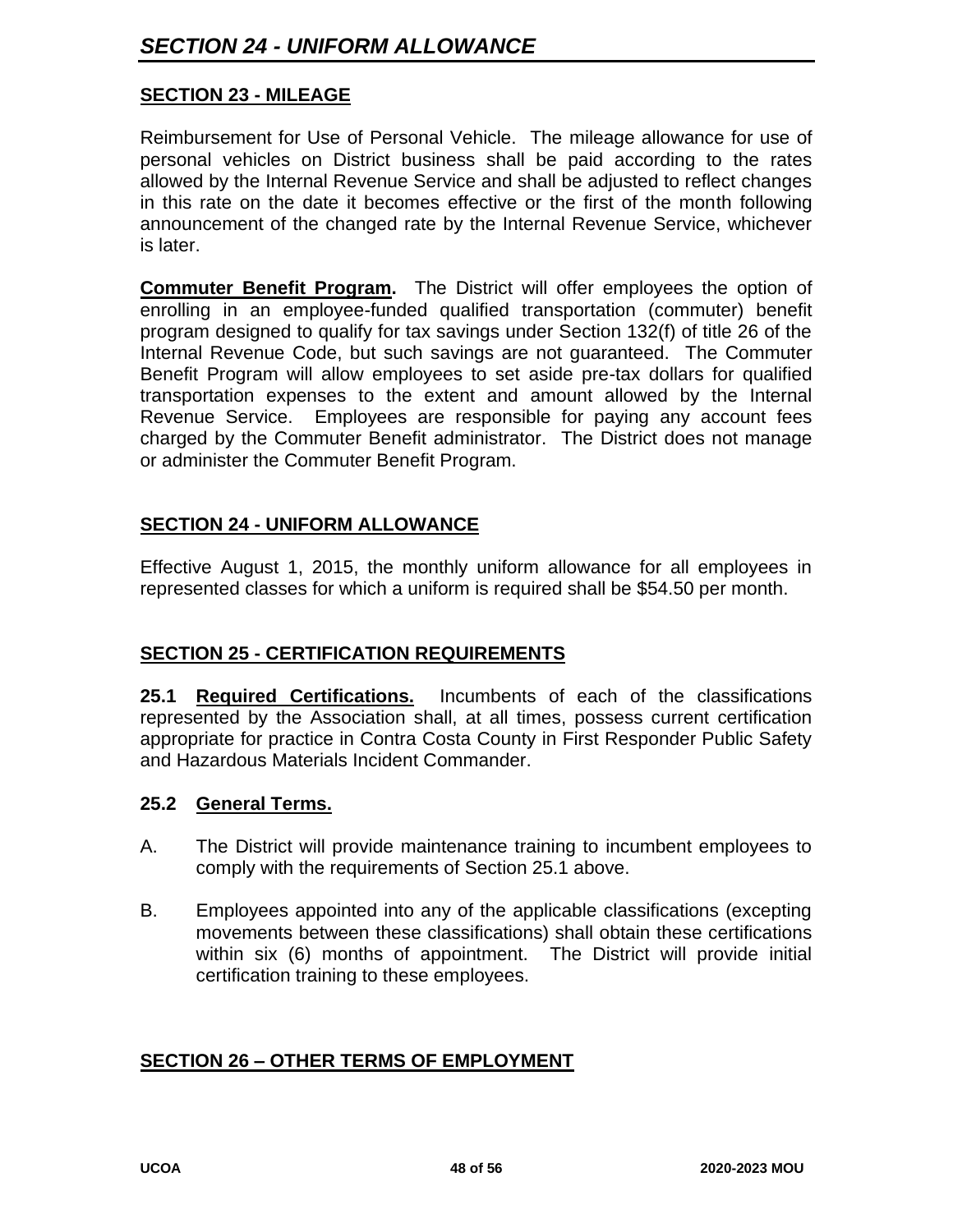#### **26.1 Longevity Pay.**

- A. Employees who have completed ten (10) years of appointed service for the District shall be eligible to receive a two and one-half percent (2.5%) longevity differential effective on the first day of the month following the month in which the employee qualifies for the ten (10) year service award.
- B. Effective January 1, 2017, employees who have completed twenty (20) years of appointed service for the District shall be eligible to receive a two and one-half percent (2.5%) longevity differential on the first day of the month following the month in which the employee qualifies for the twenty (20) year service award. For employees who completed twenty (20) years of service before January 1, 2017, this longevity differential will be paid prospectively only from January 1, 2017.

**26.2 Deferred Compensation Incentive.** The District contribution to employees who participate in the County's Deferred Compensation Plan is seventy-five dollars (\$75) per month. To be eligible for this incentive, employees must contribute to the deferred compensation plan as indicated below.

|           | Qualifying<br><b>Base</b><br>Contribution<br>Amount:   | Monthly<br>Contribution<br>Required to<br>Maintain<br>Incentive Program<br>Eligibility |
|-----------|--------------------------------------------------------|----------------------------------------------------------------------------------------|
| and below | \$250                                                  | \$50                                                                                   |
| $-3,334$  | 500                                                    | 50                                                                                     |
| $-4,167$  | 750                                                    | 50                                                                                     |
| $-5,000$  | 1,000                                                  | 50                                                                                     |
| $-5,834$  | 1,500                                                  | 100                                                                                    |
| $-6,667$  | 2,000                                                  | 100                                                                                    |
| & above   | 2,500                                                  | 100                                                                                    |
|           | <b>Employees with</b><br>Current<br>Monthly Salary of: |                                                                                        |

Employees who discontinue contributions or who contribute less than the required amount per month for a period of one (1) month or more will no longer be eligible for the District supplement. To reestablish eligibility, employees must again make a Base Contribution Amount as set forth above based on current monthly salary. Employees with a break in deferred compensation contributions either because of an approved medical leave or an approved financial hardship withdrawal shall not be required to reestablish eligibility. Further, employees who lose eligibility due to displacement by layoff, but maintain contributions at the required level and are later employed in an eligible position, shall not be required to reestablish eligibility.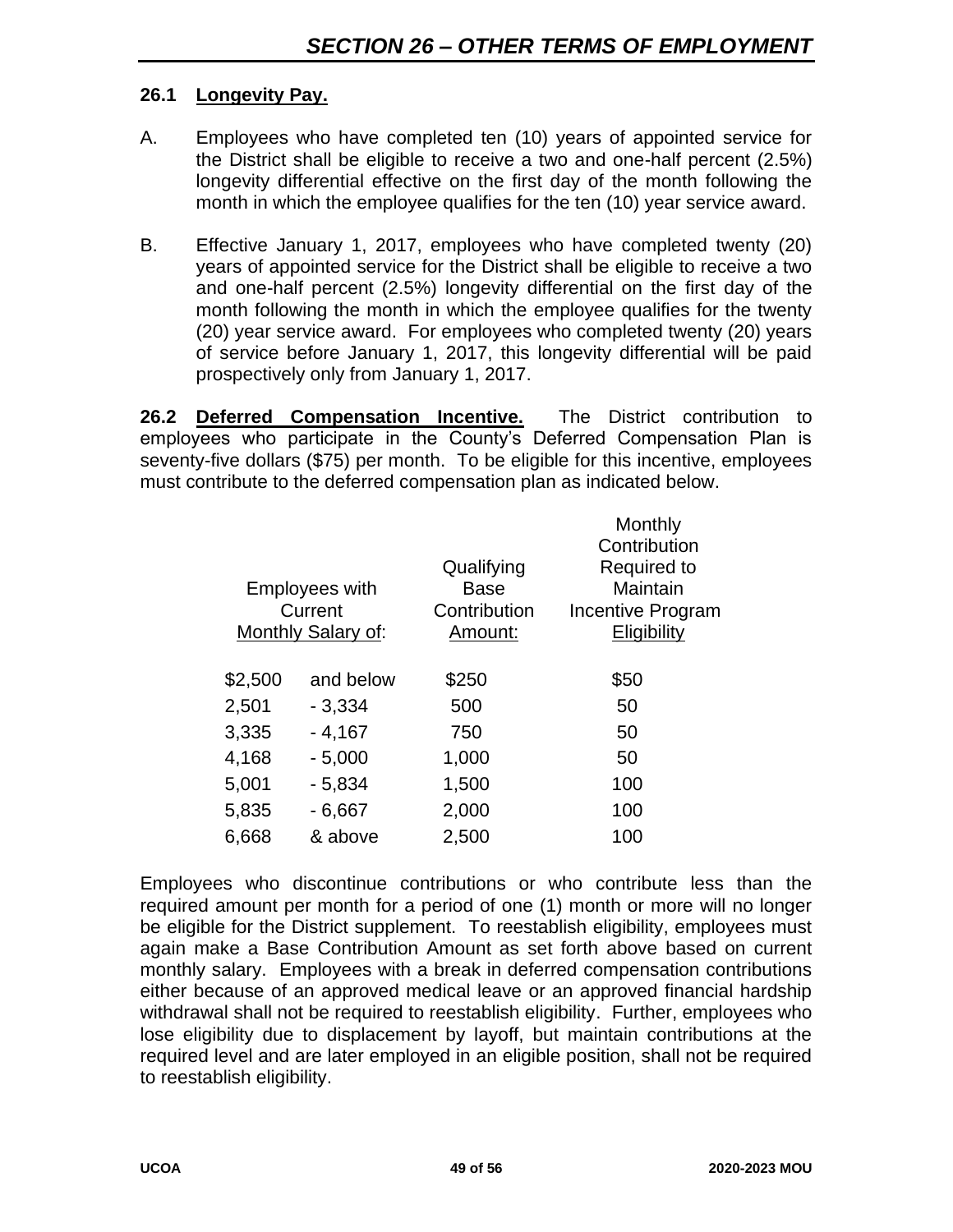# *SECTION 26 – OTHER TERMS OF EMPLOYMENT*

**26.3 Training.** Employees shall be eligible for career development training reimbursement in the maximum amount not to exceed \$750 per fiscal year. The policy for reimbursement of training expenses shall be consistent with County and District policies on Travel and Training.

**26.4 Educational Incentive Program.** Employees who possess the appropriate certificates or educational degrees beyond the minimum requirements for their class and/or meet the appropriate continuing educational requirements shall be eligible to qualify for professional development educational incentives under the conditions described herein.

A. Incumbents of the following classifications are eligible to participate in this incentive program:

Battalion Chief (RPHA, RPHE), and Chief, Fire Emergency Medical Services (RPHD)

- B. All differentials shall be designated as either contingent or permanent allowances and shall be awarded in increments of 2.5% of monthly base salary. The combined contingent and permanent educational incentives awarded any employee in any class noted above shall not exceed 7.5% of monthly base pay.
- C. The program is intended to encourage the further professional development of eligible personnel by the pursuit and achievement of jobrelated certificates or degrees as follows:
	- 1. An Associate of Arts or Science Degree from an accredited college with a major in Fire Technology, Business Administration, Management and Supervision or a related field. Employees must have been hired or promoted prior to January 1, 2020.
	- 2. Certification as either Chief Officer or Chief Fire Officer issued by the State Fire Marshal.
	- 3. Completion of the Executive Fire officer (EFO) program through the National Fire Academy.
	- 4. A Bachelors' or Masters' Degree from an accredited college or University with a major in Business, Management, Public Administration, Emergency Management or a related field.
- D. Qualifications for allowances shall be under the following conditions:
	- 1. A contingent allowance of 2.5% shall be awarded for annually completing at least forty (40) hours of approved education or training or at least three (3) approved college semester units (or equivalent quarter units) or an approved combination thereof in pursuit of options (a) through (d) in Section 4 above.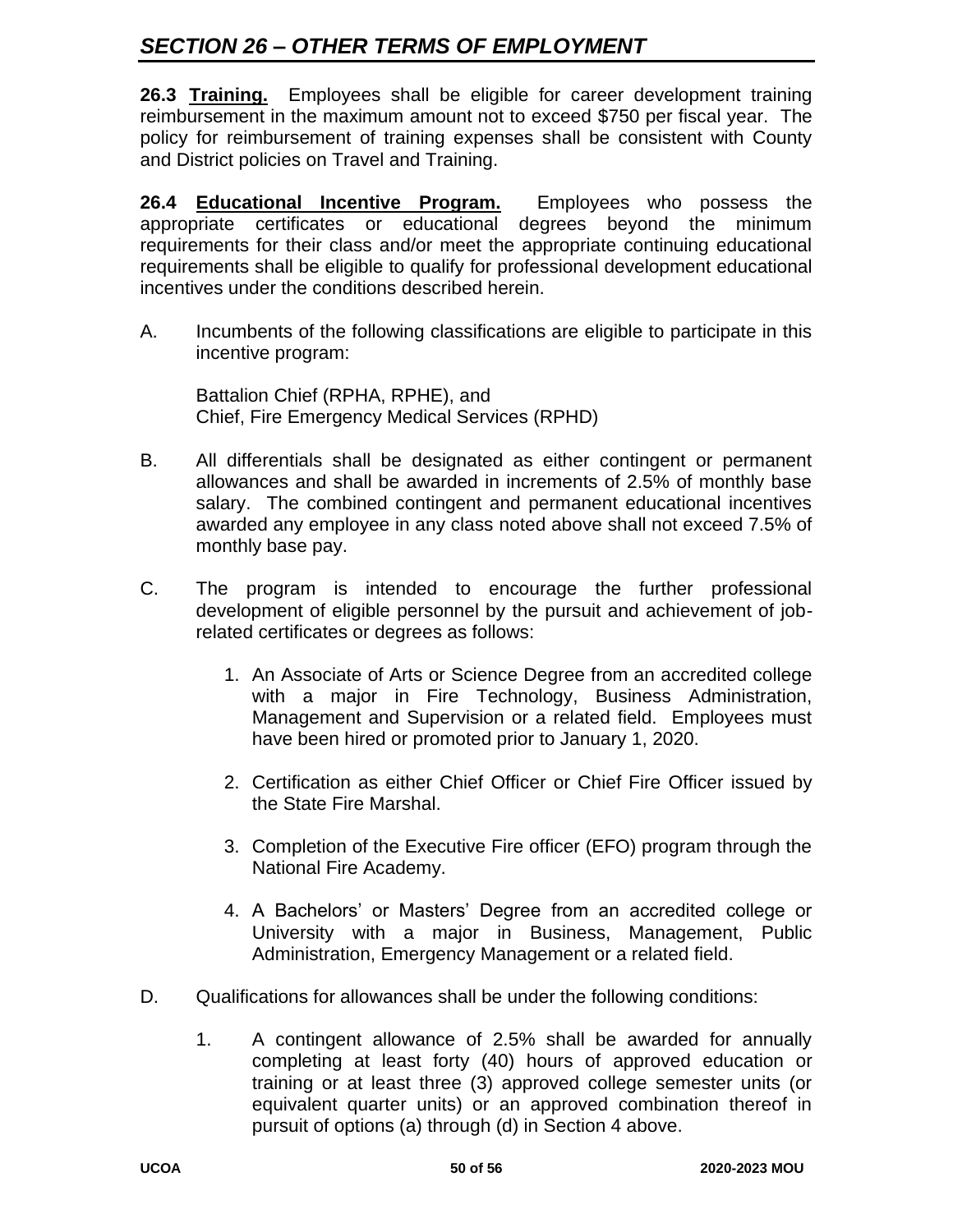- 2. A permanent allowance of 2.5% shall be awarded for possession of one of options (a) through (d) in Section 3 above. A maximum permanent allowance of 5% is allowable.
- 3. The combined contingent and permanent allowances awarded to any employee may not exceed seven and one-half percent (7.5%) of the employee's base rate of pay.
- E. The educational incentive program is subject to appropriate administrative guidelines and controls promulgated by the Fire Chief and approved by the Human Resources Director to ensure that the standards described herein are met. Employees who become qualified for allowances as described herein shall be eligible for receipt of the appropriate allowance beginning on the first day of the following month providing that acceptable documentation is received by Fire District Administration not later than the twenty-fifth (25th) of the preceding month.

**26.5 Management Development Policy.** Employees shall be authorized to attend professional training programs, seminars and workshops - a minimum of thirty (30) hours annually, during normal work hours only with the Fire Chief's approval – for the purpose of developing knowledge, skills and abilities in the areas of supervision, management and District/County policies and procedures.

The Fire District is encouraged to provide professional development opportunities for people newly promoted into positions of direct supervision.

Priority for professional training programs shall be afforded those offered through the Contra Costa Training Institute. Other related and appropriate training/education resources approved by the Fire District may be considered.

To encourage personal and professional growth, the District provides reimbursement for certain expenses incurred by employees for job-related training (required training and career development training/education). Provisions for eligibility and reimbursement are determined by the District and County and outlined in District and County policy.

**26.6 Professional Development Reimbursement.** Employees shall be eligible for reimbursement of up to \$450 for each two (2) year period beginning January 1, 2001 for memberships in professional organizations, subscriptions to professional publications, attendance fees at job-related professional development activities and purchase of computer hardware and software.

Authorization for individual professional development reimbursement requests shall be made by the Fire Chief. Reimbursement will occur through the regular demand process with demands being accompanied by proof of payment.

**26.7 Bilingual Pay Differential.** A monthly salary differential shall be paid to incumbents of positions requiring bilingual proficiency as designated by the Fire Chief and the Human Resources Director. The differential shall be prorated for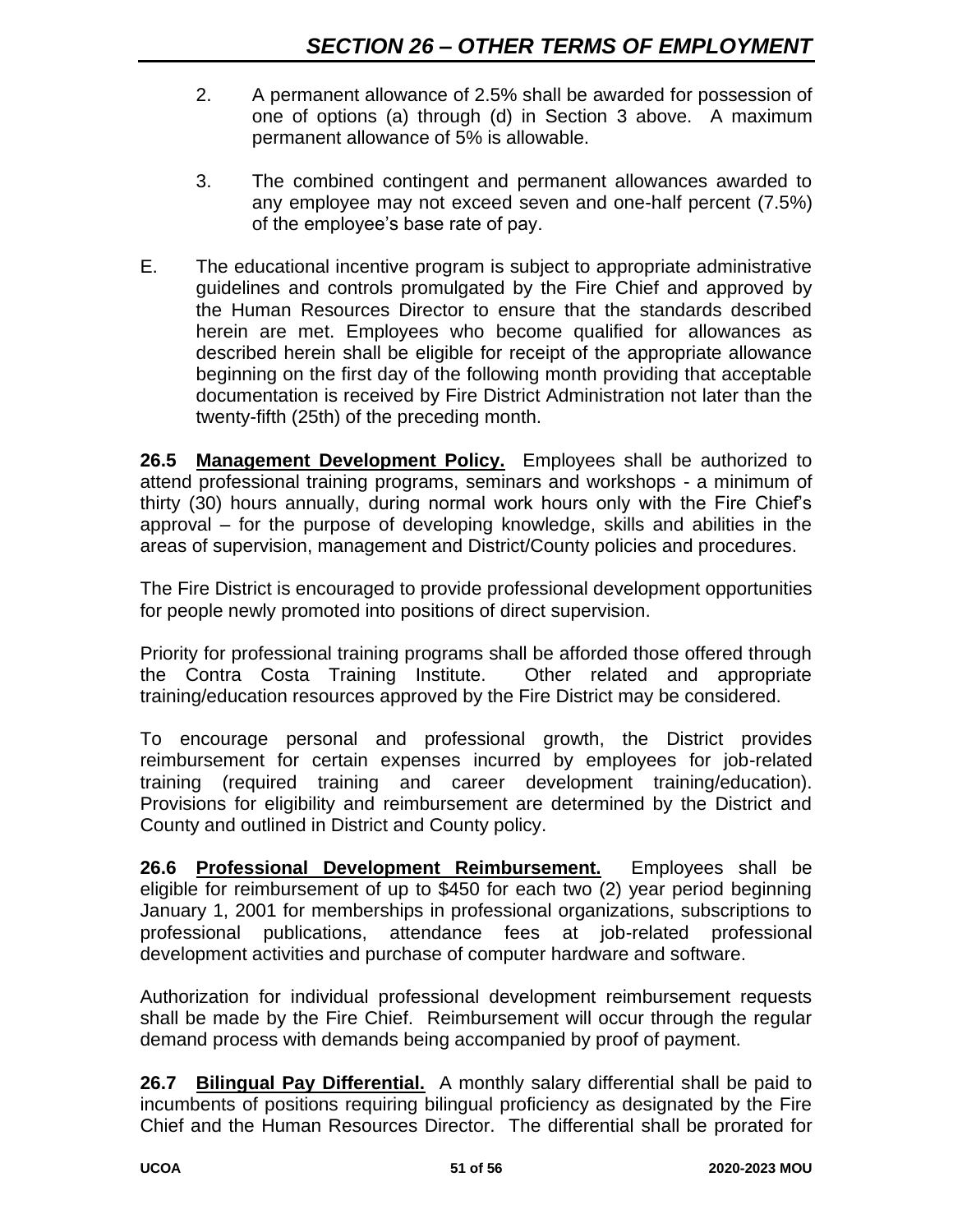# *SECTION 27 – SPECIAL ASSIGNMENT PRE-APPROVAL*

employees working less than full time and/or on an unpaid leave of absence during any given month. The differential shall be sixty-five dollars (\$65) per month.

Designation of positions for which bilingual proficiency is required is the sole prerogative of the County, and such designations may be amended or deleted at any time.

26.8 Emergency Recall and Standby Differential. Standby and emergency recall is a requirement of all classifications covered under this agreement. A salary differential in the amount of five percent (5%) of monthly base salary shall be in effect for personnel (56 hour) assigned to standby and emergency recall duty a minimum of eight (8) days each month, (twelve (12) days for 40 hour personnel).

## **SECTION 27 – SPECIAL ASSIGNMENT PRE-APPROVAL**

Any special assignment of personnel must be pre-approved, in writing, by the appropriate Assistant Chief or, in their absence, the Duty Fire Chief.

## **SECTION 28 – DAYS AND HOURS OF WORK**

#### **28.1 Definitions.**

- A. Regular Work Schedule: A regular work schedule is eight (8) hours per day, Monday through Friday, inclusive, for a total of forty (40) hours.
- B. Alternate Work Schedule: An alternate work schedule is any work schedule where an employee is regularly scheduled to work five (5) days per week, but the employee's regularly scheduled two (2) days off are NOT Saturday and Sunday.
- C. 9/80 Work Schedule: A 9/80 work schedule is where an employee works a recurring schedule of thirty-six (36) hours in one calendar week and forty-four (44) hours in the next calendar week, but only forty (40) hours in the designated workweek. In the thirty-six (36) hour calendar workweek, four (4) of the workdays are nine (9) hour days and the employee has the same day of the week off that is worked for eight (8) hours in the forty-four (44) hour calendar week. In the forty-four (44) hour calendar week, four (4) of the workdays are nine (9) hours and one of the workdays is eight (8) hours. Specific 9/80 schedules and requirements for employees are provided and authorized under Administrative Bulletin No. 435.
- D. 56 Hour Schedules: For employees working in 56-hour classifications, the regular schedule consists of a six day tour of duty that includes two (2) regularly scheduled 24-hour workdays and four (4) days off, commonly referred to as 48/96.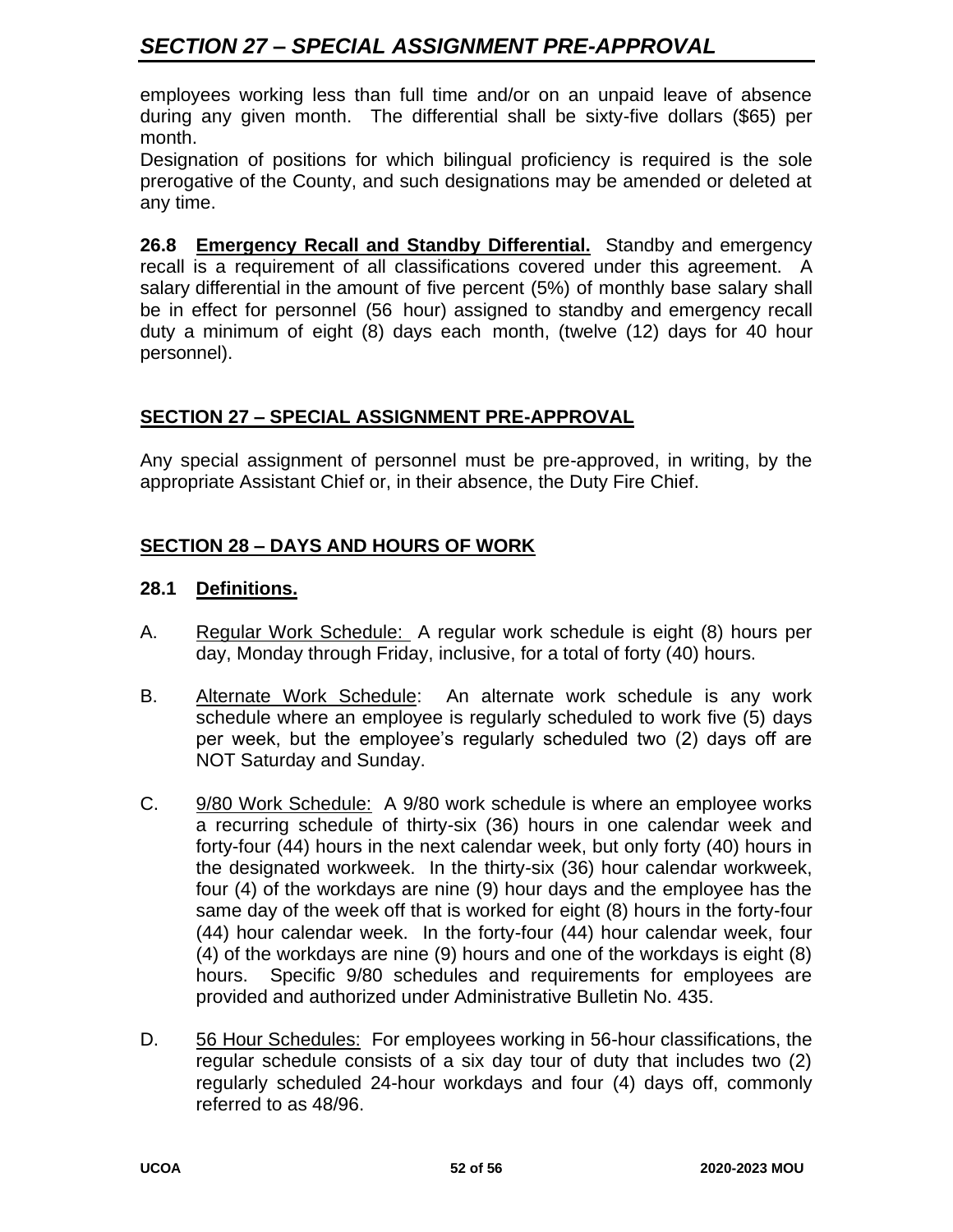E. Nothing herein shall preclude the Fire Chief or designee from assigning employees of this unit between the existing work schedules or to the work assignments which best meet the workload demands and operational needs of the District and/or which results in the provision of effective, efficient services to the public.

#### **28.2 Designated Workweek and Work Schedules.**

- A. Designated Workweek for Employees on Regular and Alternate Work Schedule: For employees on regular and alternate work schedules, the designated workweek begins at 12:01 a.m. on Monday and ends at 12 midnight on the following Sunday.
- B. Designated Workweek for Employees on a 9/80 Work Schedule: The 9/80 designated workweek begins on the same day of the week as the employee's eight (8) hour work day and regularly scheduled 9/80 day off. The start time of the designated workweek is four (4) hours and one (1) minute after the start time of the eight (8) hour workday. The end time of the designated workweek is four (4) hours after the eight (8) hour workday start time. The result is a designated workweek that is a fixed and regularly recurring period of seven (7) consecutive 24 hour periods (168 hours).

**28.3 Battalion Reassignments.** In the event that the Fire Chief or designee determines a need to reassign Battalion Chief(s) from one battalion to another battalion, from one 56-hour shift to another 56-hour shift, or both, the Fire Chief or designee will provide written notice to all impacted Battalion Chiefs of such need. Such notice will be provided at least five (5) days prior to implementing the change.

After providing such notice, the Fire Chief or designee will make reassignment(s) at his/her sole discretion.

**28.4 Schedule Reassignments.** In the event that the Fire Chief or designee determines a need to reassign a bargaining unit member from one schedule to another schedule listed in Section A., the Fire Chief or designee will provide written notice to all impacted Battalion Chiefs of such need. Such notice will be provided at least seven (7) days prior to implementing the change.

After providing such notice, the Fire Chief or designee may make reassignment(s).

If the Association makes a request within five (5) days of this assignment, the Fire Chief or designee will meet with representatives of the Association to discuss the assignment(s) and to review alternatives. The Fire Chief or designee will then confirm or amend the assignment(s).

In the event that the affected employee(s) assignment is involuntary, the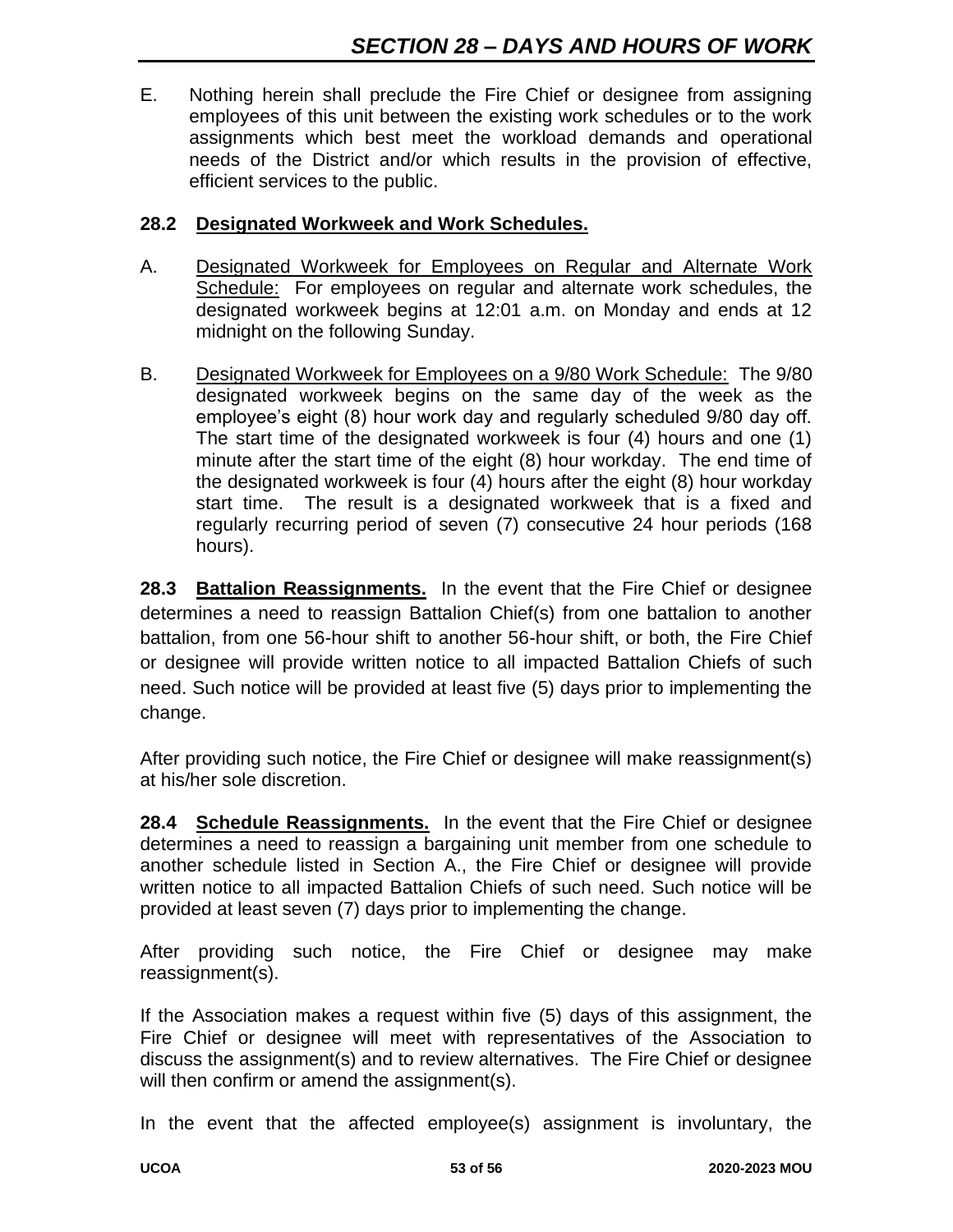# *SECTION 29 – MAXIMUM CONTINUOUS WORK HOURS*

assignment shall not exceed one (1) year.

**28.5 Designation of Assignments.** Nothing herein shall preclude the Fire Chief or designee from making assignments as necessary to deal with emergency conditions. The Fire Chief or designee shall follow the provisions listed above as soon as possible after the emergency assignment is proposed and/or has been made.

**28.6 Time Reporting and Pay Practices Waiver.** The Association agrees to the implementation of an Automated Timekeeping System. The Association waives its right to meet and confer regarding any impacts that may result from the County's implementation of the automated timekeeping system, including but not limited to, changes to current departmental time reporting and pay practices. The Association agrees to convert from the current payroll cycle when the County is able to upgrade the current payroll system or implement a new County payroll system.

#### **SECTION 29 – MAXIMUM CONTINUOUS WORK HOURS**

The maximum number of continuous work hours for Battalion Chiefs shall be limited to 96 hours.

- A. An employee must have twenty-four (24) hours off after a 96 hour continuous segment.
- B. Exceptions may be made (at the discretion of the Duty Chief or) if emergency activities require extended schedules (for example, mandatory hold-overs).
- C. This proposal does not apply to strike team assignments and/or incident management team deployments.

#### **SECTION 30 – BATTALION CHIEF OPENINGS**

As assignments for a Battalion Chief occur, Battalion Chiefs shall be notified of such openings and be afforded an opportunity to request reassignment - said request to be submitted in writing to the Fire Chief or designee. However, requests will be granted or denied at the sole discretion of the Fire Chief

#### **SECTION 31 – SERVICE AWARDS**

The District shall continue its present policy with respect to service awards including time off; provided, however, that the type of award given shall be at the sole discretion of the County.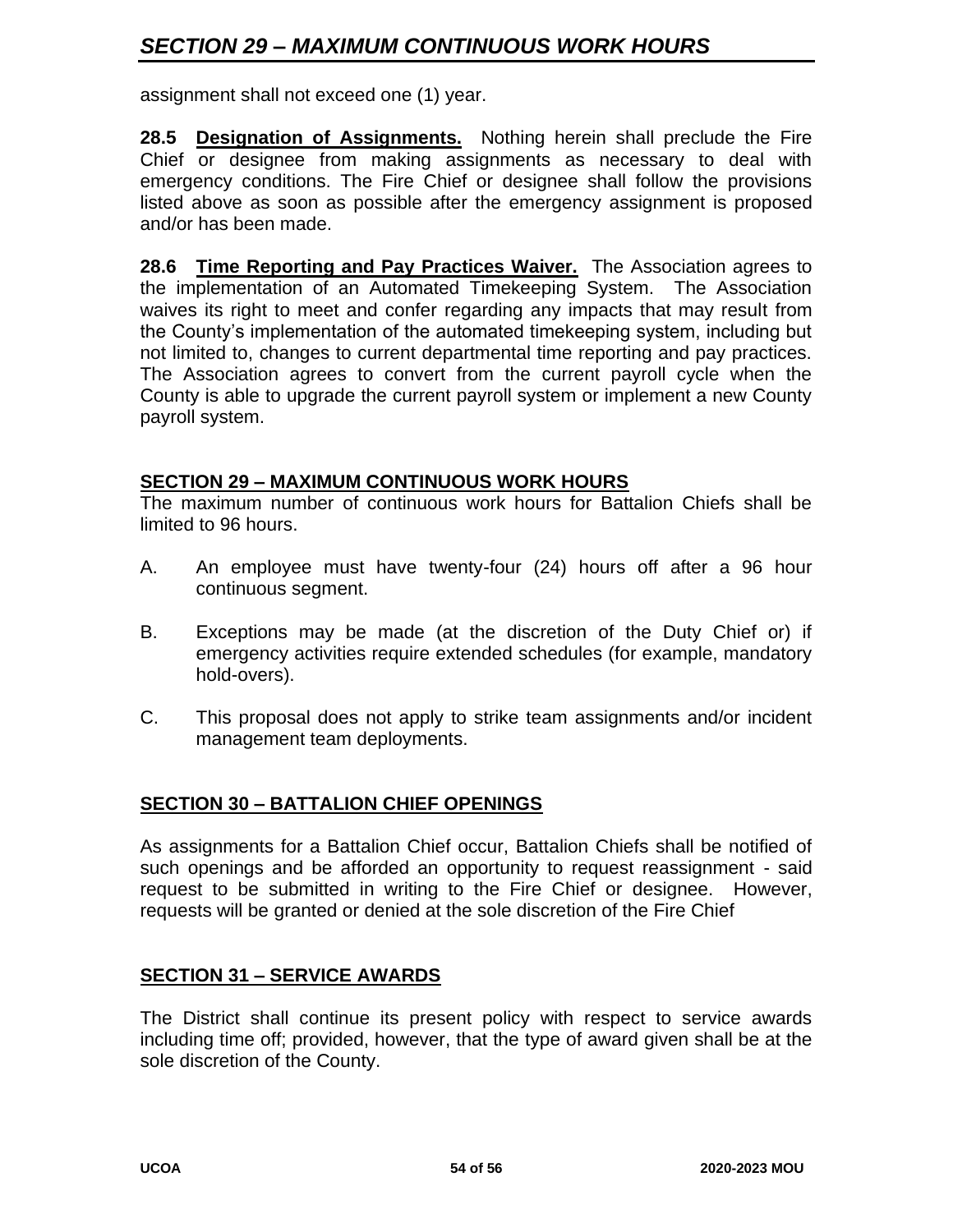#### **SECTION 32 - DEFINITIONS FOR SERVICE AWARDS AND VACATION ACCRUALS**

The length of service credits of each employee of the District shall date from the beginning of the last period of continuous District employment (including temporary, provisional and permanent status, and absences on approved leave of absence). When an employee separates from a permanent position in good standing and within two (2) years is re-employed in a permanent District position or is re-employed in a permanent District position from a layoff list within the period of layoff eligibility, service credits shall include all credits accumulated at time of separation, but shall not include the period of separation. The Director of Human Resources shall determine these matters based on the employee status records in their department.

# **SECTION 33 - UNFAIR LABOR PRACTICE**

Either the District/County or the Association may file an Unfair Labor Practice, as defined in Chapter 34-22 of Resolution 81/1165, against the other.

If not resolved in discussions between the parties, the parties may, but need not agree to have allegations of an Unfair Labor Practice heard by a mutually agreed upon impartial third party.

# **SECTION 34 - ADOPTION**

The provisions of this Memorandum of Understanding shall be made applicable on the dates indicated and upon approval by the Board of Supervisors. Resolutions and Ordinances, where necessary, shall be prepared and adopted in order to implement these provisions. It is understood that where it is determined that an Ordinance is required to implement any of the foregoing provisions, said provisions shall become effective upon the first day of the month following thirty (30) days after such Ordinance is adopted.

#### **SECTION 35 - SCOPE OF AGREEMENT & SEPARABILITY OF PROVISIONS**

**35.1 Scope of Agreement.** Except as otherwise specifically provided herein, this Memorandum of Understanding represents the full and complete incorporation of those proposals which were considered and evaluated pursuant to the meet and confer process. This Memorandum of Understanding constitutes the entire and sole agreement between the Parties on any and all matters that were presented during the meet and confer process. If a proposal was made by either Party and not incorporated within this Agreement, then it was considered and rejected. Any past side letters or any other agreements that are not incorporated into or attached to this MOU are deemed expired upon approval of this MOU by the Board of Directors.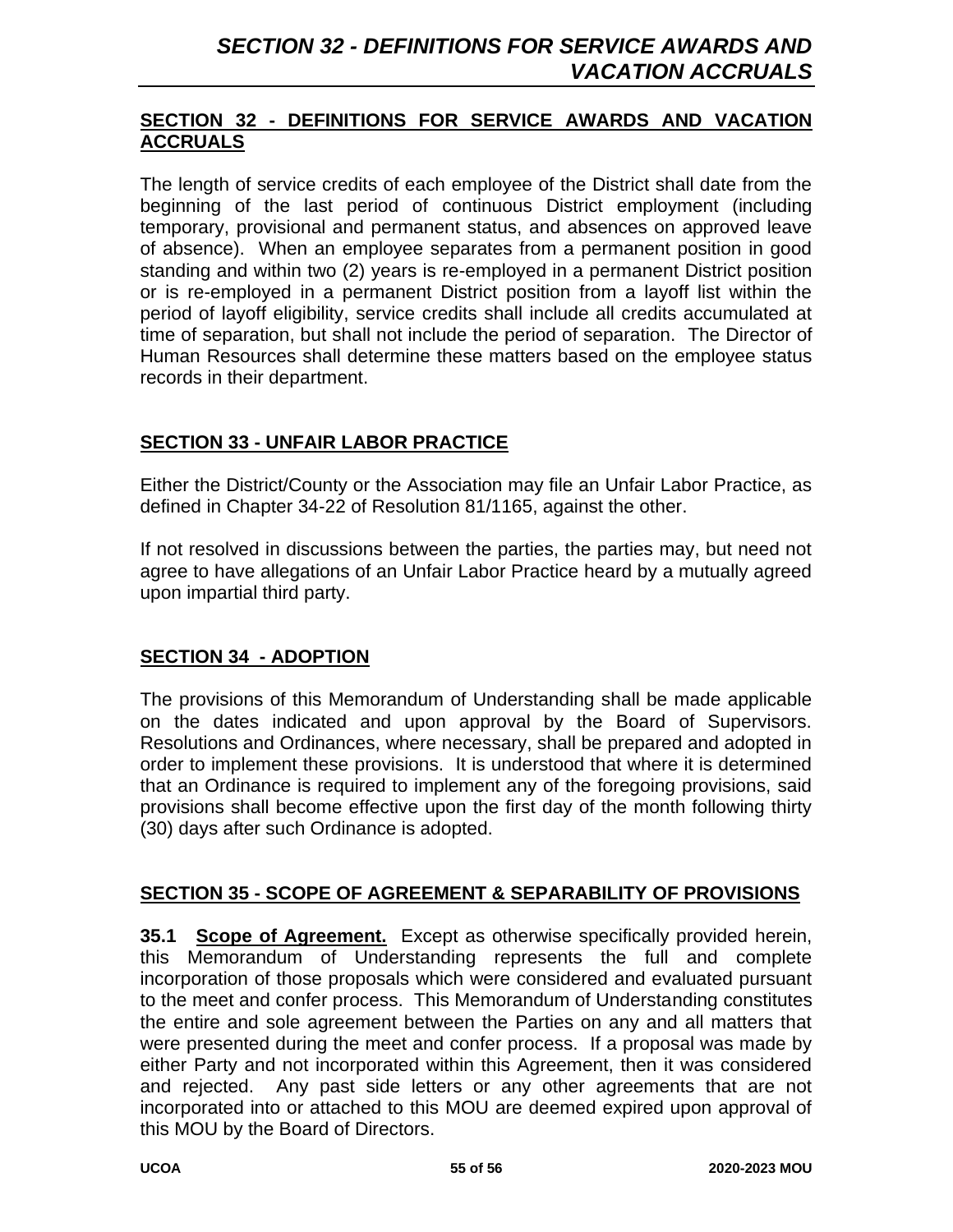# *SECTION 35 - SCOPE OF AGREEMENT & SEPARABILITY OF PROVISIONS*

The Association understands and agrees that the County and/or District is not obligated to meet and confer regarding wages, hours or conditions of employment during the term of this extended agreement, except as otherwise required by law.

**35.2 Separability of Provisions.** Should any section, clause or provision of this Memorandum of Understanding be declared illegal, unlawful or unenforceable, by final judgment of a court of competent jurisdiction, such invalidation of such section, clause or provision shall not invalidate the remaining portions hereof, and such remaining portions shall remain in full force and effect for the duration of this Memorandum of Understanding.

**35.3 Personnel Management Regulations.** Where a specific provision contained in a section of this Memorandum of Understanding conflicts with a specific provision contained in a section of the Personnel Management Regulations, the provision of this Memorandum of Understanding shall prevail. Those provisions of the Personnel Management Regulations within the scope of representation which are not in conflict with the provisions of this Memorandum of Understanding and those provisions of the Personnel Management Regulations which are not within the scope of representation shall be considered in full force and effect.

**35.4 Duration of Agreement.** This Agreement shall continue in full force and effect from July 1, 2020 to and including June 30, 2023. Said Agreement shall automatically renew from year to year thereafter unless either party gives written notice to the other prior to sixty (60) days from the aforesaid termination date of its intention to amend, modify or terminate the Agreement.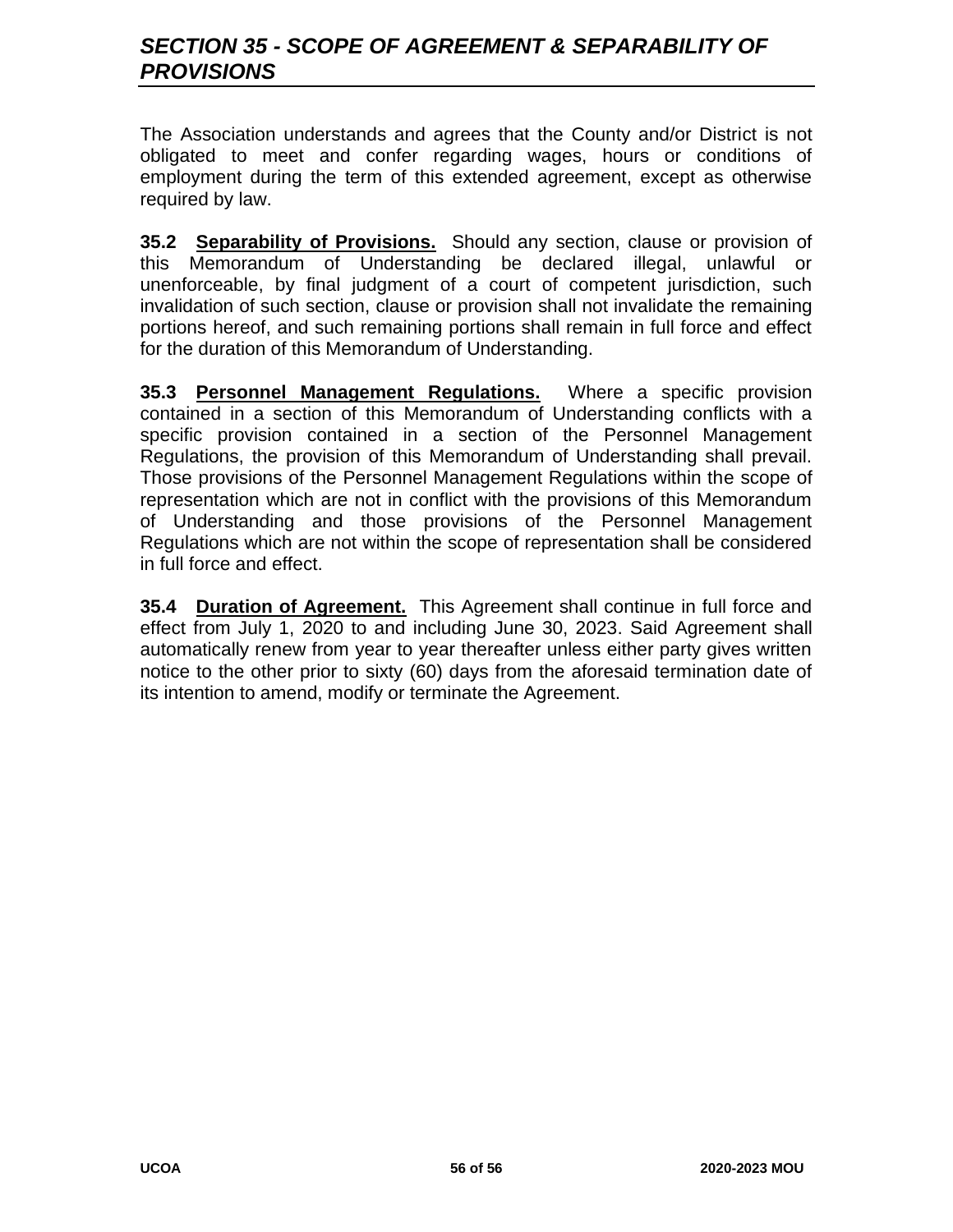**UNITED CHIEF OFFICERS ASSOCIATION**

# **ATTACHMENT**

**ATTACHMENT A CLASS & SALARY LISTING**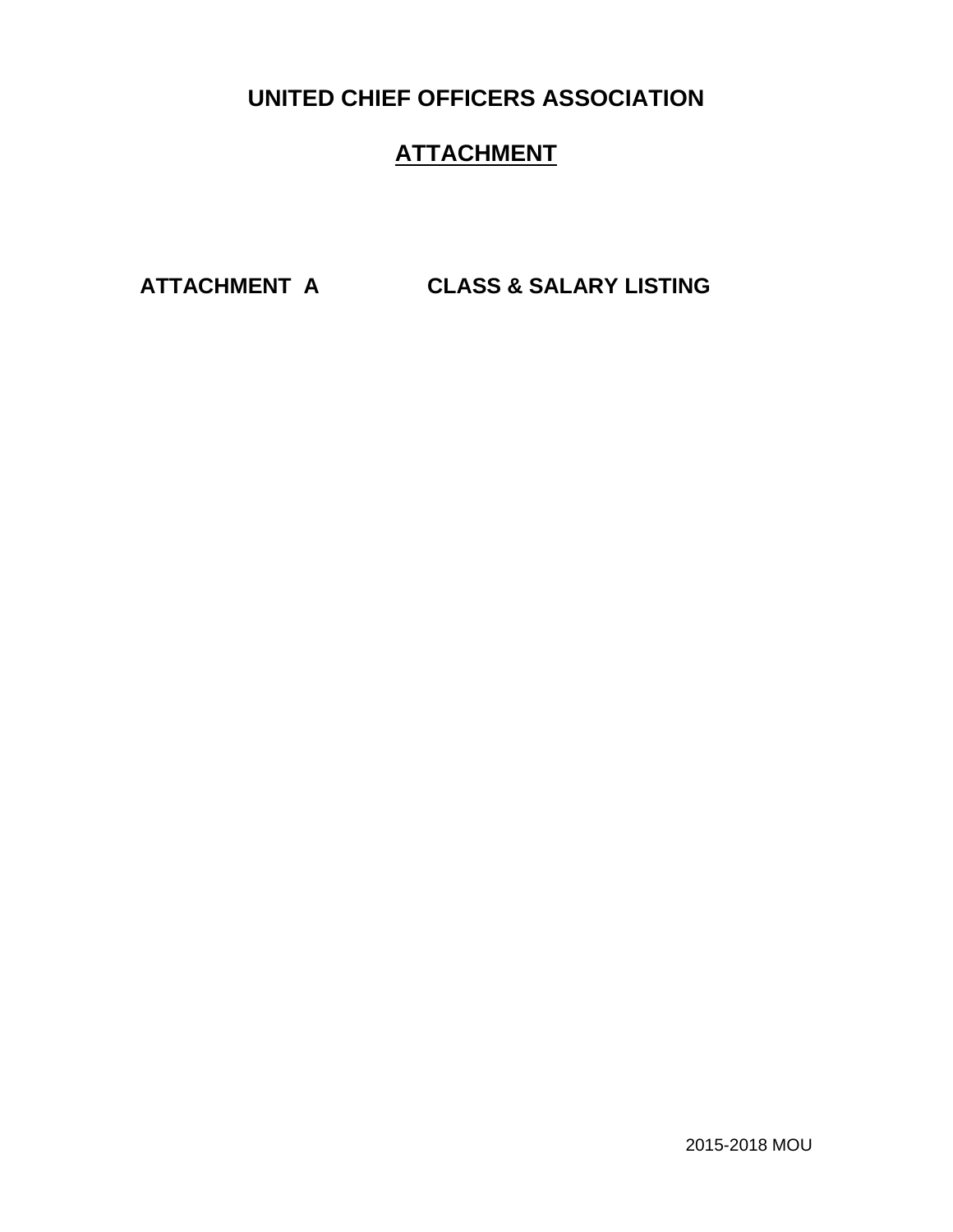# **ATTACHMENT A**

## **UNITED CHIEF OFFICERS ASSOCIATION CLASS AND SALARY LISTING Effective July 1, 2020**

|                   |                                      |                   | <b>Salary Range</b> |             |
|-------------------|--------------------------------------|-------------------|---------------------|-------------|
|                   |                                      | Flex Staff (F) /  |                     |             |
|                   |                                      | <b>Deep Class</b> |                     |             |
| <b>Job Code</b>   | <b>Class Title</b>                   | (D)               | <b>From</b>         | Т٥          |
| RPHE <sup>*</sup> | <b>Battalion Chief-40 Hour</b>       |                   | \$13,493.62         | \$14,876.72 |
| RPHA*             | <b>Battalion Chief-56 Hour</b>       |                   | \$13,493.62         | \$14,876.72 |
| RPHD <sup>*</sup> | <b>Chief Fire Emergency Med Svcs</b> |                   | \$13,512.97         | \$14,898.05 |

\* All classifications are Safety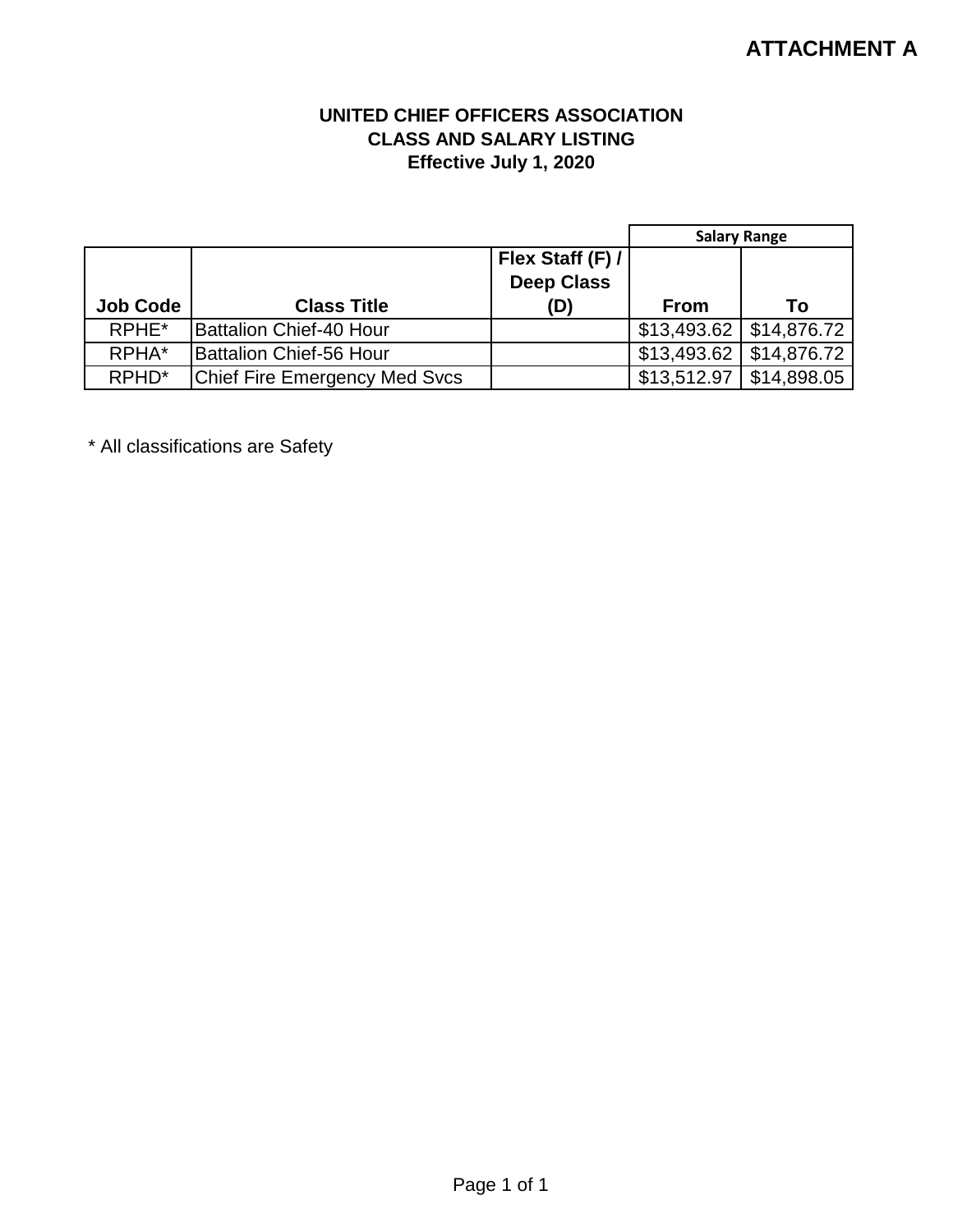# UNITED CHIEF OFFICERS ASSOCIATION

## **SUBJECT INDEX**

| Cause for Dismissal, Suspension, Demotion and Reduction in Salary  40 |  |
|-----------------------------------------------------------------------|--|
|                                                                       |  |
|                                                                       |  |
|                                                                       |  |
|                                                                       |  |
|                                                                       |  |
|                                                                       |  |
|                                                                       |  |
|                                                                       |  |
|                                                                       |  |
|                                                                       |  |
|                                                                       |  |
|                                                                       |  |
|                                                                       |  |
|                                                                       |  |
|                                                                       |  |
|                                                                       |  |
|                                                                       |  |
|                                                                       |  |
|                                                                       |  |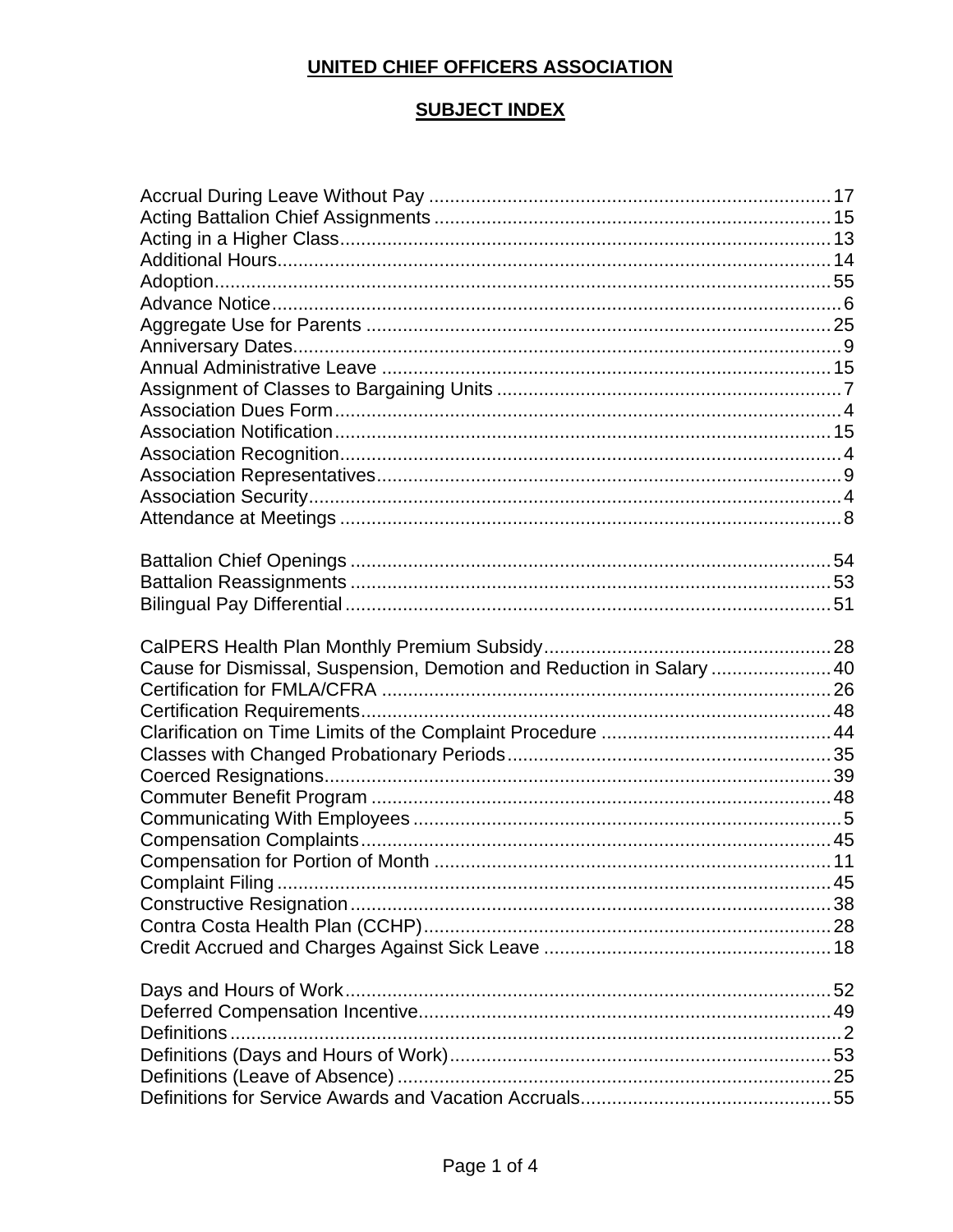| District Dental Plan Premium Subsidy On and After January 1, 2014 29 |  |
|----------------------------------------------------------------------|--|
|                                                                      |  |
|                                                                      |  |
|                                                                      |  |
|                                                                      |  |
|                                                                      |  |
|                                                                      |  |
|                                                                      |  |
|                                                                      |  |
|                                                                      |  |
|                                                                      |  |
|                                                                      |  |
|                                                                      |  |
|                                                                      |  |
|                                                                      |  |
|                                                                      |  |
|                                                                      |  |
|                                                                      |  |
|                                                                      |  |
|                                                                      |  |
|                                                                      |  |
|                                                                      |  |
|                                                                      |  |
|                                                                      |  |
|                                                                      |  |
|                                                                      |  |
|                                                                      |  |
|                                                                      |  |
|                                                                      |  |
|                                                                      |  |
|                                                                      |  |
|                                                                      |  |
|                                                                      |  |
|                                                                      |  |
|                                                                      |  |
|                                                                      |  |
|                                                                      |  |